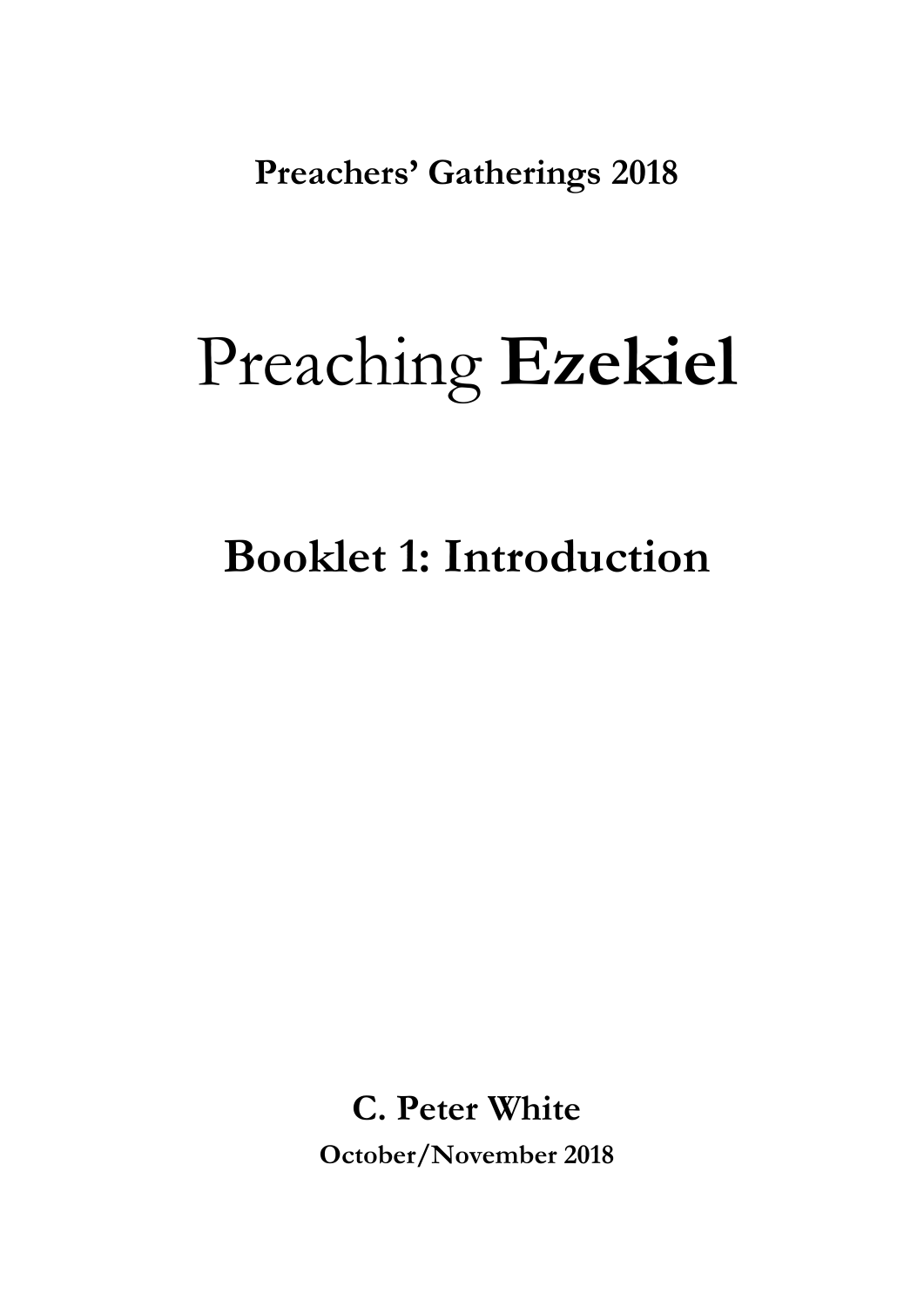'Get a new heart and a new spirit' *Ezekiel 18.31* 

'I will give you a new heart and put a new spirit in you; I will remove your heart of stone from you and give you a heart of flesh. And I will put my Spirit in you' *Ezekiel 36. 26, 27*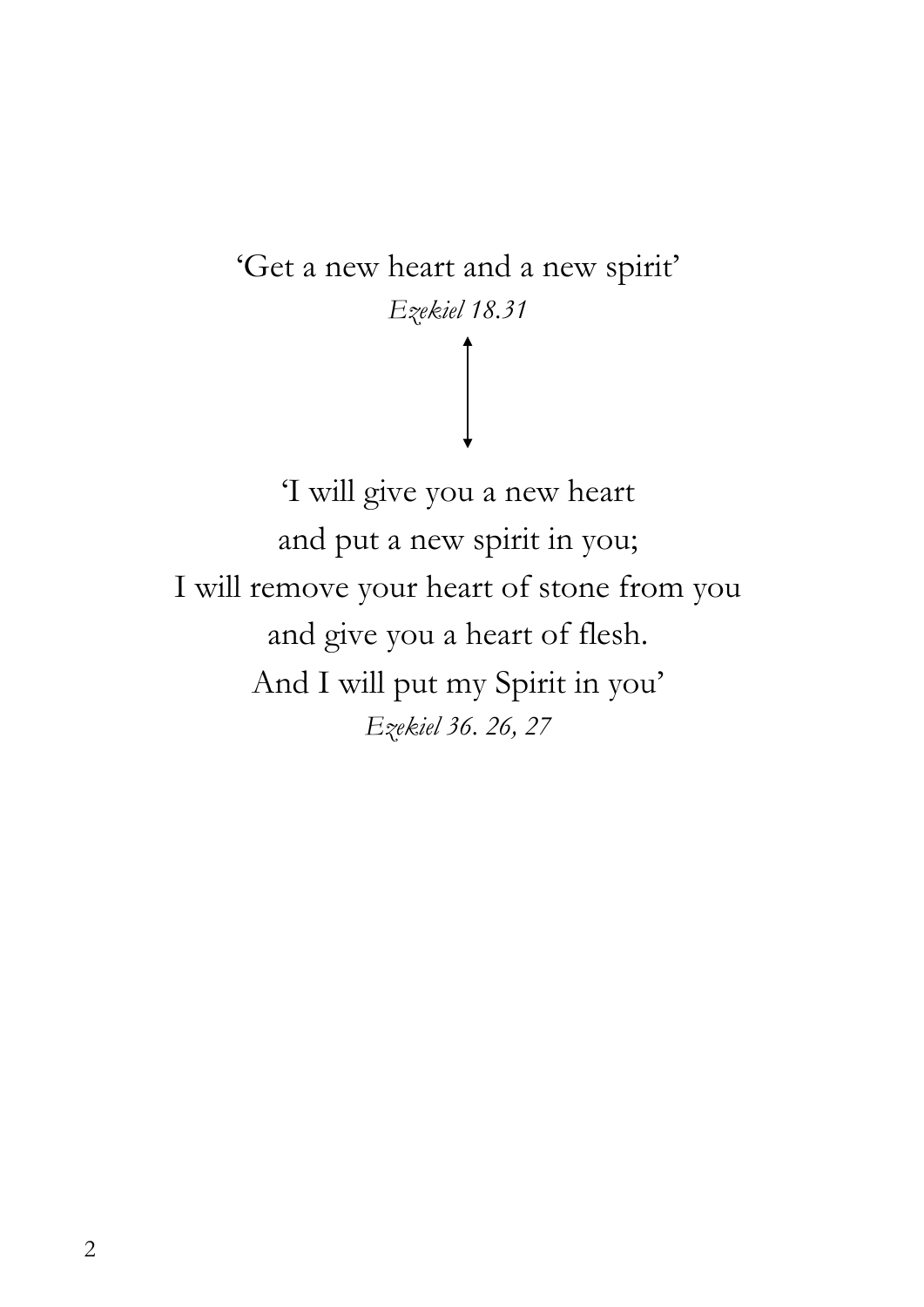#### **Preaching Ezekiel Booklet 1, Introduction Copyright © C Peter White Torrance October 2018**

#### **Table of Contents**

| Was Ezekiel successful? His impact on Judaism 40      |  |
|-------------------------------------------------------|--|
| Chart: Dates and Contexts of the Writing Prophets  42 |  |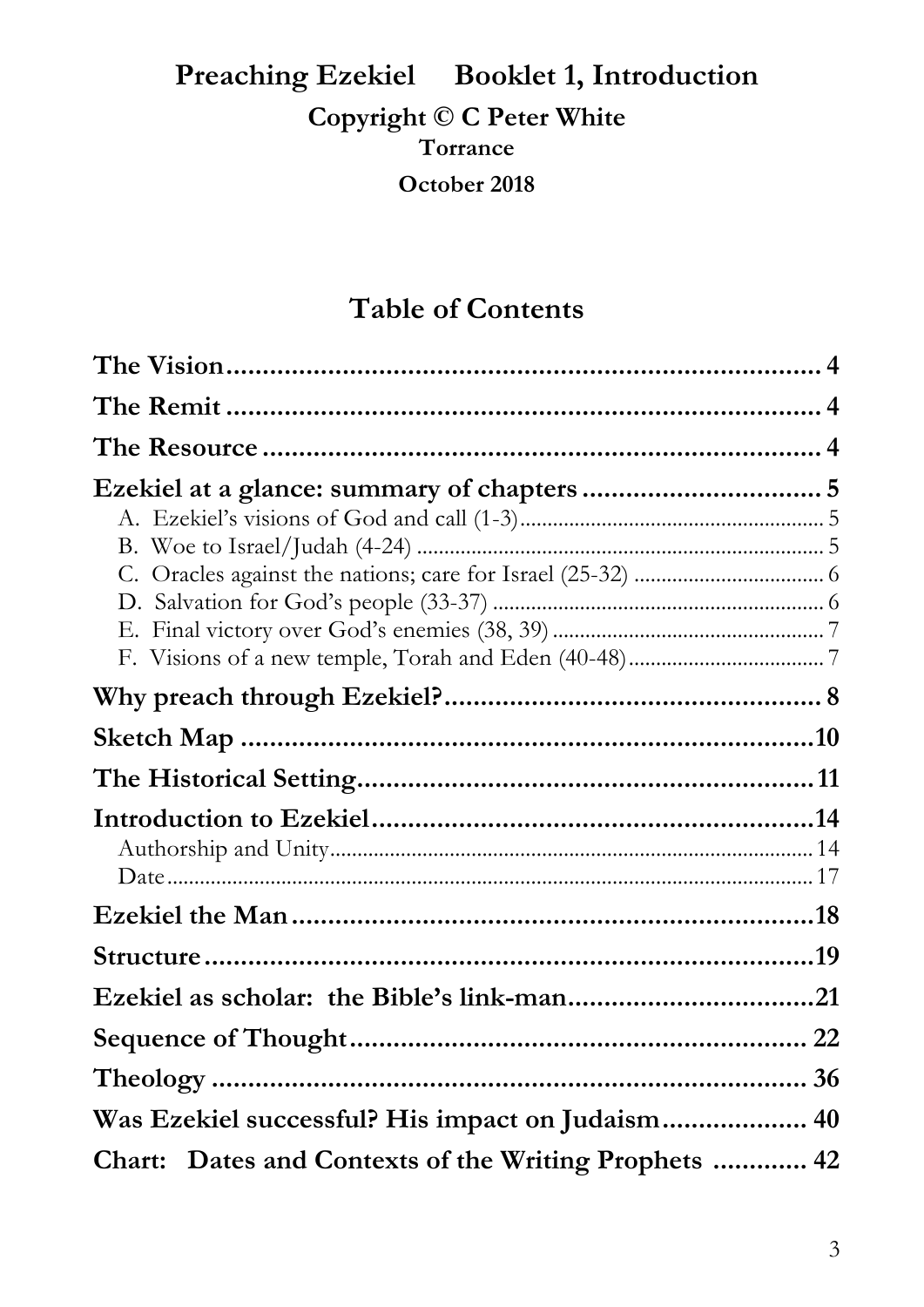#### **The Vision**

*For preachers to be thrilled by, keen to unfold and unleash, all-Ezekiel; and to feel able to do so.*

## **The Remit**

'To equip preachers, over four hours, to be able to start teaching a book of the Bible within two weeks.'

### **The Resource**

- **Booklet 1** Introduction to Ezekiel
- **Booklet 2** Sermon Resources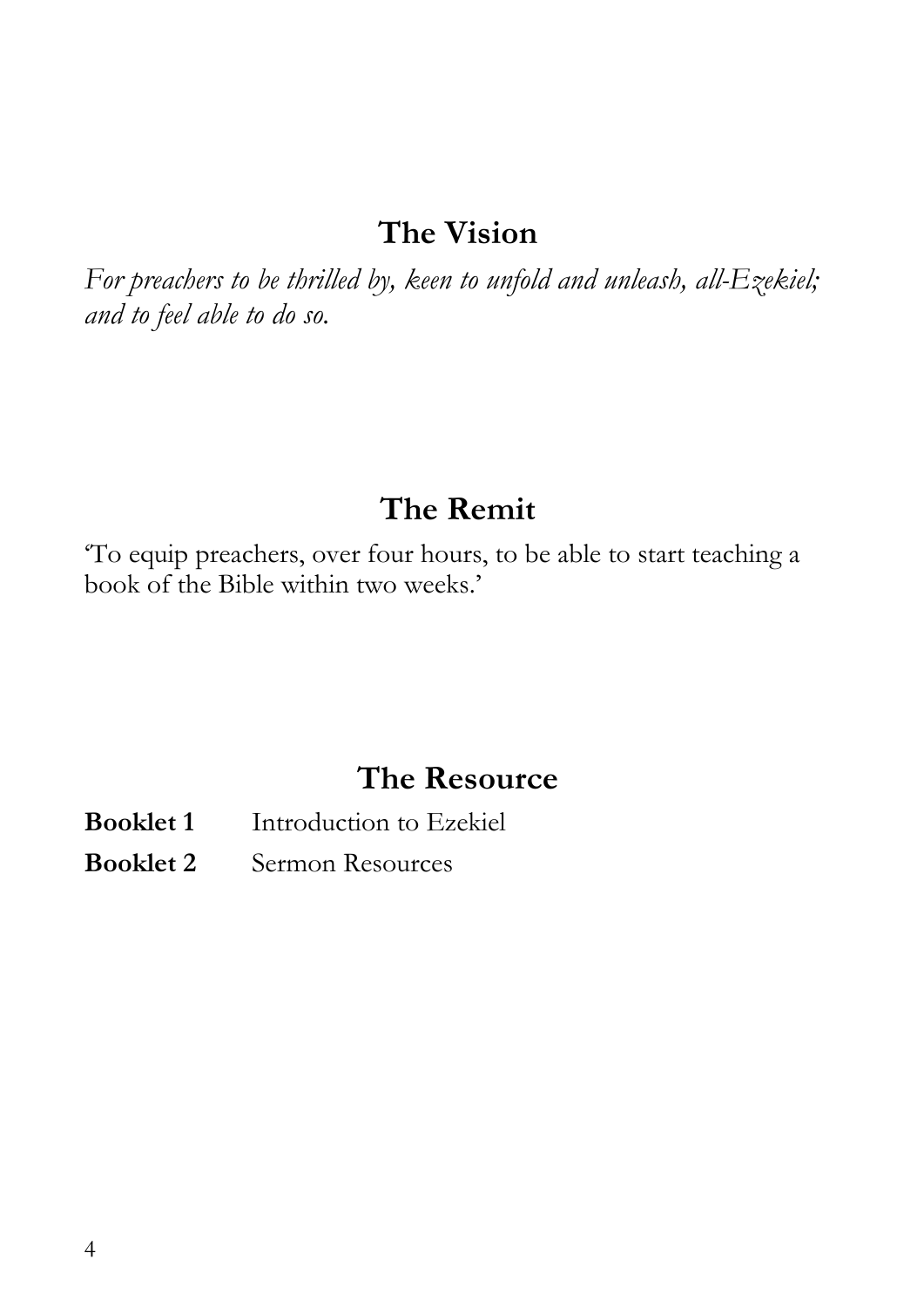## **Ezekiel at a glance: summary of chapters**

*(Italics = the good news amidst the accusations, judgement and warnings)*

#### **I Ch. 1 – 24:** *Before* **the fall of Jerusalem. Warning. Prophecies of 593-587 BC**

#### **A1 . Ezekiel's visions of God and call (1-3)**

- 1. Storm, chariot vision, radiant figure. Ezekiel heard voice, fell.
- 2. He told me to speak, + or welcome, to Israel. Scroll written both sides. Lament.
- 3. Ate scroll. H.S. took E. to Tel Abib to warn both wicked and righteous. E. is to be bound and dumb until God opens his mouth again (33.22).

#### **B. Woe to Israel/Judah (4-24)**

- 4. Make a model of Jerusalem, lie on your side as bearing their sin, eat only spelt bread.
- 5. Shave and disperse your hair in thirds: famine, sword, scattering of Jerusalem.
- 6. Israel will fall, through famine, sword and plague.
- 7. Israel's end has come because detestable idols and practices.
- 8. E. is taken in vision to Jerusalem, shown idolatry of elders and women. God will deal with them.
- 9. Glory in temple. Mark those who lament the idolatry; angels sent to kill most of the others.
- 10. Ichabod: the Glory leaves the Temple by the chariot of ch. 1.
- 11. God will exile them *but later return them with new heart and spirit*. E. is returned to Babylon.
- 12. E. to pack and leave home via hole in wall: // king will leave and be taken, blind, to Babylon.
- 13. Woe to false prophets and female magicians. *God will save his people from them*.
- 14. To idolaters asking God's guidance: repent! Noah, Daniel and Job combined could not prevent judgement on the nation now.
- 15. Jerusalem is a useless vine.
- 16. (Vivid) Jerusalem, I found and clothed you but now you are a promiscuous prostitute. I'll strip you naked; *yet later will remake covenant*.

<sup>&</sup>lt;sup>1</sup> For divisions **A** to **F** see p. 19.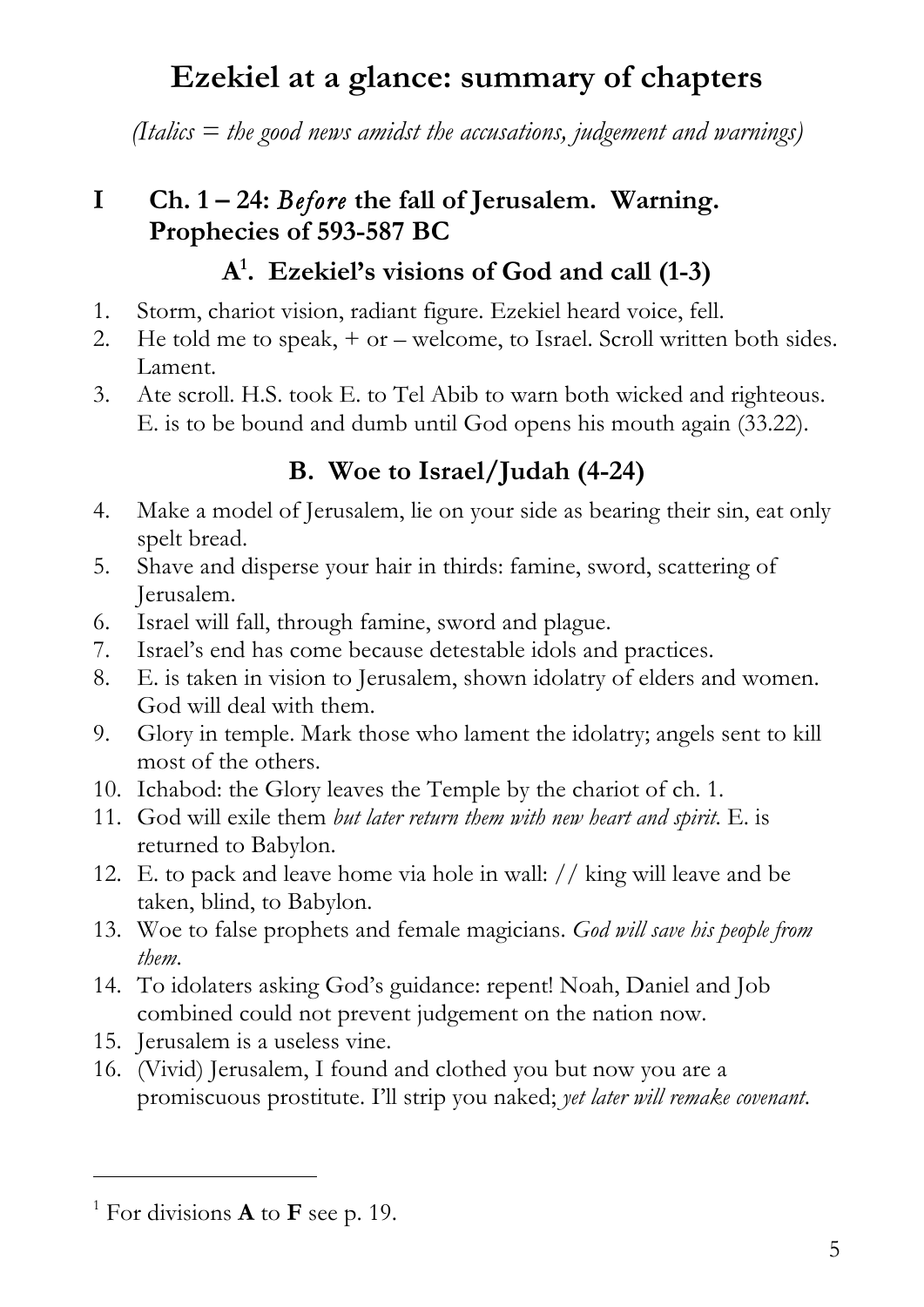- 17. Two eagles (Babylon, Egypt) carry off cedar (king); *yet later, Messiah = sheltering tree*<sup>2</sup> *.*
- 18. Three generations, establishing it is the soul that sins that dies. But God has no pleasure in the death of the wicked.
- 19. Mother Judah = (1) lioness w two cubs  $\rightarrow$  Babylon, (2) vine broken and taken to desert.
- 20. Don't ask Me for a word: in every generation you have chosen idols and broken my laws. I will exile you; *yet later, restore you.*
- 21. Lament, Ezekiel. I am going to kill righteous and wicked alike, using Babylon, because of your sins. Ammon too.
- 22. (useful list of) Jerusalem's sins. I will scatter and furnace them. Sins of leaders, priests, the wealthy.
- 23. (vivid) Prostitutes Oholah (Samaria) and Oholibah (Jerusalem): Babylon and Assyria will strip and abduct you.
- 24. Babylon besieges Jerusalem // cooking pot. E's wife dies but he must not mourn, for the same will happen to Judah in regard to the temple and Jerusalem and they must not mourn.

#### **II. Ch. 25-32.** *Around the time* **Jerusalem fell. Providence. Prophecies around 587 BC**

#### **C. Oracles against the nations; care for Israel****(25-32)**

- 25. Oracles against Ammon, Moab, Edom & Philistia for hating Israel.
- 26 & 27. Tyre will be destroyed for hating Israel. Her funeral song.
- 28. Oracles against Tyre for sin against God, and against Sidon. *But I will return and restore Israel.*
- 29 & 30. I will make Egypt a waste, through Nebuchadnezzar, for letting Israel down; *and strengthen Israel*.
- 31 & 32. I will cut Egypt down like a cedar tree. They will go to the world of the dead.

#### **III. Ch. 33-48.** *After* **Jerusalem fell. Promise. Prophecies of 587 to** *ca.* **570 BC**

#### **D. Salvation for God's people (33-37)**

33. Ezekiel to be a watchman to warn Israel. God reopens E's mouth (3.26). News of Jerusalem's fall –> people will know you are a prophet.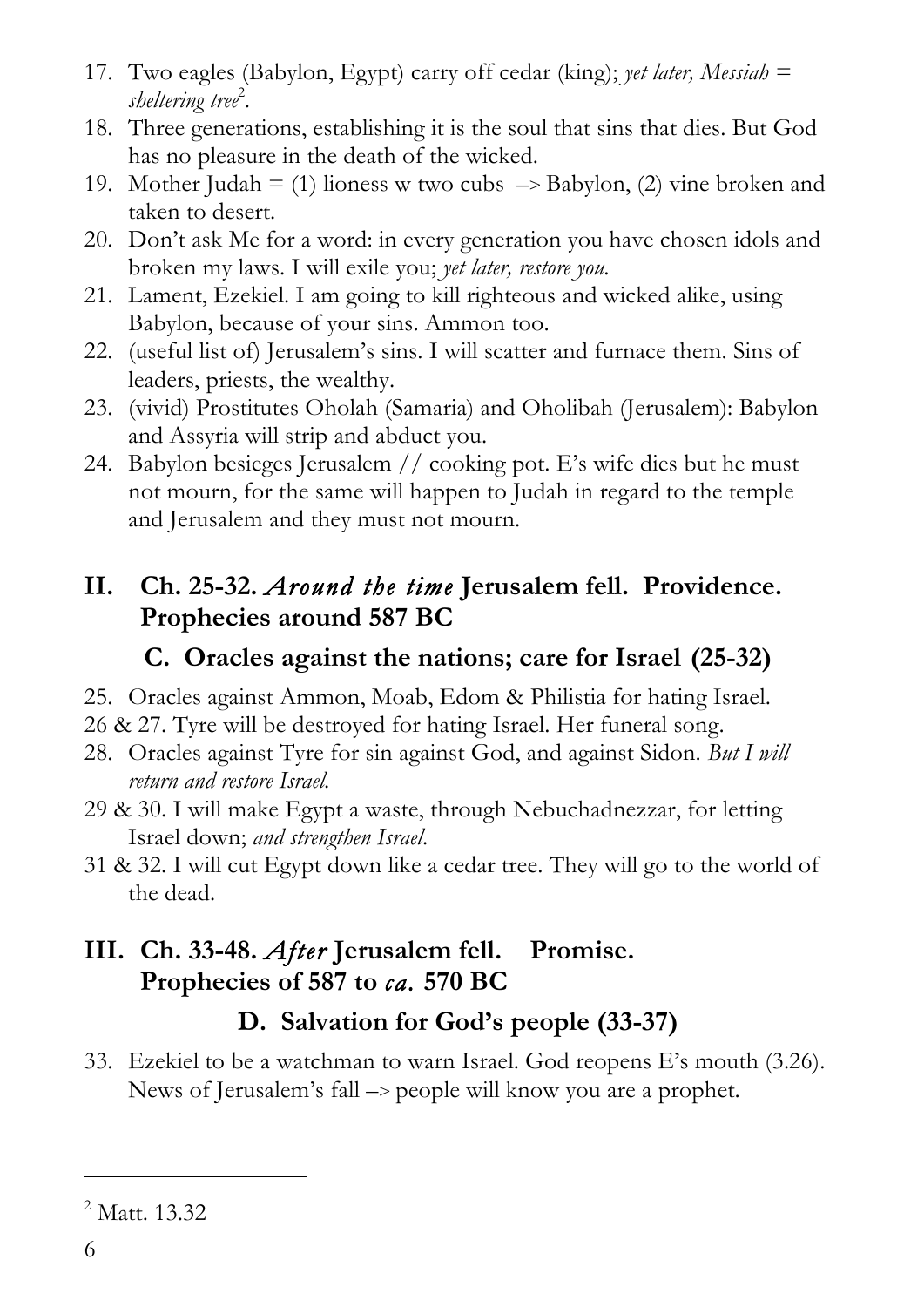- 34. (Important) Rulers of Israel are bad shepherds. –> *God will shepherd his people, placing David over them.*
- 35. God will devastate Edom for her enmity against Israel.
- 36. (v. important) *Later God will bless Israel with a new heart, mind and spirit and restore her, to the honour of His Name.*
- 37. (v. important) Dry bones, prophesied to, become bodies, *come to life. Judah + Israel will be reunited, one kingdom with David as king.*

#### **E. Final victory over God's enemies (38, 39)**

- 38. I will bring Gog here, tell him to invade Israel; *and be angry when he does.*
- 39. Gog's doom to God's glory v.21. *For Israel: mercy and return to home and to me, to my glory.*

#### **F. Visions of a new temple, Torah and Eden (40-48)**

- 40. E. is taken in vision to Jerusalem. A man shows him the outer and inner three gates of temple area.
- 41. Holy and most holy places, external rooms, temple dimensions, wooden altar near MHP.
- 42. Two buildings near temple; temple area.
- 43. Vision: the glory returns to the temple. The people are to repent. The altar and its consecration with sacrifices.
- 44. East gate not to be used because glory returned through it. Who may enter. Regulations for Levites and priests: clothes, teaching, purity, possessions.
- 45. The Lord's portion in the land. The prince's, & his offerings. Three festivals: New Year, Passover, Tabernacles.
- 46. Prince, festivals, people's exits and entrances, daily offering, prince and land, temple kitchens.
- 47. Deepening stream from temple to Dead Sea. Boundaries of the land.
- 48. Division of the land. The Lord's portion. Twelve gates of Jerusalem. To be called *The Lord is there.*

That is where God is taking history. There shall be one flock and one shepherd, Jesus our Davidic king, with God in the midst.

Ezek. 34.22-24, 37.24-26; John 10.11-16; Eph. 2.11-22; Rev. 7.17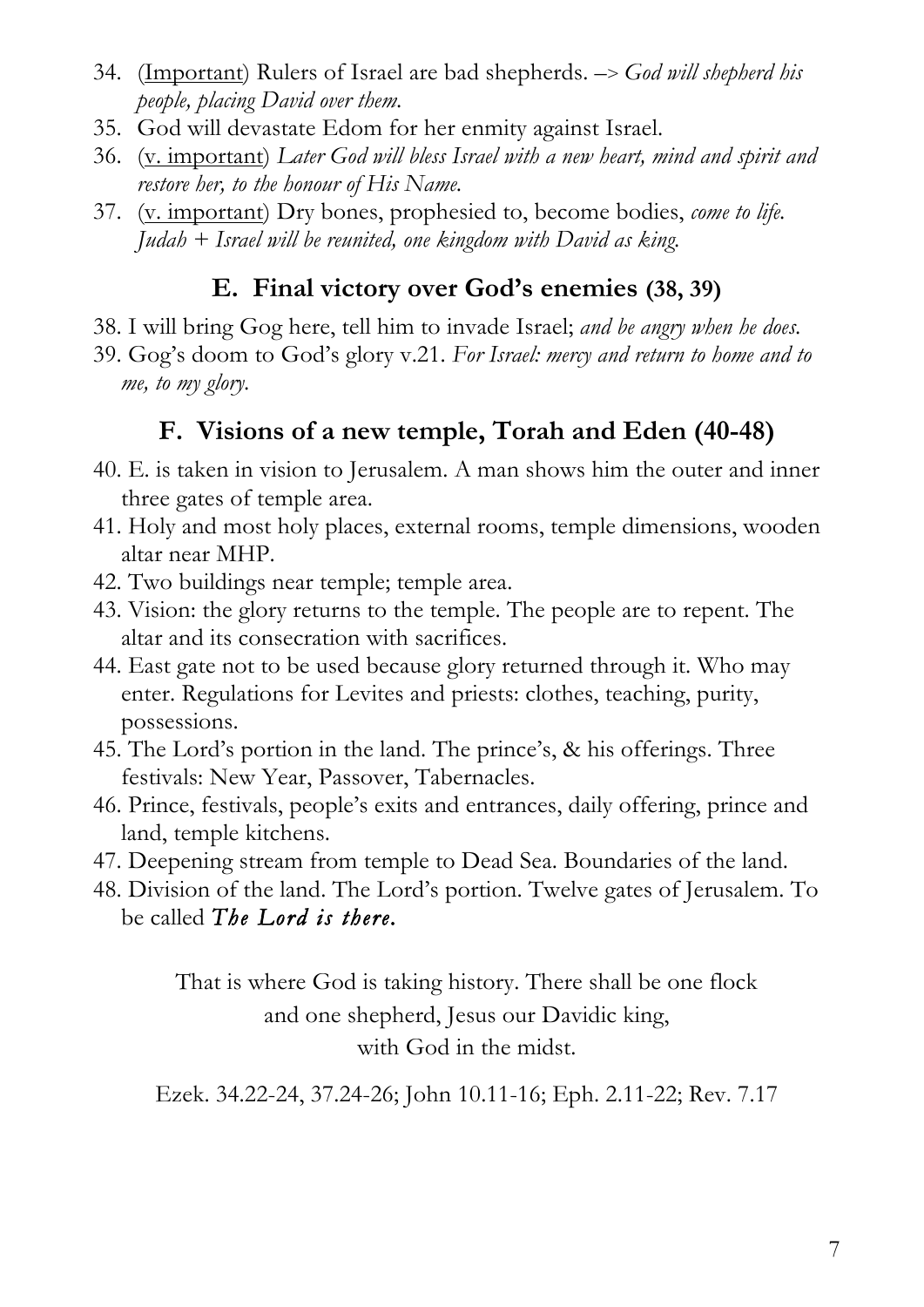## **Why preach through Ezekiel?**

"No-one preaches on Ezekiel; why would a person preach on Ezekiel?"

*Ezekiel is a key book in Scripture.* Uniquely as link-man and scholar3 Ezekiel draws on the thoughts and theologies of earlier OT writers and weaves them into a vision for the on-going political and religious life of God's people. His themes are taken up by the rest of Scripture all the way to the book of Revelation. As a theologian in his own right he contributes insights of his own such as

- The solemnity of being a watchman in ch. 3 and 33;
- His theodicy, vindicating God and his providence, in ch. 18;
- His portrayal of the final conflict between good and evil in ch. 38 and 39, the pre-apocalyptic prophecy about Gog and Magog4;
- Ezekiel 40-48 is the only body of legislation in the OT which is not placed in the mouth of Moses.

'By his visions, he stands at the source of the apocalyptic tradition; for his spiritual penetration, he has been called 'the father of Judaism'5.

*Ezekiel wrote at a key moment in history*: before, at and after the fall of Jerusalem in 587 or 586BC<sup>6</sup>. His first section speaks before the fall of Jerusalem, justifying it and warning of it. His second speaks mostly around the time of her fall, addressing the question how God would deal with the nations who were his and their enemies. His third speaks after Jerusalem fell, promising the second exodus from captivity and the renewal and messianic era that were to come.

*Exile is a seminal theme in scripture and Ezekiel is the only exilic prophet*. If you want to make sense of the Babylonian exile, the prophet who deals with it is Ezekiel. (Daniel lived at the same time but is not typical. His book is narrative followed by apocalyptic. The Hebrew Bible places him among the Writings.) Ezekiel writes as an exile about God's reasons for the exile and his promises of rescue. More than that, we too are 'exiles scattered

 $3$  See section on this below: p. 21

<sup>4</sup> I have drawn on Gordon McConville *Exploring the OT Vol 4 The Prophets* London SPCK 2002 p. 86 & 105 for the material in this paragraph. For my term 'pre-apocalyptic' see the discussion on apocalyptic below.

<sup>&</sup>lt;sup>5</sup> Jerusalem Bible, Introduction to Ezekiel.

<sup>6</sup> Probably connected with the fact that Ezekiel used the Babylonian calendar in which new year starts in the spring while the Israelite one starts in the autumn, but the debate is ongoing.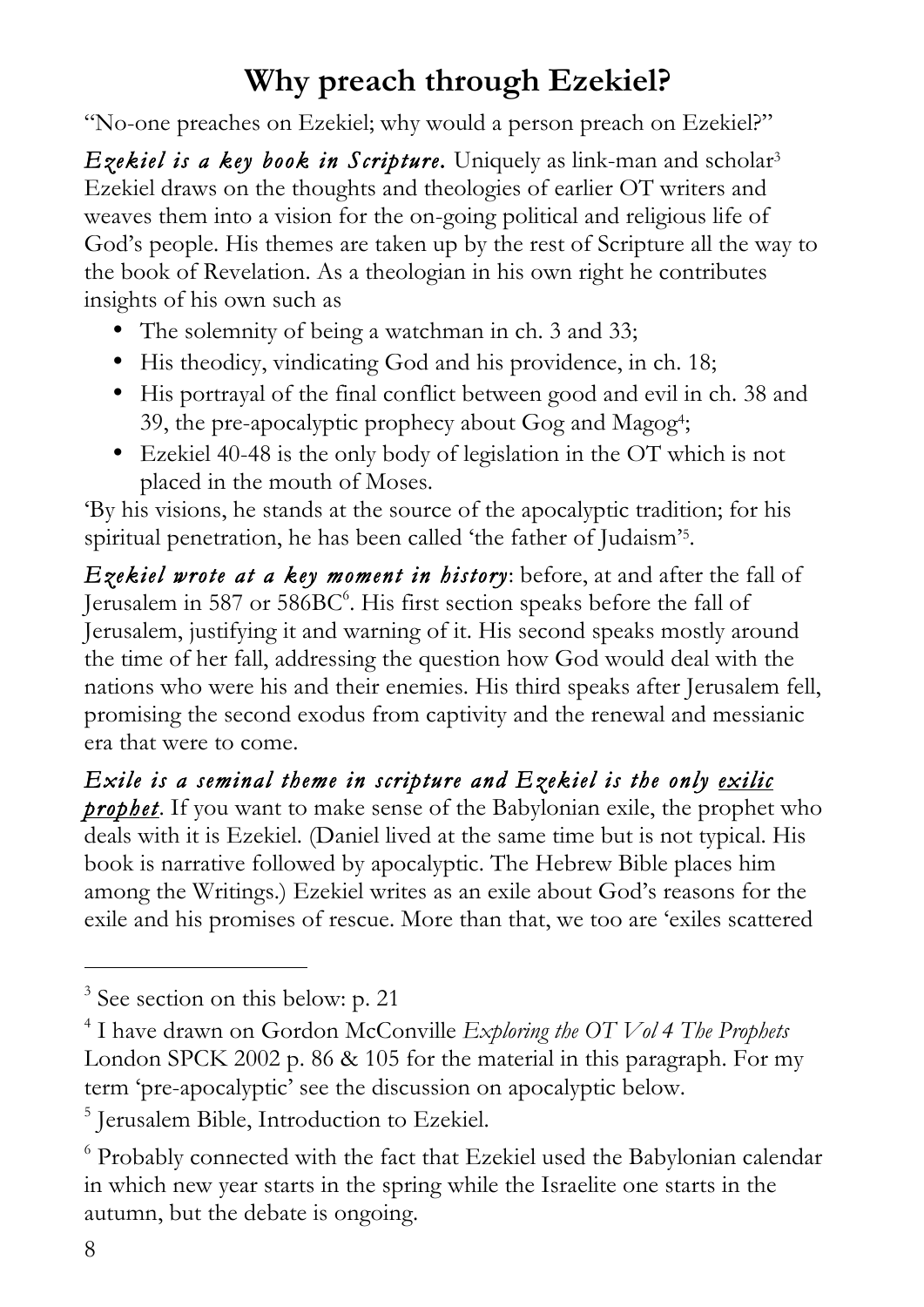to the four winds:' <sup>7</sup> banished from Eden. "The exile was the watershed moment of the Israelites' history on which the entire Bible gains its significance."<sup>8</sup>

*Ezekiel is key in the OT's portrayal of the Messianic kingdom.* The tree that provides shelter; the Spirit who brings life to the dead bones of a nation and renews heart, mind and spirit; the reconciliation to be one flock and the one shepherd who will be a prince like David; the river with trees both sides bearing fruit every month and making the salt water fresh, are all Ezekiel contributions.

*Ezekiel contains great treasures***.** The terrible radiance of God in ch. 1 –> Rev. 1 & 4. The scroll written on both sides (= the completeness of God's plans) in ch. 2, –> Rev. 5. The tree in which the birds of the air find shelter in ch. 17, –> Matt. 13.32. The theodicy of 'it is the soul that sins, that dies' in ch. 18, –> Rom.3.19-31. 'You were in Eden, the garden of God –> I expelled you, O guardian cherub' in ch. 28. 'I will remove from you your heart of stone, and give you a heart of flesh' (36.26), –> Heb.8.10-13. The valley of dry bones, and the two sticks becoming one under a new Davidic reign, in ch.  $37 \rightarrow$  'And there shall be one flock, one shepherd' (John 10.16). The Glory departing from the idolatrous temple in ch. 10 and returning to the renewed temple in ch.  $43, \rightarrow 2$  Cor. 3.18, Rev. 22-1-5.

*Ezekiel is a model of gripping communication***.** The prostrating vision of the chariot of God's presence; the valley of dry bones; making a model of Jerusalem with siege works round it; cutting his hair off and throwing it in thirds into the breeze; calling the people a prostitute and speaking in biological detail about her birth, puberty and promiscuity: you might not have enjoyed Ezekiel's preaching but you sure didn't sleep through it.

*The NT quotes or draws directly from Ezekiel 141 times*. The largest number is in Revelation but there are some 28 in the Gospels, the rest dispersed through Acts and the epistles. The Bible is one coherent Book, the product of one astonishing Mind.

*Ezekiel's writing keys in with the formation of the modern state of Israel***.** The quintessential Jewish toast 'next year in Jerusalem' is an Ezekiel 33-48 vision. The golden gate to the temple mount was closed in 1187AD by Saladin; that action flowed from the command of God through Ezekiel in about 570BC (44.1- 3). Israel's national anthem expresses Ezekiel's hope (34.13, 36.24, 37.14&25, 40-48):

> 'Our hope is not yet lost, the hope of two thousand years, to be a free people in our land, in the land of Zion and Jerusalem'9

-

<sup>7</sup> *The Message* on 1 Peter 1.1

<sup>8</sup> The Bible Project: introduction to article on exile as a Biblical theme <sup>9</sup> I owe the point about the Israeli national anthem to Peter Craigie: Daily Study Bible*, Ezekiel,* Edinburgh St Andrew Press 1983 p.2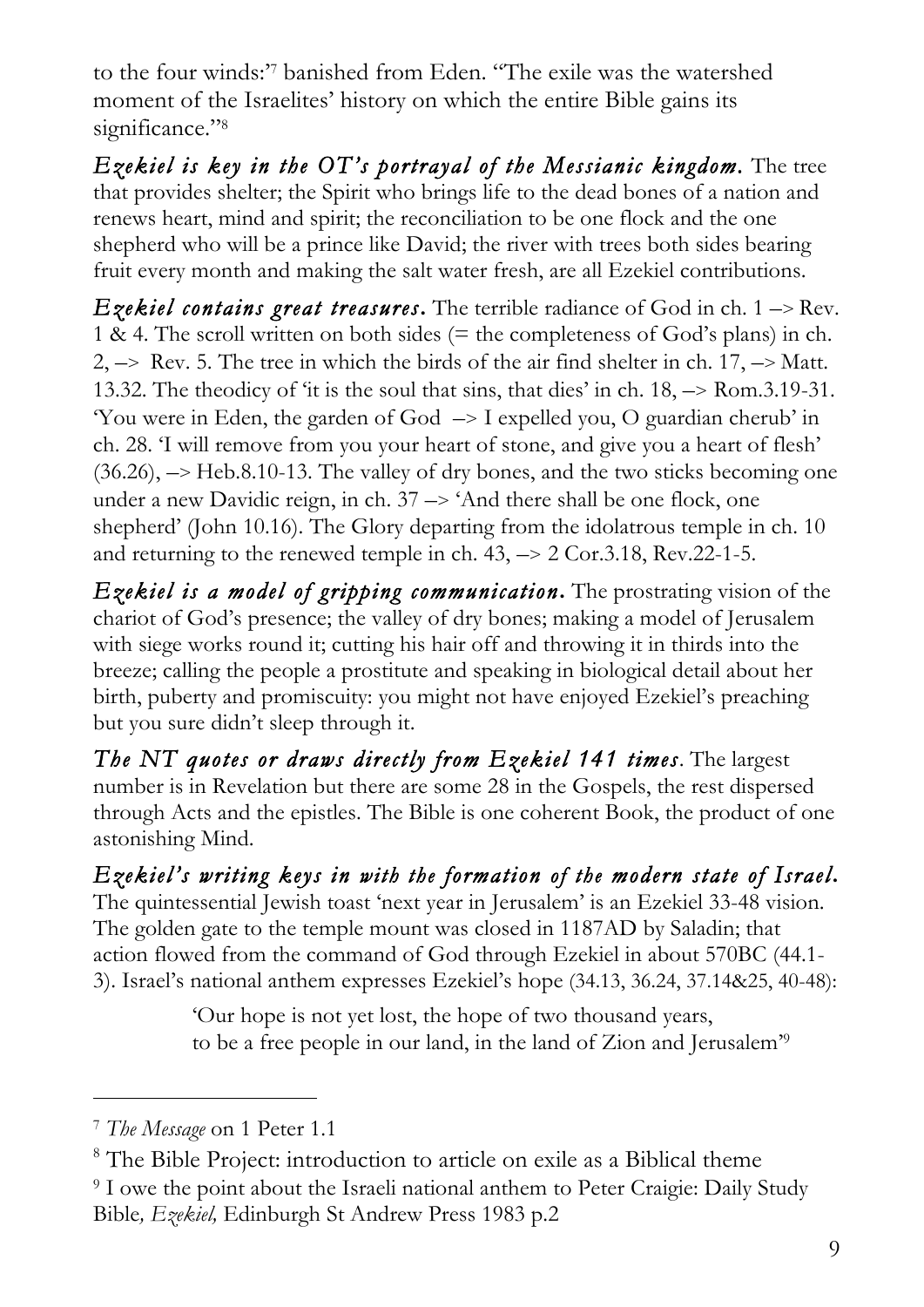## **Sketch Map**



Key: - - - - = Extent of Babylonian Empire during Ezekiel's life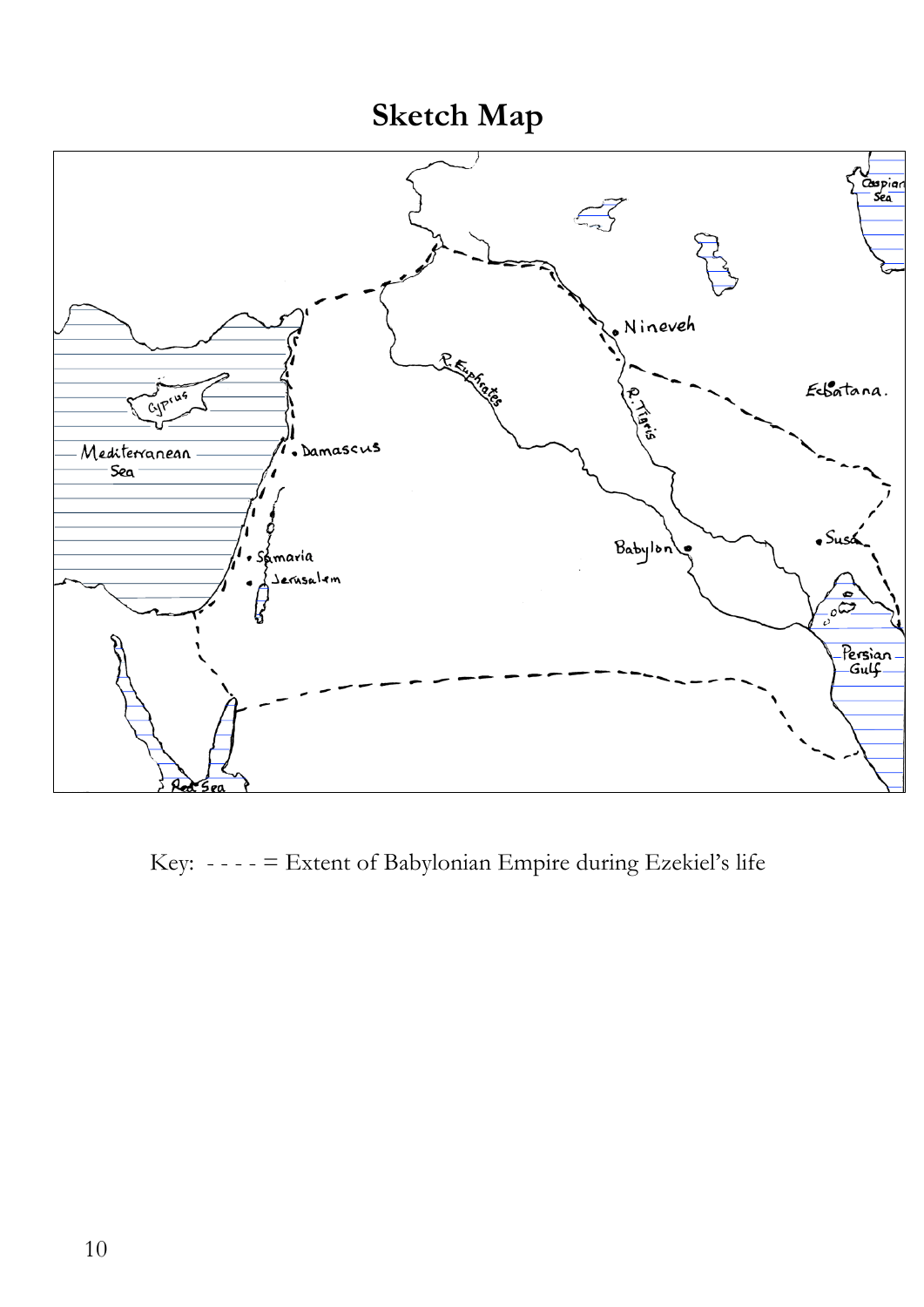## **The Historical Setting**

The story of the Hebrew people in the years 950 – 500 BC is one of immense drama, steadily increasing as the time came for Jerusalem to fall (587 or 586BC). The first act in the drama was that the kingdom that had been united under David and Solomon split in two: the ten tribes of Israel in the north, the two tribes constituting the Judah kingdom in the south.

Decline followed, first in the northern kingdom, with evil king after evil king choosing other gods than YHWH and wicked practices ranging from corruption and oppression of the poor to child sacrifice and cult prostitution. See the chart *'Dates and contexts of the writing prophets'* (p. 42-43). In vain the northern prophets Amos, Hosea (and Isaiah) protest, appeal and warn. The decline continued. Israel reached the point of no return and in 722 Samaria the northern capital fell to the Assyrians. The population was largely deported lest it become a threat again. It seems they were assimilated into the lives and religions of the countries to which they were exiled: to this day their fate is unknown, their identity as God's people lost.

Would Judah learn the lesson from Israel's fall? Was this to be the end of the Israel experiment? As the date chart shows, initially they walked with YHWH but then they followed the same trajectory as Israel. Steadily they declined in faith and morals despite the pleas of the southern prophets Isaiah, Micah, Zephaniah and Jeremiah (see chart). Scripture assesses five of the last six kings of Judah as evil. Following partial deportations in 605 (Daniel and friends) and 597 (King Jehoiakim, Ezekiel and contemporaries), in 588 Nebuchadnezzar blockaded Jerusalem and in 586 he broke through its wall, took king and people captive, razed the city wall and torched the Jerusalem temple. The closing chapters (in every sense) of 2 Kings and 2 Chronicles tell the shaming and demoralising story.

By then Ezekiel was already in Babylon. Nearly two years earlier 15<sup>th</sup> January 588 was a date he would never forget. YHWH gave him two messages. Nebuchadnezzar would initiate his final siege of Jerusalem, the '*delight of their eyes*.' And Ezekiel's wife, the '*delight of his eyes*,' was to die but he was not go into mourning for her $10$ : a message from God to the people about their response to defeat and exile. Both events came true that very day. When Jerusalem fell two years later, king and people were taken to captivity 1400 road miles away in Jewish ghetto colonies in Babylonia, leaving only the 'poor of the land' (*dallat ha'aretz: the dallim = the poor)* in the Promised Land. Had Bel conquered YHWH? In one devastation God's people lost everything that had

<sup>&</sup>lt;sup>10</sup> Ezekiel 24. 1,2,15-24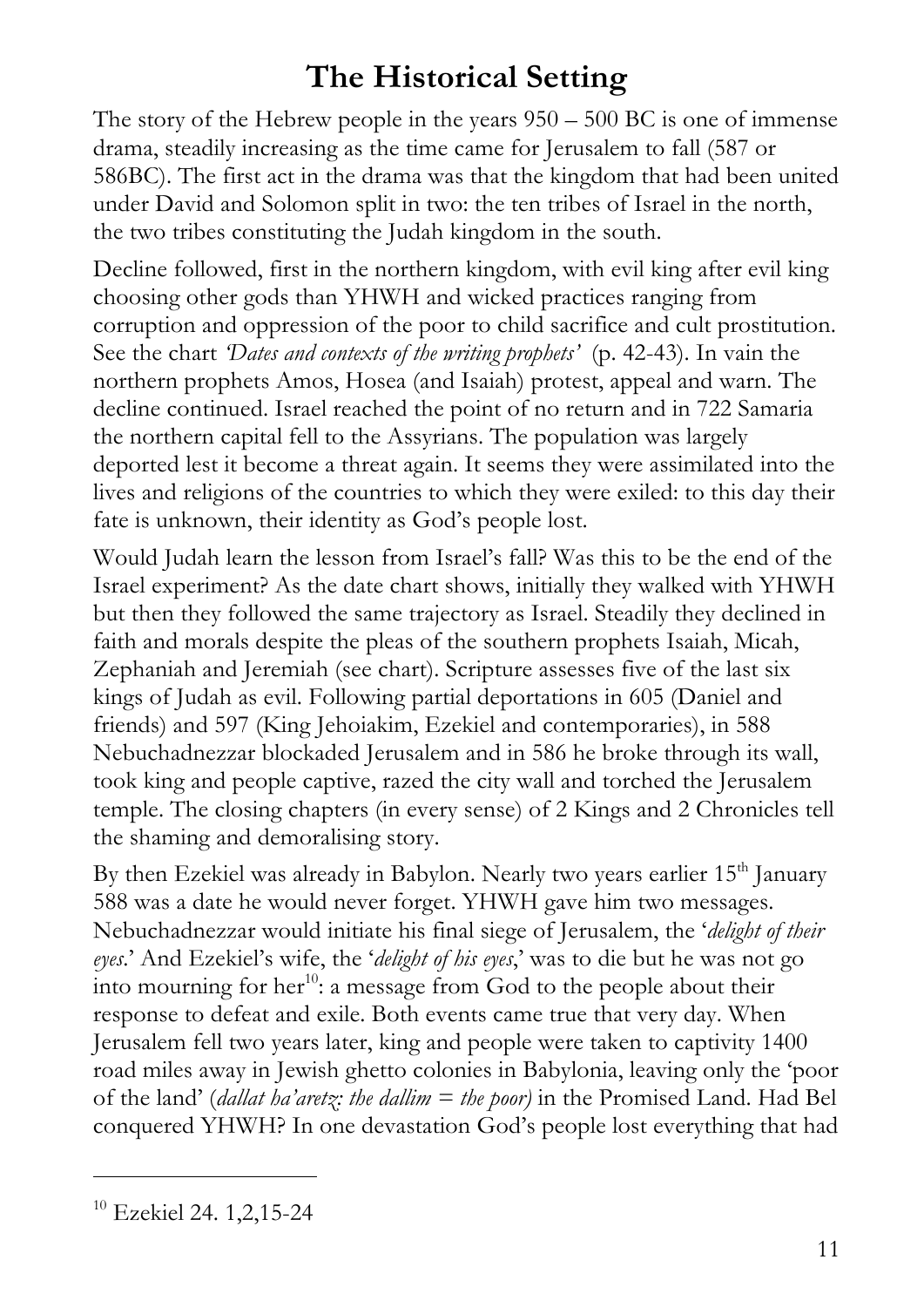bolstered their faith and evidenced God's favour: the land<sup>11</sup>, the privileges of being his chosen people<sup>12</sup>, Jerusalem<sup>13</sup>, the Temple<sup>14</sup> and their Davidic king<sup>15</sup>.

The catastrophe and its psychological and emotional impact were crushing. As had happened to the northern kingdom, it could have been the end of the children of Israel as a distinct people and religious community. That it was not is thanks in large measure to the ministry of Ezekiel during the years of exile. His teaching made sense of their experience and so changed their spirit that many returned to the holy land, rebuilt God's work and came to sit under the ministry of God's Word<sup>16</sup>. All of that can be laid, humanly speaking, at his door.

What were conditions like for the POWs? 2 Kings 24.14,16 say they were fed, but not whether on small or generous rations. Jeremiah wrote to them telling them to settle and work for the prosperity of Babylon until God brought them home (Jer.29.1-14). The picture Ezekiel gives is of reasonable freedom, with settlements in Jewish communities, either working for their Babylonian overlords or simply engaged in normal agricultural life. Presumably they married, ordered their own affairs and lived with a measure of prosperity. It was not however congenial. 'By the waters of Babylon we wept; how can we sing the Lord's songs in a foreign land?'17 Ezekiel ch. 4 and 37 reflect the shame and distress of living in what they regarded as the graves of Israel. Ezekiel's fellow countrymen were free to visit him<sup>18</sup>. There is some evidence from Qumran that things may have got worse for them later in the exile<sup>19</sup>. It is often said that this was the time when synagogue worship started but there is no evidence for this $^{20}$ .

 $\ddot{\phantom{a}}$ 

<sup>&</sup>lt;sup>11</sup> Genesis 12.7, 15.18, 17.8; Ex. 6.4, 13.5; Lev. 20.24, 25.38; Num. 15.2,

<sup>33.53;</sup> Deut.1.8; Jos.1.6; etc

<sup>&</sup>lt;sup>12</sup> Deuteronomy 7.7-9

<sup>13</sup> Psalm 48.1-3 & 12-14

 $14$  Psalm 84.10

<sup>15</sup> Psalm 2.7, 45, 72, 110.1, 2 Sam.7.13f

<sup>&</sup>lt;sup>16</sup> Neh.8.1-8

 $17$  Psalm 137

<sup>&</sup>lt;sup>18</sup> Ezek. 8.1, 14.1, 20.1

<sup>&</sup>lt;sup>19</sup> J.M. Wilkie, *Nabonidus and the later Jewish exiles*, JTS 2 (1951) p. 34-44 quoted in Peter R Ackroyd *Exile and Restoration* London SCM 1968 p. 32.

 $20$  I owe much in this paragraph to Ackroyd p. 31-35.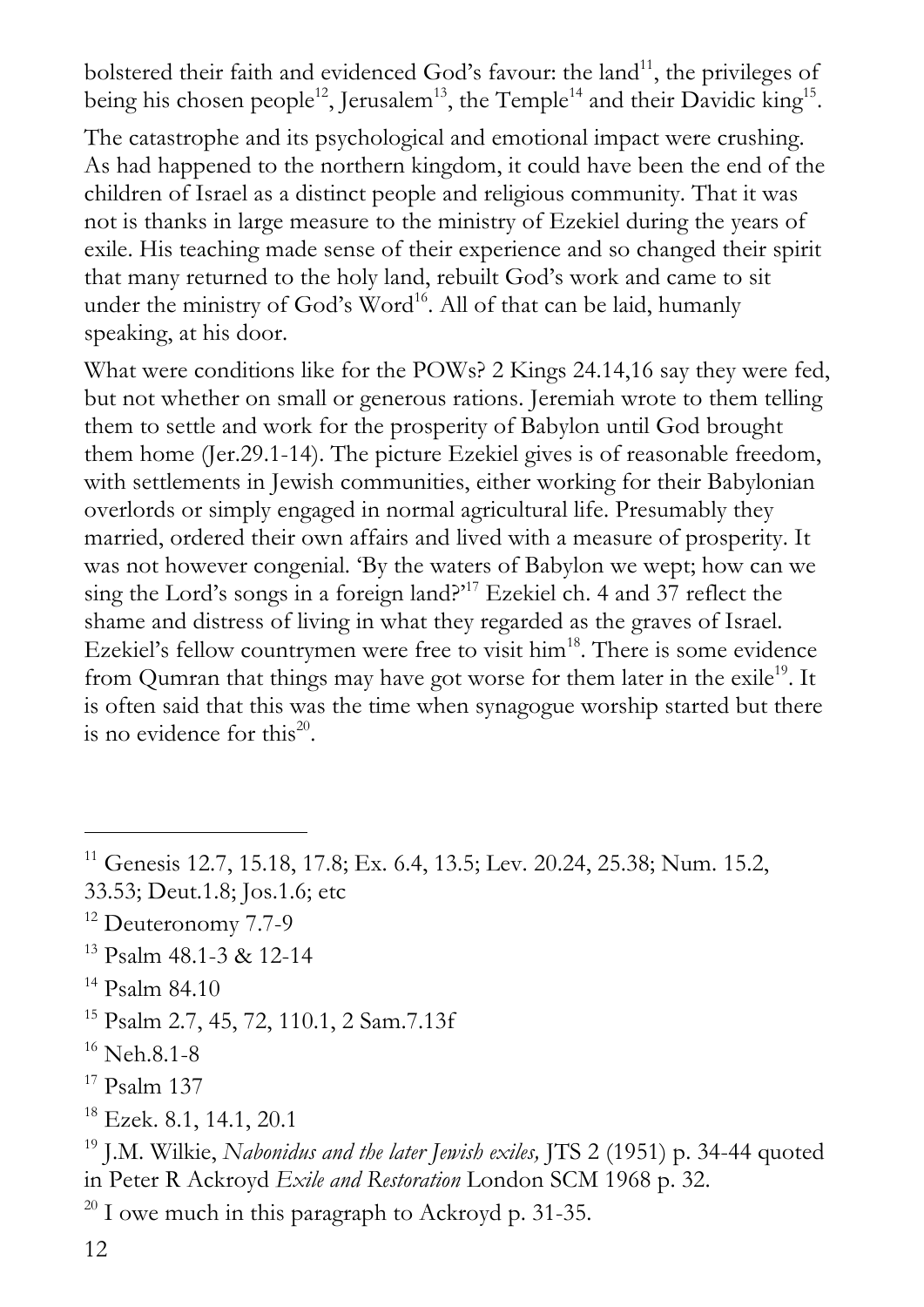I don't see this in the literature but the exiles from Israel in 722 were taken to approximately the same part of the world as the exiles from Judah 130 years later, although further north. Is it possible that some of them met and some from the former Israel returned along with those who had come from Judah? The genealogies of those who returned with Ezra and Nehemiah do not identify them fully enough to know.

Ezekiel is an example to us of ministry that restores and edifies God's people well into the mid-term future. Let us be in no doubt that – especially in these days of widespread dearth in the church in Scotland – Ezekiel has much to teach us who are called to minister to God's sometimes demoralised and frozen people.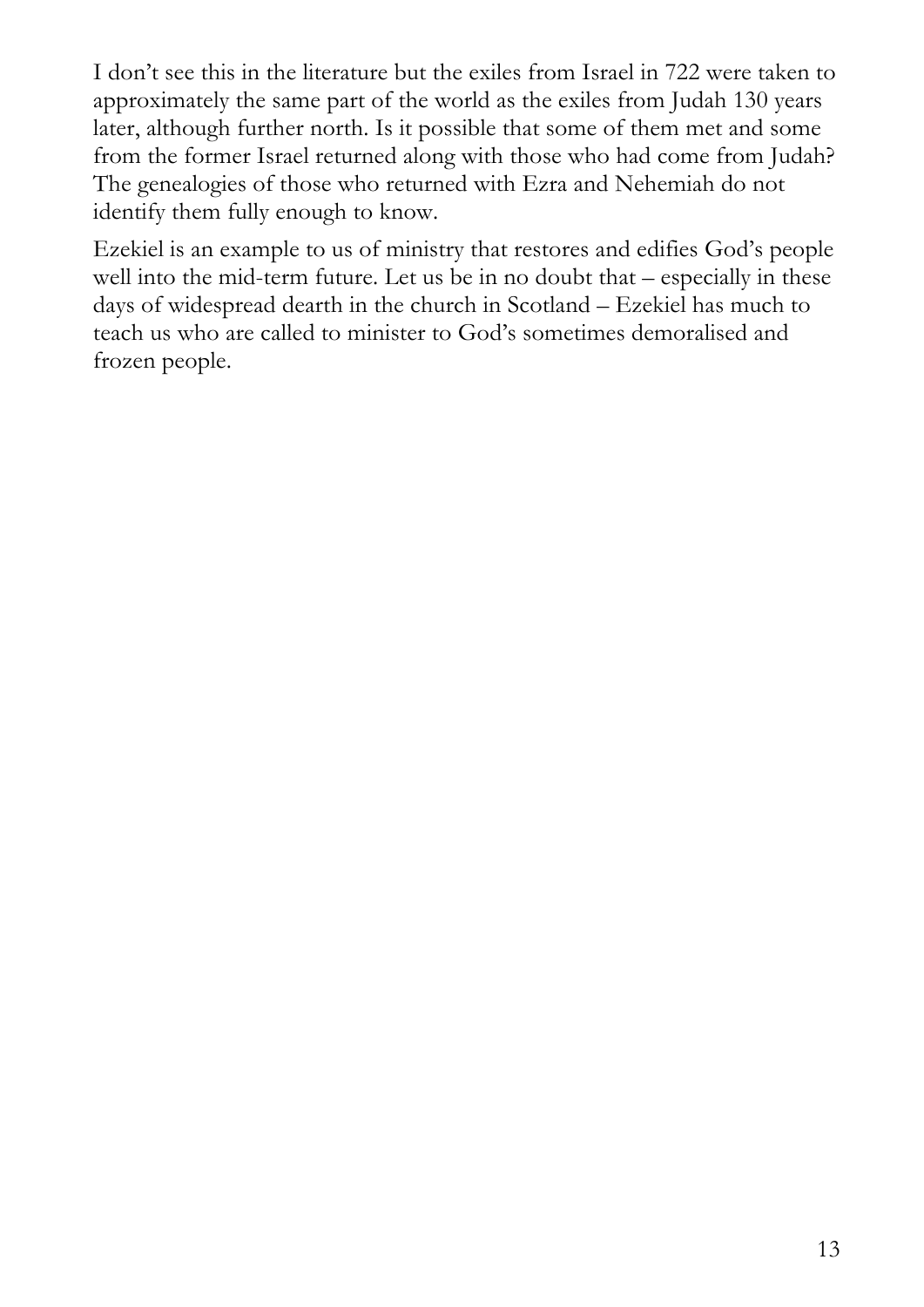## **Introduction to Ezekiel Authorship and Unity**

The author presents his book in the first person (I, me) in forty-three of the forty-eight chapters and implicitly so in the remaining five (ch. 5, 19, 39, 45, 48). Integrity being a core value in Ezekiel, you need good grounds before doubting its self-description as autobiography.

Three main arguments have been adduced against this presumption.

1. *Historical criticism* (analysis of the date and place of the event and of the composition) notes that some of the material is set in Jerusalem, some in Babylon. In ch. 8-11 there is detail about the religious practices in the Jerusalem temple. Therefore, the argument goes, Ezekiel must have been there. However he says the Spirit took him there in a vision of God (8.3); and the message is addressed to the exiles (11.14f). The argument is empty.

2. *Form criticism* (analysis of the type of literature) notes that while Ezekiel is mostly prose, some is poetry: eg parts of ch. 18, 19, 21, 23. Also that most of Ezekiel is prophetic while some is priestly. It is argued that these represent different authors. There is however no need to infer this. Many people combine prose and poetry; think of Tolkien. Ezekiel states he is a priest (1.3), something we could have guessed from ch. 40 and 45, and promptly launches into sustained prophecy. The argument is empty.

3. *Redaction criticism* (analysis of how an author uses his material) assumes a core derived from Ezekiel which an editor or 'Ezekiel School' expanded into the current text. Walther Zimmerli proposes two processes: the prophet's speeches are given narrative additions (eg 11.25), and the speeches themselves were developed (eg 17.11ff explains 17.2-10). Zimmerli acknowledges that the expansions are so consistent with Ezekiel's thought that maybe he did much of the editing himself<sup>21</sup>. That makes the assumption of an Ezekiel School unnecessary; there is no evidence for it anyway. The simplest solution is often the most elegant and compelling: that Ezekiel was author and quite possibly editor, or at the least involved in the editing process.

Positively there are cogent reasons for assuming Ezekiel wrote his book.

1. The most compelling to me is the exquisite coherence of the whole book with the narrative being in the first person. Both its structure and its message have this internal coherence. Before Jerusalem fell Ezekiel was warning them 'worse is to come: and here's why' (ch. 1-24). He reassures

<sup>21</sup> Walther Zimmerli *Ezekiel* vol.1 Philadelphia Fortress 1979 p. 71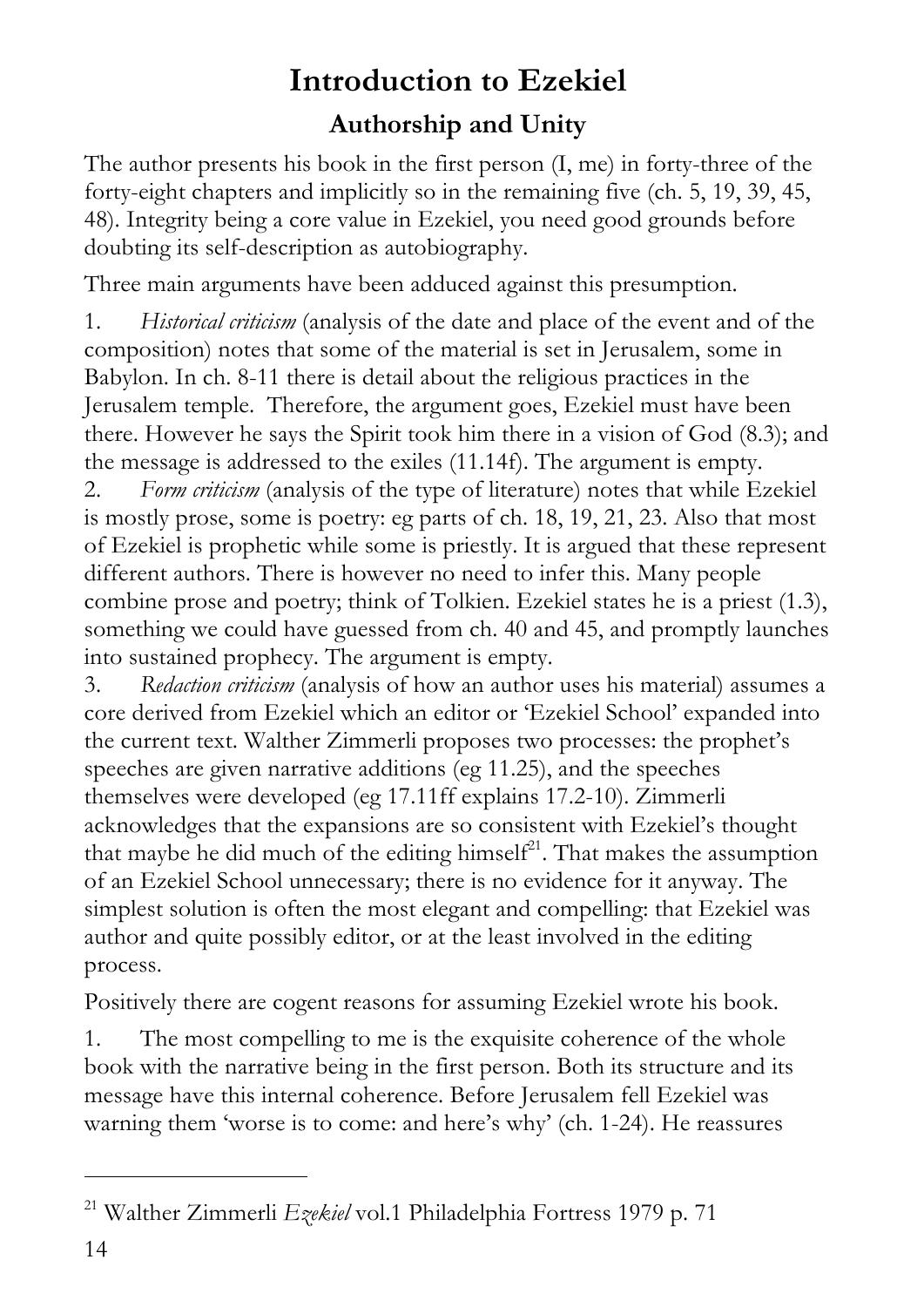them that God has plans for the enemies who have been and are against them (ch. 25-32). When Jerusalem does fall he comforts them with assurance of a hope and a future (ch. 33-39), even to producing a kind of White Paper<sup>22</sup> on arrangements for the new Jerusalem, temple, cultus and land (ch. 40-48). The arrangement is logical from beginning to end. Its message has an inner consistency, from the warnings about the imminent fall of Jerusalem (ch. 1- 24) to comforts about the future once it has taken place (ch.  $33-48$ )<sup>23</sup>.

2. Subtle connections abound. The glory of God departs from the temple prior to its destruction and returns with the prophecy of a new temple after it  $(1.1f \rightarrow 11.22f \rightarrow 43.1f)$ . Ezekiel's seal of approval – 'whether they listen or not they will know that a prophet has been among them' – is repeated after Jerusalem's fall : 'when all this comes true (those left will fall by the sword), they will know that a prophet has been among them' (2.5 –> 33.33). The call to be a watchman before Jerusalem fell, is repeated after its fall (3.16-21 –> 33.1-9). His dumbness, imposed before its fall, is removed once the news of that fall comes (3.25-27, 24.27  $\rightarrow$  33.21f)<sup>24</sup>. The mountains' desolation is foreseen beforehand; their new hope, afterwards (6.1-7 –> 36.8-15). The whole book is irresistibly one vibrant, organic unit.

3. Even in translation Ezekiel's literary style shines through as consistent. Unlike Isaiah he mostly writes in prose. The title 'son of man' is used nearly a hundred times right through the book; the combination 'Adonai YHWH' more than two hundred. Characteristic wordings abound: 'Behold I am against you, says YHWH'; 'I YHWH have spoken it;' 'and they will know that I am YHWH' (seventy times). Most distinctive of all is his title *nasi'* (Prince / ruler / leader) rather than '*melek*' (king) for the coming One. His visions are described in great detail, often surreal, at much greater length than in other writers<sup>25</sup>. Several times he is supernaturally transported.

4. Ezekiel is unique in providing a clear, double dating sequence to his messages, forming a backbone to the whole book. The first series is chronological, each marker followed by the text on what took place on that date, followed again by a longer discursion. The second series is thematic, arranged by subject matter: Egypt, Tyre and so on. The dates – except for his age in 1.1 – are given according to the number of years after the deportation of

-

<sup>22</sup> McKeating's term: Henry McKeating, *Ezekiel*, Sheffield Academic Press 1993 p.99-104

<sup>23</sup> See also J.B.Taylor *Ezekiel* London Tyndale Press 1969 p. 14-16; Daniel I. Block *Ezekiel 1-24* Grand Rapids Eerdmans 1997 p. 20-23.

<sup>&</sup>lt;sup>24</sup> I am indebted to McKeating p. 15-21 for these examples.

 $^{25}$  Block p. 23-41 identifies Ezekiel's style in great detail.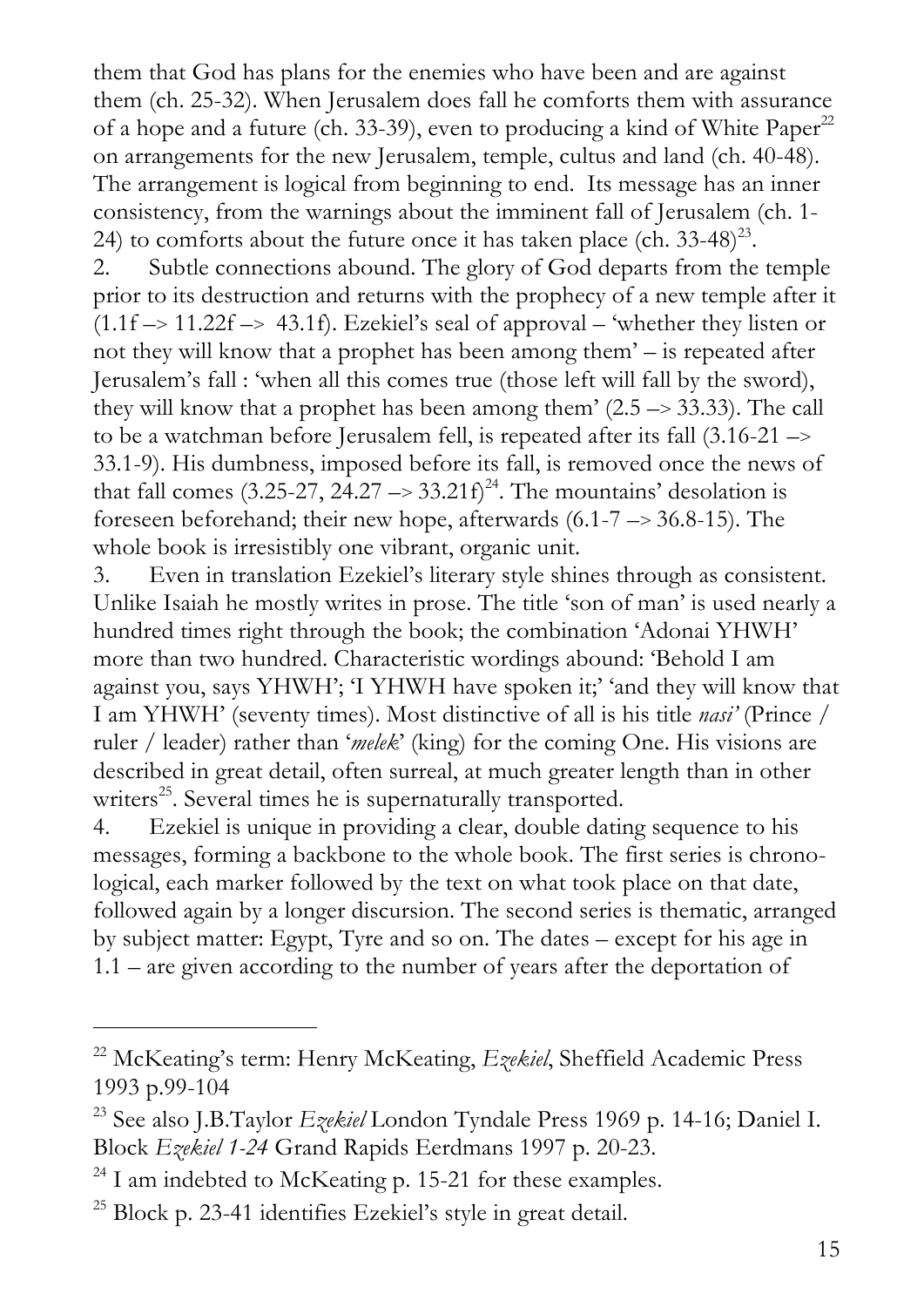Jehoiachin and himself from Jerusalem to Babylonia in  $597BC^{26}$ . Other prophets did not do this except that Haggai follows his example.

This is not to say all is easy and straightforward. Ezekiel has more textual difficulties than most of the OT, and (depending on your expert) evidence of quite a bit of editing. E.g. Block is certain that ch. 33 affirms the current continuity of the old covenant and should precede ch. 25-32. 'The effect of this editorial decision on the interpretation of the chapter is drastic.<sup>27</sup>

My conviction is that the unity of Ezekiel, with Ezekiel as its author and very likely its main editor, is beyond doubt. Block, writing as an historian requiring concrete evidence for his conclusions, is more circumspect. He lists seven 'discreet' (sic) phases and on eight grounds supports 'at least … the possibility of the prophet's own hand in the book's composition'28. But you can tell when an editor has been at work. Dick Francis's books have an excitement all their own. As soon as his son and he shared in the authorship of a novel, even though the *sitz im leben* was the same (horse racing) and the plot had the same basic style, immediately you know you are reading a different author. The text simply does not grip as the authentic Dick Francis does. Read Ezekiel, on the other hand, and the voice and hand are unmistakeably Ezekiel's throughout.

Whether Ezekiel used an amanuensis is a different question. Jeremiah did (Jer. Ch. 36). Was Ezekiel's dumbness, whether partial or total, given partly so that he would write his messages? 'In my view there is no reason to doubt that many of Ezekiel's oracles were recorded immediately,' says Block. 'Indeed the autobiographical narrative (as opposed to poetic) style suggests that the prophet probably recorded them himself.'29

But the point is, our study is the book itself. Alister McGrath, in his recent biography of C.S. Lewis, comments, 'As Lewis emphasised throughout the 1930s, the important thing about authors is the *texts* that they write. What really matters is what those texts themselves say. Authors should not themselves be a 'spectacle'; they are rather the 'set of spectacles' through which we as readers see ourselves, the world, and the greater scheme of things of which we are a part.' 30

<sup>&</sup>lt;sup>26</sup> This double dating is beautifully explored by McKeating, p. 62-71; tables of dates on p. 64 and 70-71.

<sup>27</sup> Block **I** p. 235

<sup>28</sup> Block **I** p. 17-23; quotation from p.20.

<sup>29</sup> Block **I** p. 21, 22

<sup>30</sup> Alister McGrath *C.S.Lewis: A life* London H&S 2013 p. xv.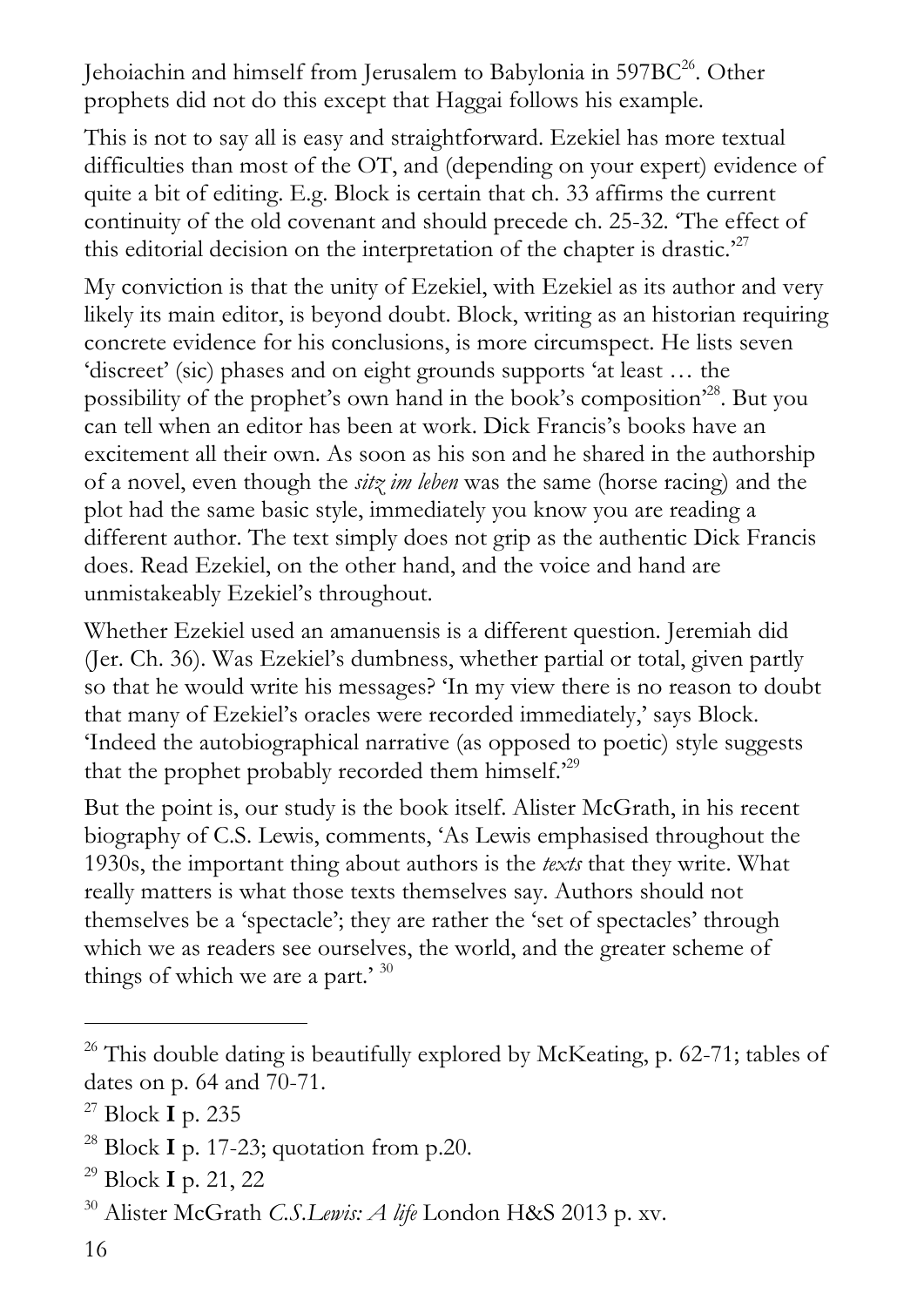We first hear Ezekiel's voice in 593, the fifth year of his exile (1.2). On the basis of dates given in the book, Ezekiel's span of prophecies occurred over the course of about 22 years. His last dated words  $(29.17)$  'date to April  $570^{31}$ (on McConville's chronology, 571; he takes the date of the exile as 587<sup>32</sup>). He tells us he was thirty in 593, so his dated writing lasted 22 years which makes him fifty-two years old at the time of his last dated prophecy. How much longer he prophesied and lived after that is not known.

<sup>31</sup> Walther Eichrodt *Ezekiel: A Commentary*. Westminster John Knox Press 2003 p. 407, quoted by Wikipedia.

<sup>&</sup>lt;sup>32</sup> McConville: table on p. 83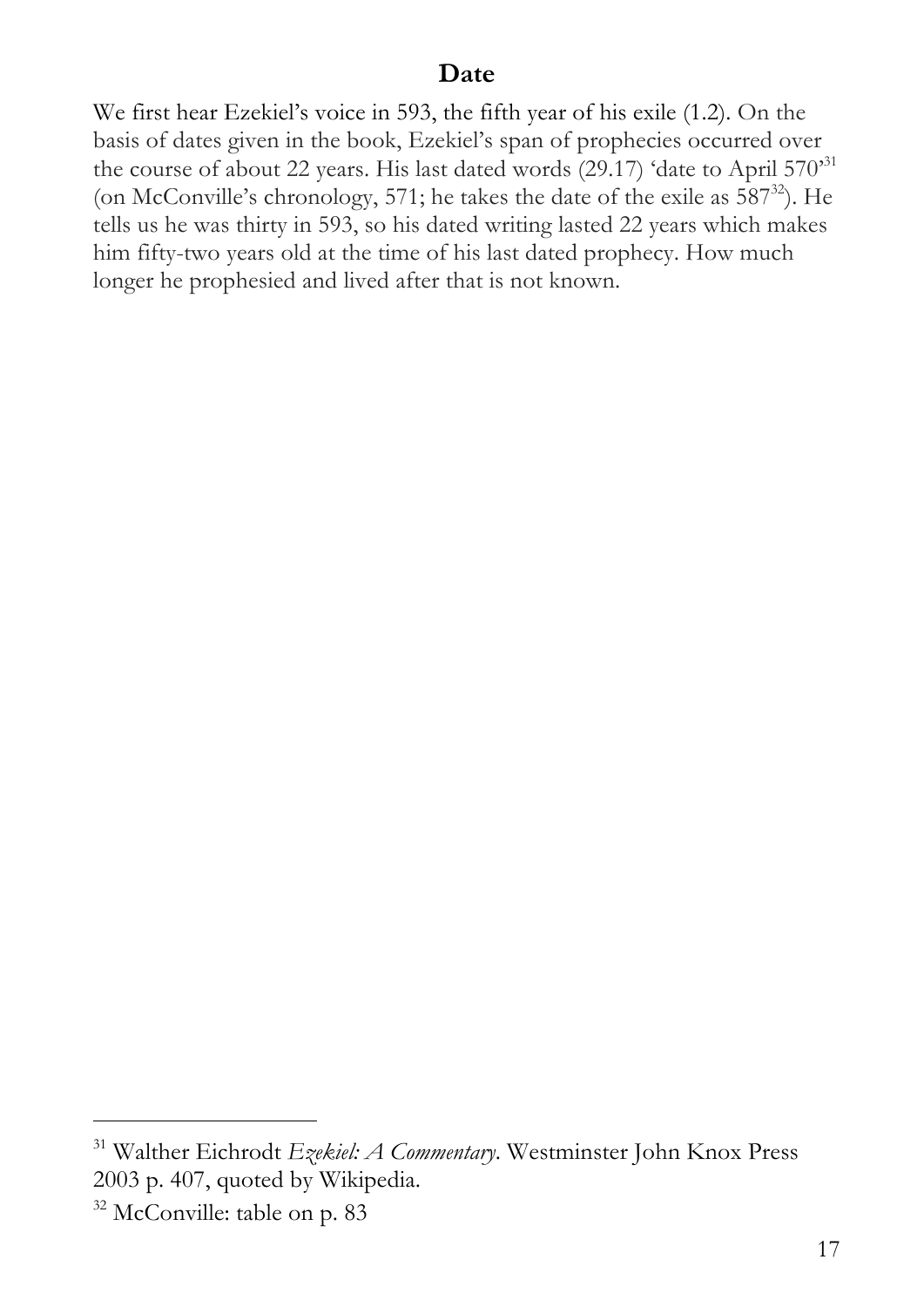## **Ezekiel the Man**

A priest, son of Buzi, Ezekiel was 26 when along with King Jehoiakim and others he was taken away to exile in 597BC. At the age of thirty he experienced his shattering vision of God and call to faithful testimony. Soon afterwards he was struck dumb (3.25). Five years later, the day before a messenger arrived to say that Jerusalem had fallen, God gave him his voice back (33.21f). Whether or not he was speechless the whole of that time, he seems to have been confined to his house much of the time.

If you find your calling lonely (who doesn't?) and feel it makes you an outsider and a bit odd, you ain't got nothing on Ezekiel. He had to spend fourteen *months* lying on his side, living on starvation rations. For food he had to bake poor bread in public over a dung fire; as a concession to his priestly sensitivities he was allowed to use cow pats in place of human faeces for fuel (4.14f). Given how willing he was to live a totally bizarre lifestyle for the Lord, that protest is revealing and moving. He had to shave his head and throw the hair into the wind in portions. He had to knock a hole in the wall of his house, pack and leave by it as a picture of what was about to happen to the king 1400 road miles away in his native land. He had to inform the distant part of his congregation that as a body they were about to be stripped naked by an enemy army for spiritual prostitution. Repeatedly he experienced prostrating visions. God gave him less than 24 hours' notice of his wife's death and as a lesson to his people forbade him from mourning for her.

Because of his ecstatic personality and dramatic style of prophecy, 2,600 years later people are still discussing his mental and emotional stability. It is true that he was, like many a lawyer, particularly wordy; as a priest, very alert to issues of cleanness and uncleanness. But the content of his message is rational and has a unity and coherence throughout the 48 chapters. What an interesting character; what costs he was prepared to pay for God's sake.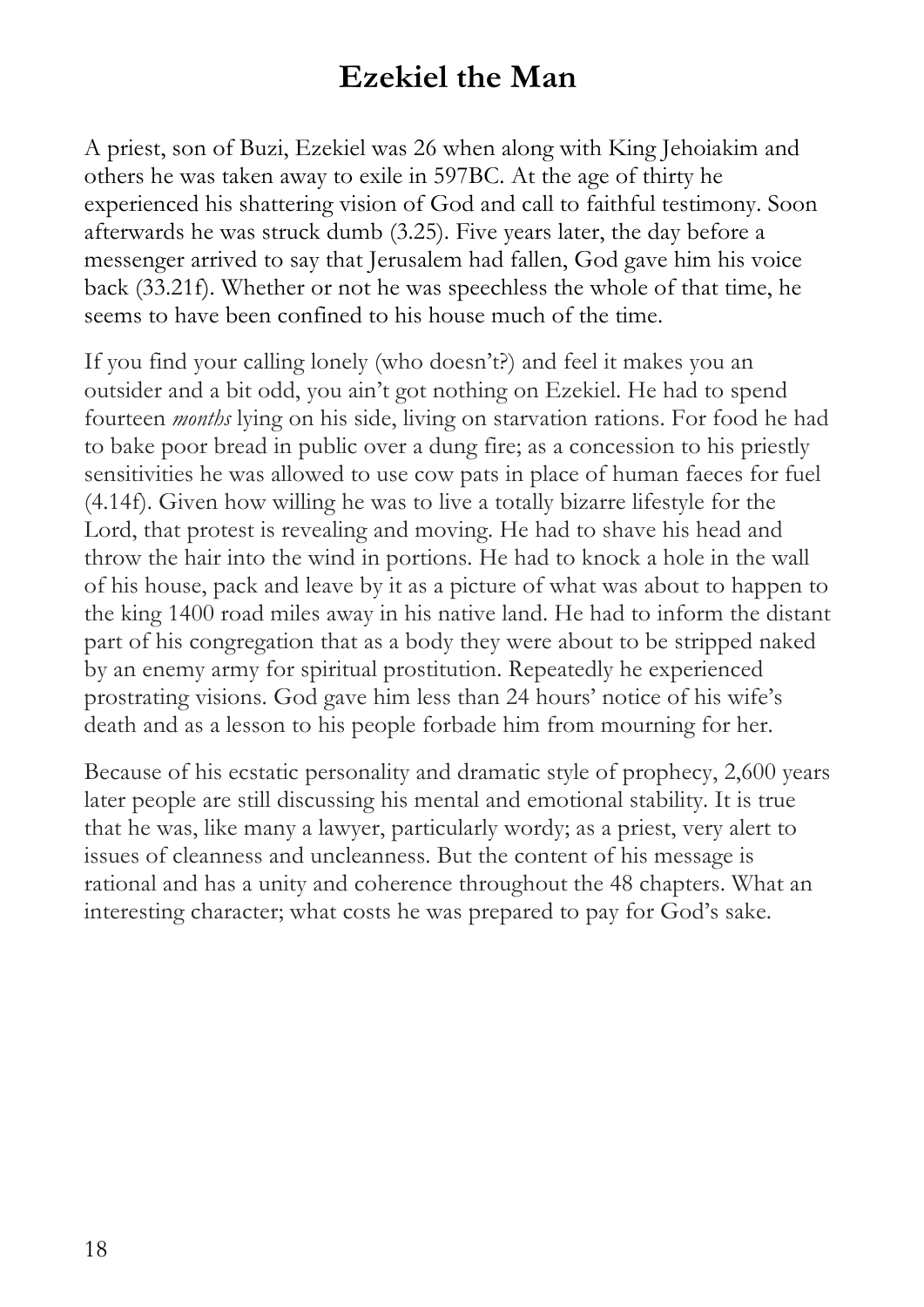#### **Structure**

The book has three main sections: Those sections divide themselves again by theme. This gives, on the simplest analysis, six sections. Throughout the two booklets I label them  $\mathbf{A} - \mathbf{F}^{33}$ :

| I Before Jerusalem fell (1-24)              |            |  |  |
|---------------------------------------------|------------|--|--|
| <b>A</b> Visions of God and call (ch. 1-3)  | Messages   |  |  |
| <b>B</b> Woe to Israel and Judah (ch. 4-24) | of warning |  |  |

**II** Around the time Jerusalem fell (25-32) **C** Oracles against the nations (ch. 25-32) Messages of providence

| <b>III</b> After Jerusalem fell (33-48)                                 |            |
|-------------------------------------------------------------------------|------------|
| <b>D</b> Salvation for God's people (ch. 33-37)                         |            |
| <b>E</b> Victory over the enemies of God & his people (38 & 39) $\vert$ | Messages   |
| <b>F</b> Visions of a new temple, Torah and Eden (ch. 40-48)            | of promise |

This structure subdivides much as follows

#### **I. Prophecies of warning** *before* **Jerusalem fell (1-24)**

#### **A. Ezekiel's 'visions of God' and call (chapters 1-3)**

- His visions of God, ch. 1
- His call, ch. 2 & 3

 $\overline{a}$ 

#### **B. Woe to Israel/Judah (ch 4-24)**

- Judgement against the nation, 4-7
	- Departure from the temple, 8-11
- Judgement against the nation,  $12.1 24.14$ 
	- Destruction of the temple, 24.15-27

 $33$  Ezekiel is finely interwoven and nearly every commentary analyses Ezekiel differently; I was relieved to discover that mine agrees with the massive commentary by Walther Zimmerli, except that he divides the first section into Vision and Call, making seven sections: Zimmerli **I** p. viii.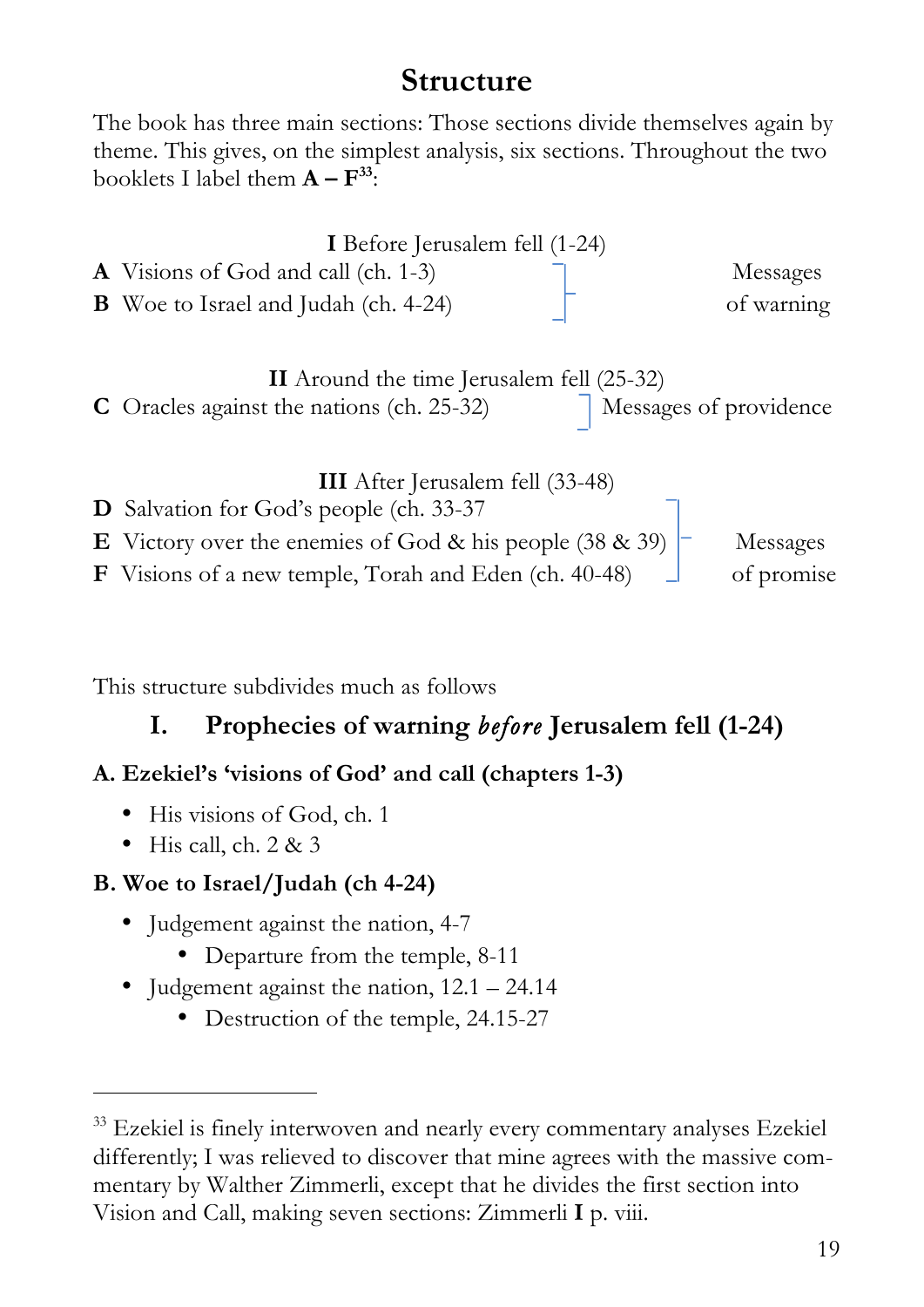#### **II Oracles against the nations, mostly about the time Jerusalem fell (25-32)**

This section is exquisitely designed with passages of exactly equal length (97 verses in English versions) either side of a central section of three verses consisting of hope for Israel: 28.24-26. Before it there are seven oracles against nations; after it, seven oracles about Egypt. Repeatedly God states his purpose: 'then they will know that I am the Lord.'

#### **C Oracles against the nations (ch. 25-32)**

- Seven oracles: against Ammon, Moab, Edom, Philistia, Tyre (2), Sidon, 25.1-28.23
- Hope for the people of Israel, 28.24-26
- Seven oracles against Egypt, 29-32.

#### **III Prophecies of promise** *after* **Jerusalem fell (33-48)**

#### **D. The salvation of God's people (ch 33-37)**

- The watchman and the shepherds, 33 & 34
- The restoration of Israel, 35-37
- **E. Final victory over the enemies of God's people (ch 38 & 39)**
	- The defeat of Gog, 38
	- The disposal of Gog, 39

#### **F. Visions of the future temple, Torah and Eden (ch 40-48) 34**

- A new temple and the return of God's glory, 40.1 43.11
- A new Torah, 43.12 46.24 (Torah: instruction about the life and worship of the new community)
- A new Eden, ch 47 and 48

<sup>&</sup>lt;sup>34</sup> The structure within ch. 40-48 looks untidy. See more detailed analysis in 'Sequence of Ezekiel's thought' below.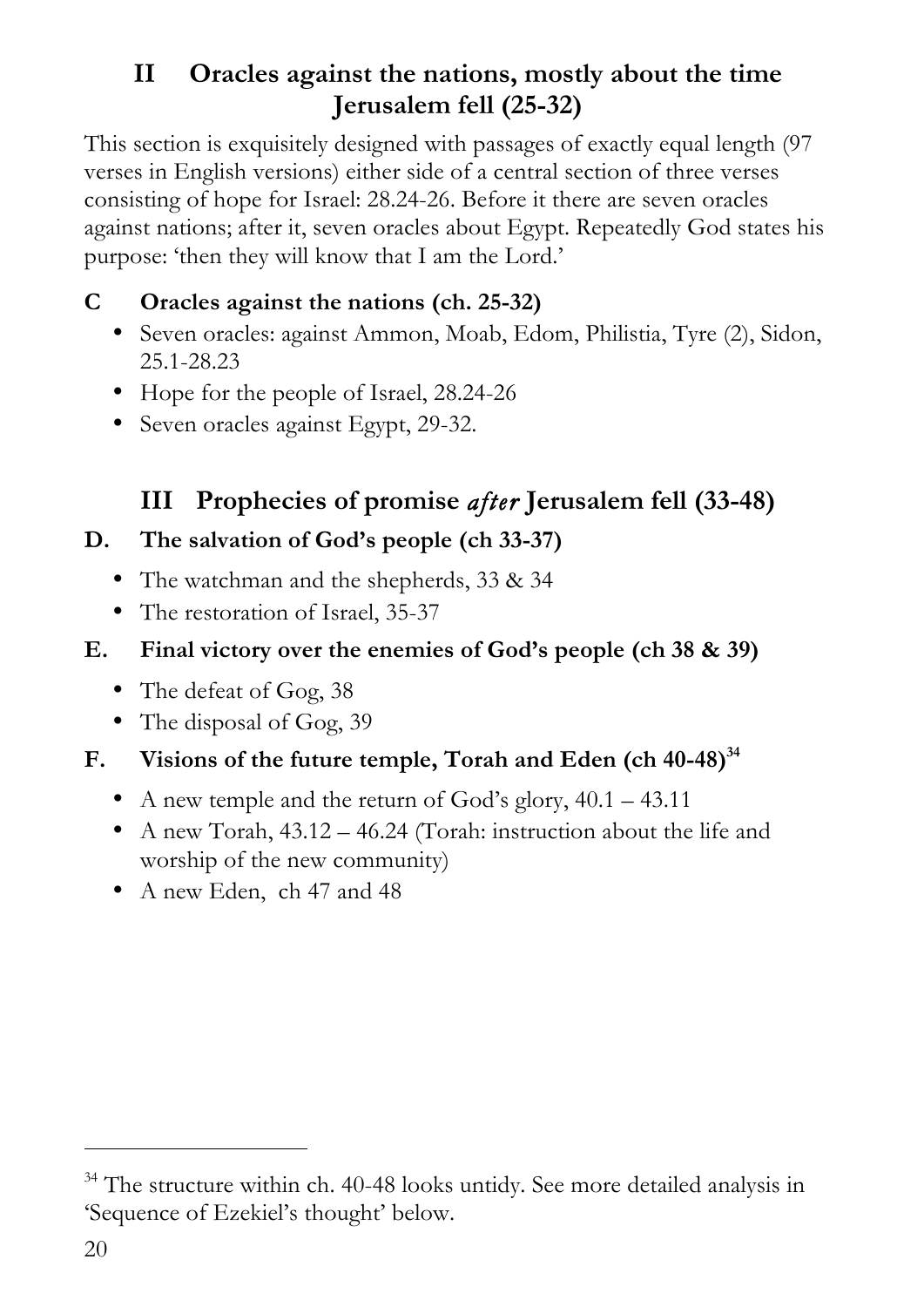## **Ezekiel as scholar: the Bible's link-man**

I said above ('Why preach Ezekiel') that it is a key book because to a unique extent Ezekiel takes up earlier scriptures, weaving them into his own message and theology, embodying the unity of Scripture. In turn later writers and the NT learn from him. He shows a substantial familiarity with the Bible from Genesis to Jeremiah<sup>35</sup>. Some examples of this linking:

- The strongest connections are between Ezekiel and Jeremiah. They might have met in Jerusalem before Ezekiel's exile. Smend (*Ezekiel* Leipzig 1880) lists 62 passages utilising Jeremiah. It seems certain that Ezekiel was familiar with his preaching. The heart of stone (Ezk.11.19f) reflects Jer. 31.33, 32.39f. The watchman theme (Ezk.3 and 33) echoes Jer.6.17. The Shepherd-Messiah of Ezk. 34 echoes that of Jer. 23. The valley of dead bones chapter (ch. 37 esp v. 1,11,12) notes the fulfilment of Jeremiah's warning in Jer. 34. 17-20. They have a shared mind on submitting to Babylon.
- Gen.2.7 with Ezek. 37 dry bones: God breathes, they live.
- Genesis 2 Eden river, and significant tree –>Ezk. 47, and 17 & 31.
- God's election through the patriarchs appears in 20.5, 28.25, 33.24, 37.25
- The exodus dominates the theology of Ezk. 20 and is reworked in Ezk. 23
- The similarity of spirit and language in regard to holiness between the holiness code of Lev. 17-26 and Ezekiel's language about holiness, is so close that it led Graf (of Graf-Wellhausen fame) to believe that Ezekiel was the author of Lev. 18-23.
- Ezekiel is so familiar with the Torah laws, Klosterman comments that his dependence is simply unconscious. He instances the striking similarity of Ezk.14.1-11 to the first four cases of Lev. 17. Compare Lev.21, 22 on becoming unclean on touching the dead –> Ezk.44.25, and the thematic connection between the Lev.23 festivals and Ezk. 45 and 46. Zimmerli concludes 'it cannot be denied that Ezekiel has been influenced by the holiness code' (p. 52)
- Ezk. 6 anger at the high places shows sympathy with Exodus and Deuteronomy

 $\overline{a}$ 

• The Davidic promises (2 Sam 7) are the way Ezekiel spells out God's purposes in 17.22ff, ch. 34 and 37.

<sup>35</sup> Zimmerli takes 12 pages of dense two-column text to spell this out: **I** p. 41- 52; McKeating, the seven pages of his ch. 9 (p. 92-98)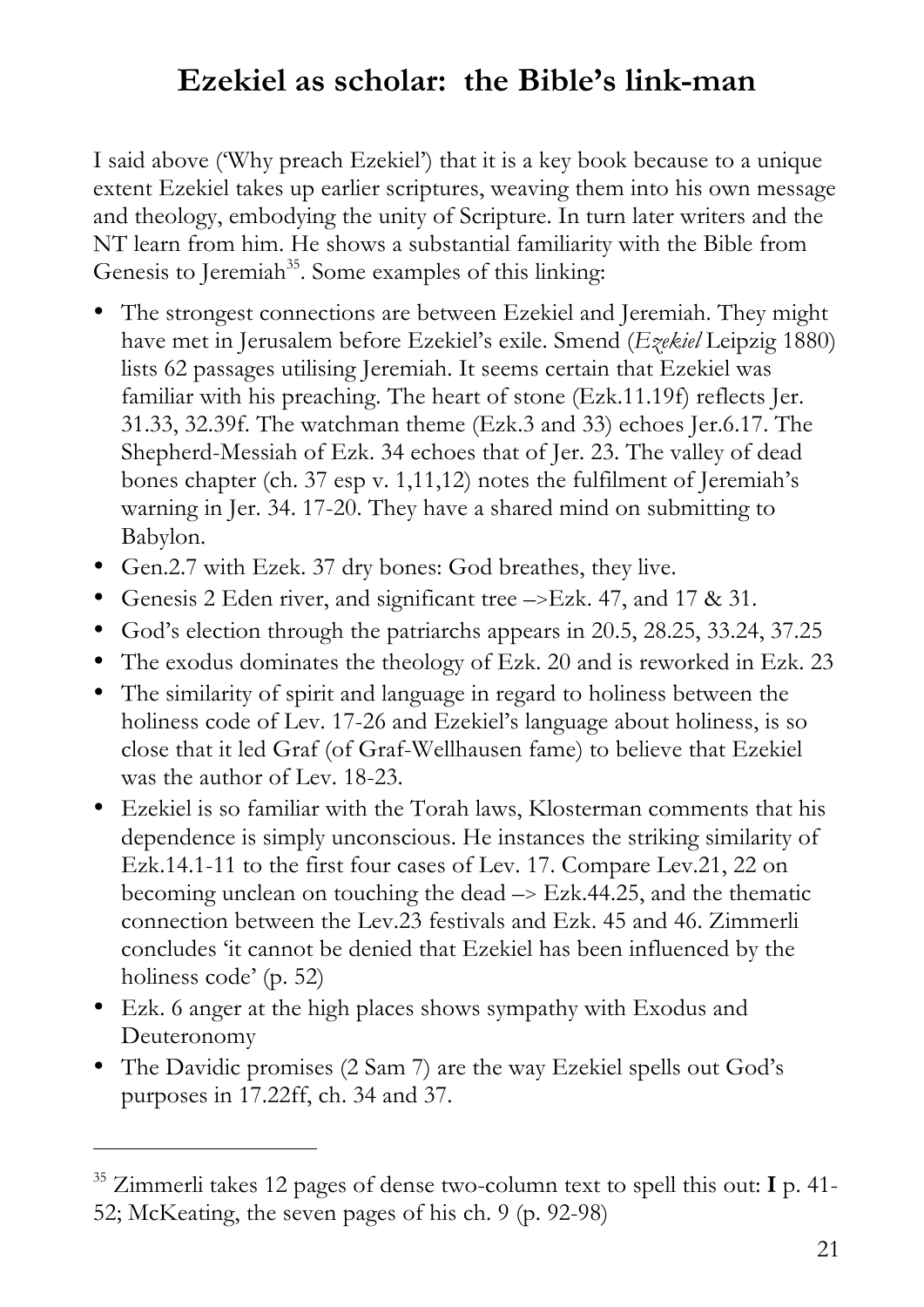- 1 Kings 18.46 the hand of the Lord on Elijah empowers him to outrun the king's chariot from Carmel to Samaria, and on Elisha inspires the prophecy of the dry valley filling with water (2 Kings 3.15); the hand of the Lord comes on Ezekiel seven times, eg transporting him from Babylon to Jerusalem<sup>36</sup> (Ezk.8).
- He mentions Noah, Daniel and Job in 14.14 and the heroes of old in 32.27.
- The earlier writing prophets mostly avoid the term 'the Spirit'  $(+ or 'of)$ the Lord') but His ministry is witnessed to in eg the Elijah narratives and freely by Ezekiel eg 3.12, 14, 8.3, 11.24, 43.5.
- Vision 'while the elders were before him' was shared by Elisha (2 Kings) 6.32) and Ezekiel (8.1, 14.1, 20.1)
- The proof-saying ('that you may know a prophet is among you') is shared between 1 Kings 20.3, 2 Kings 5 and Ezk. 2.5, 33.33, ch. 25
- Amos and Ezekiel share the catchphrase 'the end has come' (*ba' haqets*): Am.8.2, Ezk. 7.2
- The 'full description of YHWH's gift to his bride' is shared by Hos. 2 and Ezk.16 but not by Jeremiah when dealing with the same analogy: this 'makes probable Ezekiel's familiarity with Hosea's preaching' (Zimmerli p. 44).
- Zephaniah 1.18, 3.3, 3.8 –> Ezk. 7.19 22.23ff, 22.31 seem to indicate Ezekiel knew Zephaniah.

The links go from Genesis – Jeremiah to Ezekiel, and then from Ezekiel into the rest of Scripture. No one before him dated his prophecies as Ezekiel did (almost certainly as authenticating evidence); Haggai copies him in this. We have already pointed out (Why preach Ezekiel) that the UBS Greek NT cites 141 quotations from Ezekiel. He gives us one Bible as no other OT author does.

## **Sequence of Thought**

Each section of Ezekiel provides us with its own pastoral contribution and preaching responsibility.

In what follows I try to capture the substance of those six sections so as to nourish the sermons chosen in booklet 2, indicating ministries they offer to our hearers.

<sup>&</sup>lt;sup>36</sup> McKeating p. 93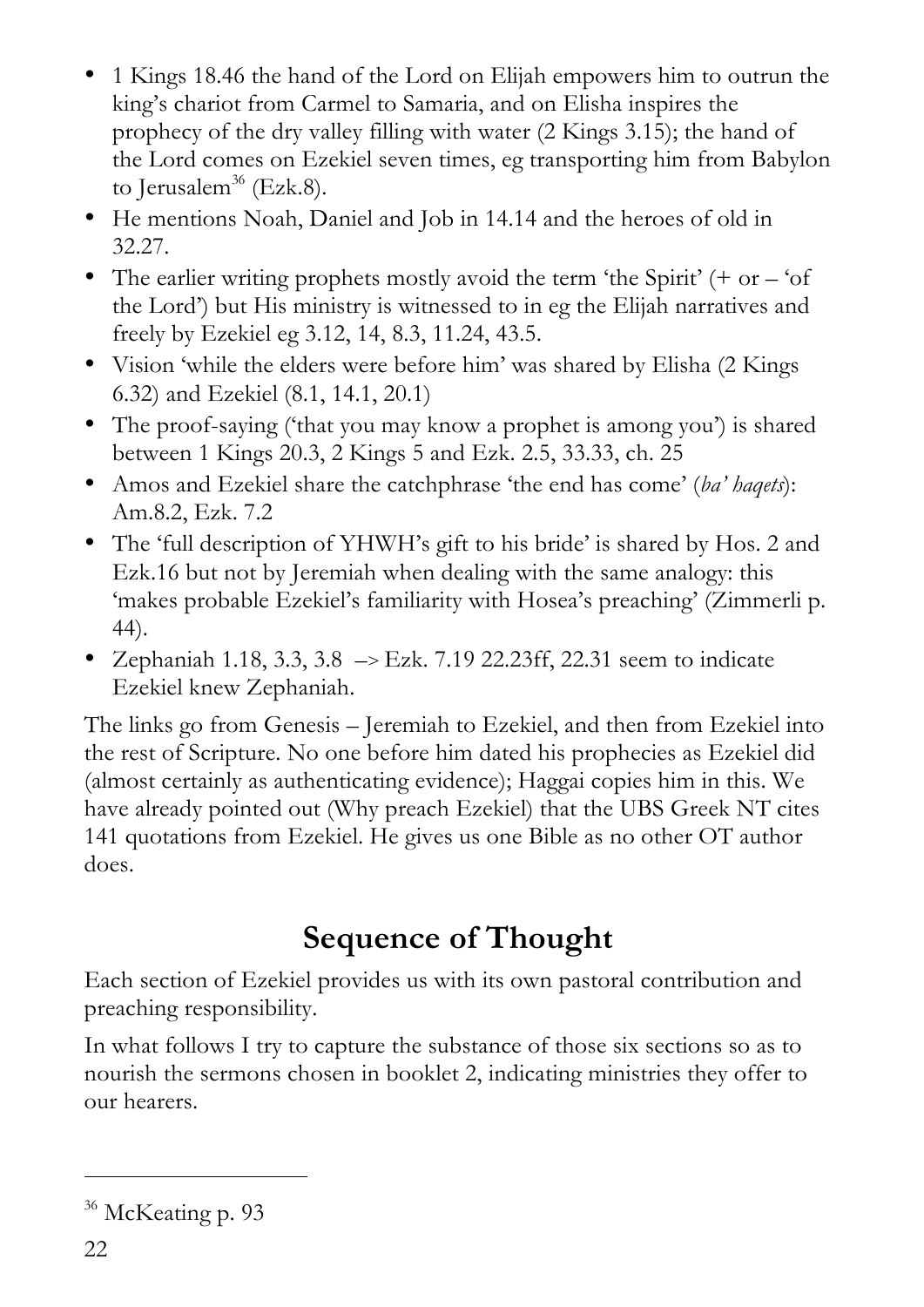#### **A. Ch. 1-3: Ezekiel's vision of God and call to service.**

**Message:** 'Our God is Someone Else Altogether: a living Person of flaming fire, enthroned, terrible to meet, all-seeing, goes where he wills, overwhelming. I'm preaching as I do because he told me to.' *(2 sermons suggested: God's Glory and Ezekiel's Call).*

Ezekiel saw ('visions'), heard ('word') *and* felt *the hand of God*: an expression he uses seven times in the book to indicate the overwhelming pressure God exerted on him. We see something of that power in 1 Kings 18.46: the hand of the Lord on Elijah enabled him to outrace a chariot all the way from Carmel to Samaria in pouring rain. The language Ezekiel uses for his vision makes it clear he had a very emotional experience. The creatures with human form yet wings, feet like calves' feet but gleaming, four faces each, high sparkling wheels full of eyes, the awesome platform, the Voice and throne above that, then  $-$  enthroned  $-$  a figure like a human's, glowing, brilliant. It was too much for him. 'His whole ministry was virtually framed on the one hand by the awful sight of this glory of YHWH departing from the temple (ch. 8-10), and on the other hand by the joy of its returning there in his final vision.'

Block on the four faces: the *lion* (strength, ferocity, courage): symbol of royalty; *eagle* the most swift and stately of birds; *ox* symbolised fertility and divinity (Psalm 106.19f); *human* the image of God – together expressing God's transcendent omnipotence and omniscience<sup>37</sup>. He adds on the theology implied: God's transcendent glory; his holiness; his sovereignty; his interest in his people; his presence among the exiles; his judgement. 'Whoever would enter into divine service must have a clear vision of the one into whose service he or she is called<sup>38</sup>.

The commentaries have their own divisions in the account of Ezekiel's call. Mine would be the commission, the appropriation, the (dreadful) responsibility, the initiation.

#### **Lessons for preachers:**

• Be sure our commission is from God. The conversation in ch. 2 & 3 is all one way: God does all the talking, Ezekiel notably 'listened carefully' (2.2). 'I'd like to do it' is admirable but might not survive the miseries of opposition and apparent unsuccess.

 $37$  Block p.96

<sup>38</sup> Block p. 106-109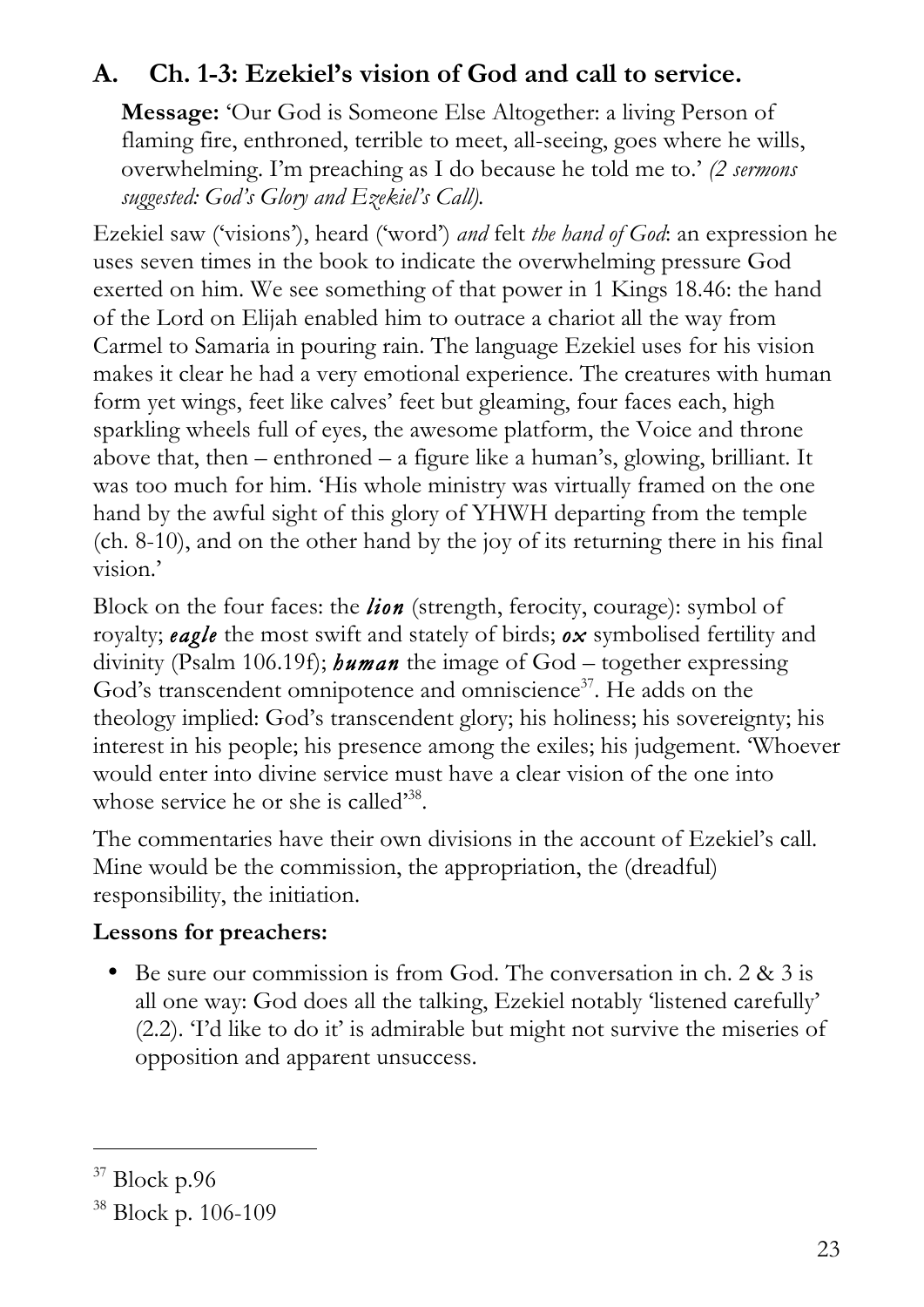- Appropriate God's word till it is our own: take possession of it, digest it till we see things God's way, that is how we think: 'till our very blood is bibline' (Eric Alexander). The responsibility to make sure it is *God's* word we minister comes at least ten times: 2.4,7,8 (twice); 3.1,3,4,10 (twice),11. 'Merely hearing that message is not enough: it must be digested, internalised, embodied and lived … it derives not from private reasoning or mystical reflection but from revelation … even so it does not cancel out or overwhelm natural abilities and qualities – it uplifts and quickens them $^{39}$ .
- Be ready for what people are like  $(2.6-3.9)$ . We are to be unlike them in some things, like them in others. See God's language here: thorns, briers, scorpions, scowls, rebels. Ezekiel is not to be like that (2.6-8). Also hardhearted and stubborn; Ezekiel *is* to be like them in that regard (3.7-9). Ministry is not a career. It is a vocation.
- The responsibility to be as a lert as a sentry (watchman, 3.16-21) is stated very formally in language that copies the Torah ('Whenever' is like Lev. 1.2 and 2.1 … and the case according to good response or bad reflective of case law later in Leviticus), emphasising how momentous is this calling. It shows rebels as under God's judgement; it reflects that the wages of sin is death; it shows that our calling to reach out is an act of God's grace!
- The initiation (3.22-27) is astonishing. The binding with ropes and the sticking of tongue: Ezekiel bears in his body the signs of his calling. To be detached about our ministry is a cop-out; it must be incarnational. But given that we are not on our own. 'I am with you.'

#### *Ministry opportunities in this section of Ezekiel.*

- *1. In his book 'God in the wasteland' David Wells wrote of the weightlessness of God in our day. In Ezekiel ch. 1 we must have the most dramatic display of God's glory,*  kavod*, weightiness in all Scripture. After one of McCheyne's sermons a hearer commented 'I think even hell would be a relief compared with knowing the wrath of God.' We shall find no greater opportunity to silence our people before his terrible majesty than Ezekiel's vision.*
- *2. 'The things that you're liable to read in the Bible, they ain't necessarily so' has mastered our generation. Ch.2 and 3 provide the right set of circumstances to further our respect for Scripture, faithfully unleashed, as the very Word of the God to whom we shall render account.*

<sup>39</sup> Block **I** p. 131, slightly edited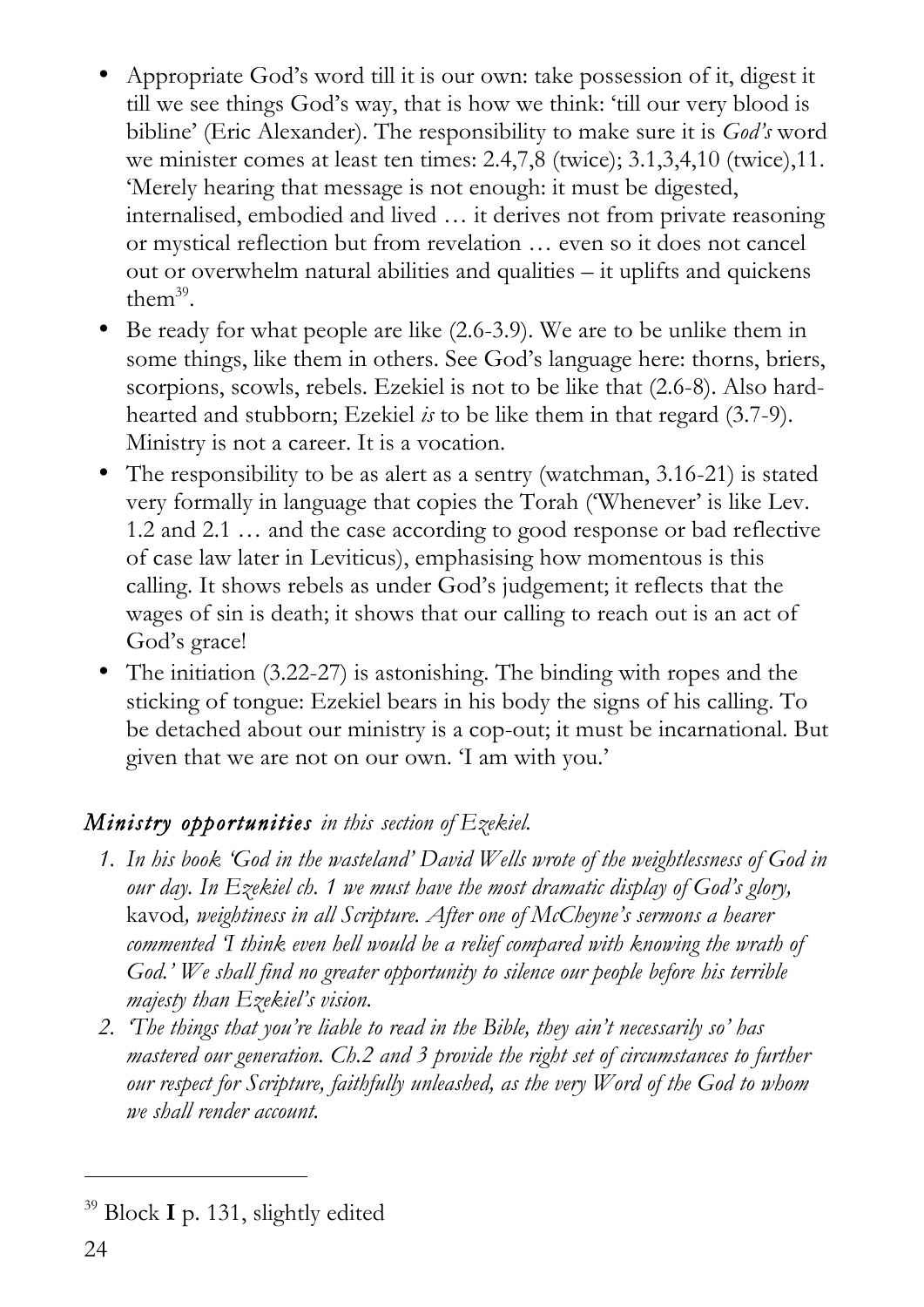#### **B. Woe to Israel/Judah (4-24)**

**Message**: 'Our national nadir isn't because YHWH has been defeated. He is punishing us for our sin and idolatry: they disgust him. Jerusalem will fall, our nation will be exiled, and he's quite right.' *(basically one theme; one sermon suggested)*

Chapter 4 starts Ezekiel's messages for his fellow exiles. Ch. 4-24 is the first main section and contains a whole range of sign-acts, visions and oracles. As can be seen from 'Ezekiel at a glance' above, it is a combination of denunciation for sins, sentence and warning. Different commentators offer different structures which is enough for us to sit light to the issue of structure. Block offers, 'They are messages of doom intended to dismantle official Jerusalem theology by undermining the four pillars on which Judah's false sense of security was built: YHWH's covenants with Israel **(1)** and with David **(2)**, and His commitments to the promised land **(3)** and to Jerusalem **(4)** ... Since Israel is a house in revolt against Yahweh, he is absolved of all patronly obligations' 40.

Yes, Ezekiel is dismantling their false security: but not to absolve YHWH of his obligations, but to draw the people's attention to them. He is denying their presumption that YHWH is obligated to defend them right or wrong. The covenant stipulations are two-edged. Disobeying them carries sanctions just as living by them brings blessings. They have agreed to both. Thus in the rehearsal of the covenant in Deut. Ch. 5-9 the emphasis in on blessing following on obedience; but the sanctions are part of the deal too:

- Deut.6.14,15 Do not worship foreign gods, for YHWH is a jealous god. His anger will flare up against you and wipe you from the face of the earth.
- Deut. 7.9,10 he is the faithful God who loves those who love and obey him; but he does not hesitate to punish and destroy those who hate him.
- Deut. 8.19,20 If you forget YHWH and follow other gods, you will certainly be destroyed for disobedience.

When the people met on Mts. Gerizim and Ebal to ratify their consent to the covenant (Deut.27 and 28) they affirmed both blessing and curse. It is not that YHWH is absolved of patronly obligations, far from it. The exile was

<sup>40</sup> Block **I** p. 162 & 163. On the theology of ch. 4-24 he offers the reference M. Fishbane, 'Sin and Judgement in the prophecies of Ezekiel, *Interpretation* **38**  1984 p. 131-50.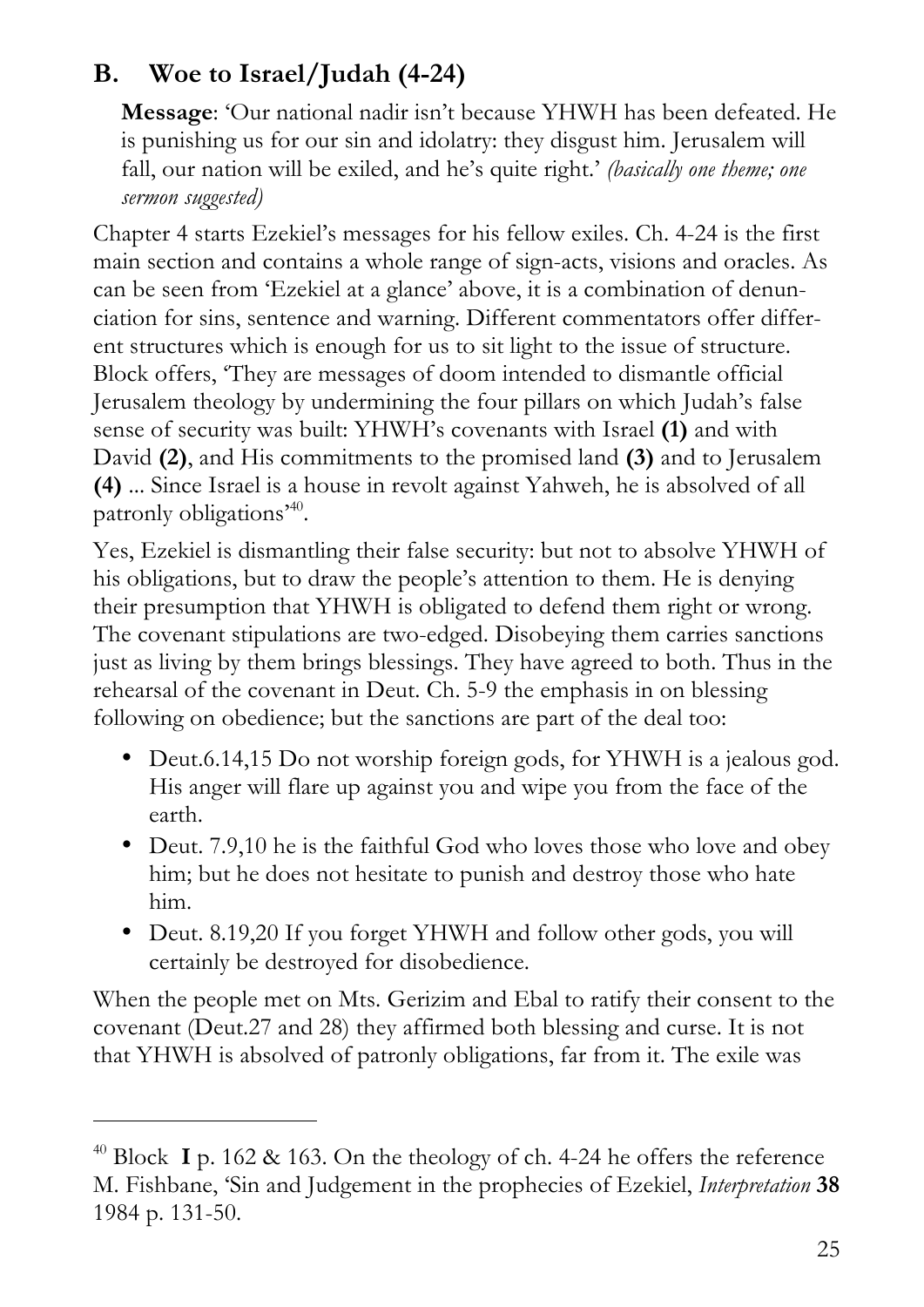precisely his staying faithful to them, 'strange work' though it be to him (Isaiah 28.21). How much it must have meant to them, therefore, to hear of God's glory leaving Jerusalem and coming to them in Babylon. They were in the centre of his will for them in exile accepting discipline.

#### *Ministry opportunities in this section of Ezekiel*

- *1. Presumption among God's people didn't cease with the return from exile in 538BC. It is alive and kicking. We see it historically in Ananias and Sapphira (Acts ch. 5). Some in Corinth had abused the Lords' body at his supper and become ill; some had died (1 Cor.11). God still disciplines those he loves (Heb. 12). The cuddly Jesus who only hugs us and never says no is not the Christ of Scripture: no one warned more often or more terribly. The reality is, a covenant relationship with God brings responsibilities as well as privileges, and carries sanctions as well as blessings: Matt.7 'I never knew you – depart.' Passages to compare for NT congregations: 1 Peter 4.17 judgement starts with us. Rev. 2 & 3 you make me sick; I'll spew you out. Luke 10=Matt11 those given most light will be liable to greater judgement. Cp John 15.1-6 on the fate of the branch that does not remain in him. Therefore, Heb.2, pay all the closer attention.*
- *2. Does our perception of God include his emotional state about our spirituality? He is grieved (6.9). He is furious: 'I will crush them, then they will know that I am YHWH' (6.14). Yet he is never capricious; his dealings accord with justice (ch. 18).*
- *3. Straying from God leads to social decay: to violence (8.17), oppression of the weak (22.1-7), to injustice, lewd activity, rape and extortion (22.8-12), because God is the only foundation of the right morality. The modern atheists may scorn but we lose God at our peril.*
- *4. God remains gracious to those who repent. See the phrases in italics in 'Ezekiel at a glance' (p. 5-7 above).*
- *5. The responsibility of leaders to teach and live holy (22.23-31). The tone of the leadership sets the tone of the body; and those who teach will be judged more severely (James 3.1).*

#### **C. Oracles against the nations****(25-32)**

**Message**: 'You ask, what about our enemies. Don't worry, God will deal with them as righteously as he is dealing with us.' *(One theme, oracles against the nations. One sermon suggested)*

It is characteristic of the prophets to turn from God's dealings with his people to his dealings with the nations. Isaiah (ch. 13-23) and Jeremiah (ch.46-51) did the same. Not so as to address the nations, but to edify Israel/Judah. The whole section is beautifully structured: 97 verses either side of the hope given in 28.24-26, each concluding with 'and they will know that I am YHWH'. The first six nations are given in geographical order clockwise from east round to north: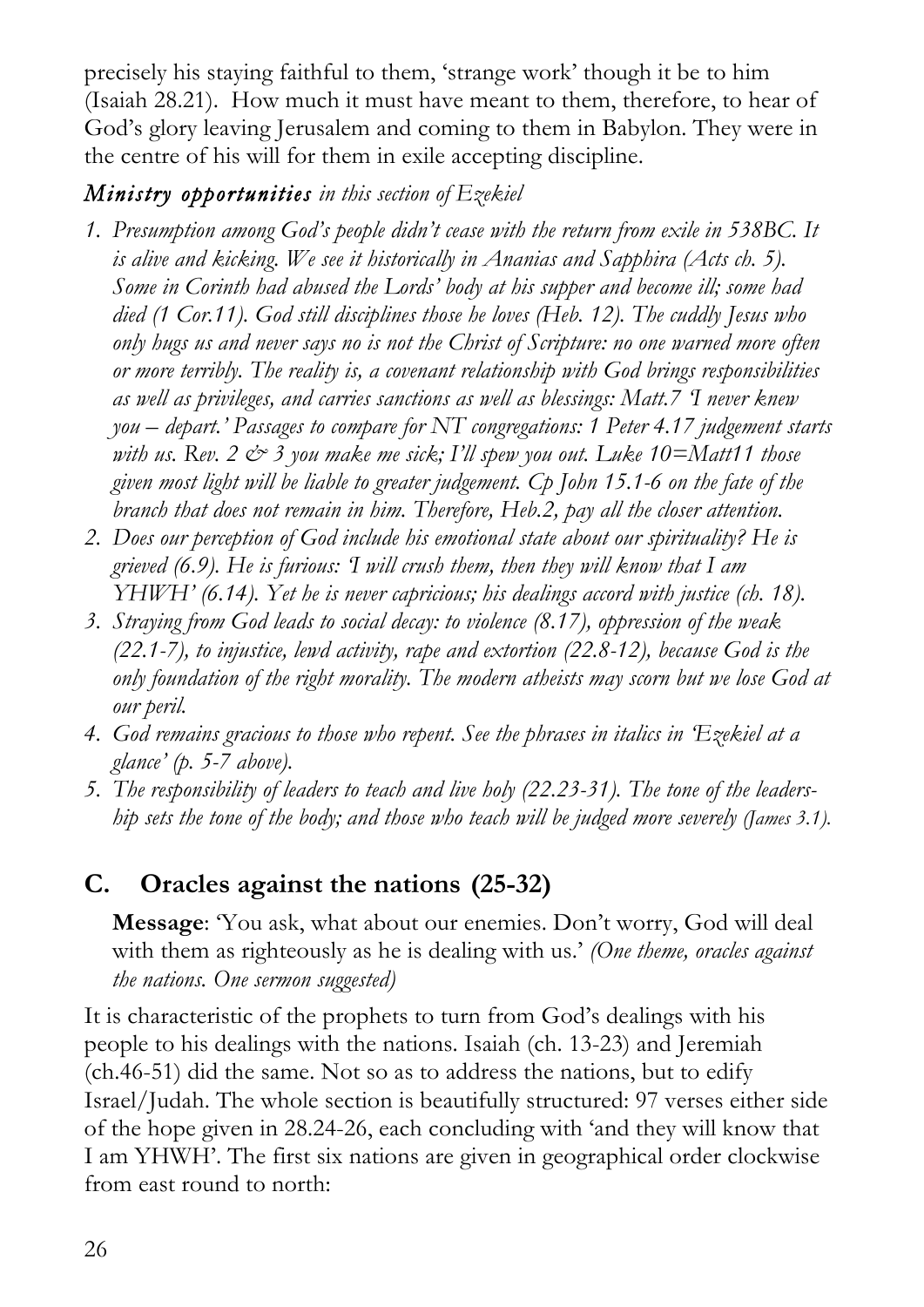- 1.Ammon (25.1-7)
- 2. Moab (25.8-11)
- 3.Edom (25.12-14)
- 4. Philistia (25.15-17)
- 5. Tyre  $(26.1 28.19)$
- 6. Sidon (28.20-23)
	- Central assurance of hope: the restoration of Israel (28.24-26)
- 7.Egypt (29-32)

 $\overline{a}$ 

The oracle against Egypt is as long as the other six put together, and each of those two halves has seven sections.

John L Mackay's introduction to 25-32 is full of insight<sup>41</sup>: These nations, although conventional opponents of Israel, had been represented at a conference organised by Zedekiah, presumably to plan united action against Babylon (Jer.27.3). The Lord indicts them for opposing his purposes. The central assurance (28.24-26) is the key: God's purpose in his dealing with the nations is 'the establishment and recognition of his universal rule and his provision for those who serve him' (p. 11). Judgement has been pronounced first on God's household (ch.  $4 - 24 = 1$  Peter 4.17f) but the other nations are not exempt. They learn of God's impartial justice; they learn not to envy the wealthy unbeliever; they are assured of God's control limiting the power of their and his enemies, and that his covenant faithfulness lies at the centre of all this. Why no mention of Babylon? She is God's instrument at this time for the punishment of his people. Perhaps the prophecy of Gog's downfall, coming later as it did, is a coded promise that Babylon's time will come once her usefulness is over.

#### *Ministry opportunities in this section of Ezekiel*

- *1. We too live in troubled times. I remember an unconverted acquaintance coming early one morning unannounced, weeping at the imminence of nuclear war. If it does not distress us that we are contaminating our planet and helpless before the wickedness of Boko Haram and IS, it should. But the message for my friend stands: God truly is sovereign and acts in justice, slow though it often seems. He gives leadership in the nations to whom, and when, he pleases, (Jer. 27.5; Dan.2.20ff, 4.34f). It doesn't absolve us from responsibility, but it can give us peace as we each play the part God has given us and put our lives into his hands.*
- *2. Tyre's king was due for Sheol (28.8) and even it has its lowest parts (32.23). Those who live in pride and oppress others will meet their due reward in the hereafter. YHWH holds the key to when we go there and our fate after arrival; cf Is.14.9-20 where we observe the king of Babylon being cruelly taunted there. We live in a just universe.*

<sup>41</sup> John L. Mackay *Ezekiel II* Fearn Christian Focus 2018 p. 11-15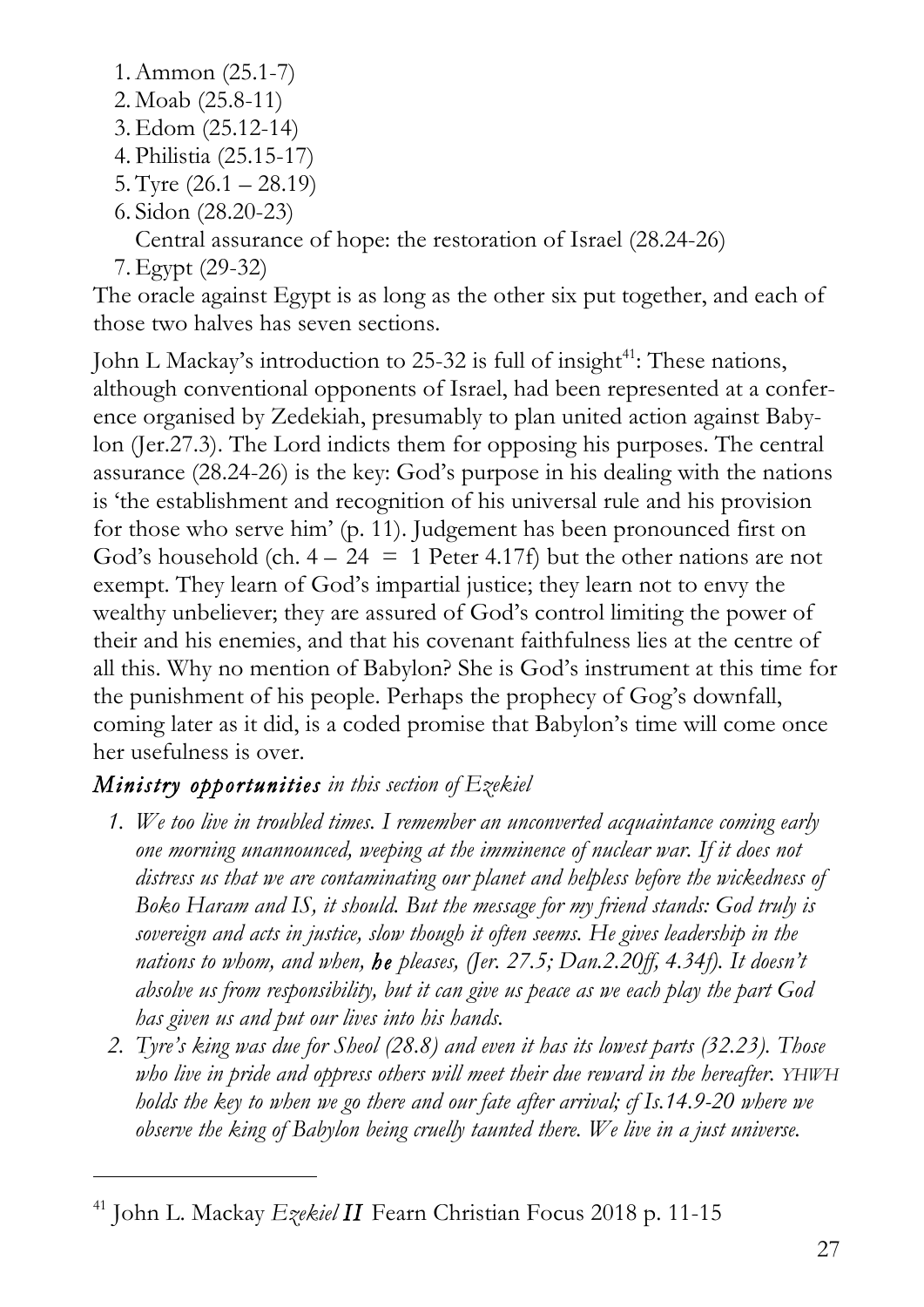*Ch. 33 – 48 consist of more than one major section. I have chosen to recognise three*<sup>42</sup> *which* I have labelled  $D, E \nleftrightarrow F$ .

#### **D. Salvation for God's people (33-37)**

*The section prophesies an altogether new era which was initiated with very limited success on return from exile. Its fulfilment came with Jesus as he pointed out that he was the good shepherd predicted in 34.11ff (John 10.11), the Davidic ruler (34.24f) bringing a covenant of peace (34.25-29; 37.26-28), giving a new heart and spirit by the work of the Holy Spirit (ch. 36), raising the dead and initiating the resurrection of a new Israel (ch. 37).*

**Message**: 'Beyond the exile there will be a new kind of covenant. The kingdom of God will be one of inner transformation and shepherding by a prince of David's line.' *(2 sermons suggested covering the inner change, the life-giving work of the Spirit and the shepherding by a prince of David's line)*

Block's comment is stimulating: 'The focus is on Yahweh's restorative actions, for the glory of his name, according to the grand apologetic scheme:

- 1. Restoring Yahweh's role as divine shepherd/king of Israel (34)
- 2. Restoring Yahweh's land (35.1 36.15)
- 3. Restoring Yahweh's honour (36.16-38: *new heart and spirit*)
- 4. Restoring Yahweh's people (37.1-14: *new life (valley of dry bones)*)
- 5. Restoring Yahweh's covenant (37.15-28: *new unity, new king*)
- 6. Restoring Yahweh's supremacy (38 & 39)
- 7. Restoring Yahweh's presence among his people (40.1 46.24)
- 8. Restoring Yahweh's presence in the land (47 & 48)'43

Ch. 33-37 begins the third and final major section of the prophecy. It contains salvation oracles spoken after the fall of Jerusalem in 587/6. It prophesies the restoration of the nation and shows the compassion in God's heart for his people. The eternal covenant he has with them (*berit 'olam*) is a covenant of peace (*berit shalom*). He will take over the shepherding of them (34), back in the land (35.1-36.15), back from disgrace with a new heart and spirit (36.16-38), up from the grave (37.1-14), together under Messiah (37.15- 28). 'There were political, economic, agricultural, social, judicial, religious, personal, relational and spiritual dimensions to their sin and suffering. And God intended to tackle every aspect of that need. Such is the breadth and depth of the Biblical gospel'44.

'The restoration of Israel is expressed in several theological ways. It is a story of ritual defilement (36.16-21) and cleansing (36.23-25). Israel's sin is seen in

<sup>42</sup> As does W. Zimmerli, *Ezekiel I*, p. viii.

<sup>43</sup> Block **II** p. 272. Wording in italics is mine.

 $44$  Wright p. 273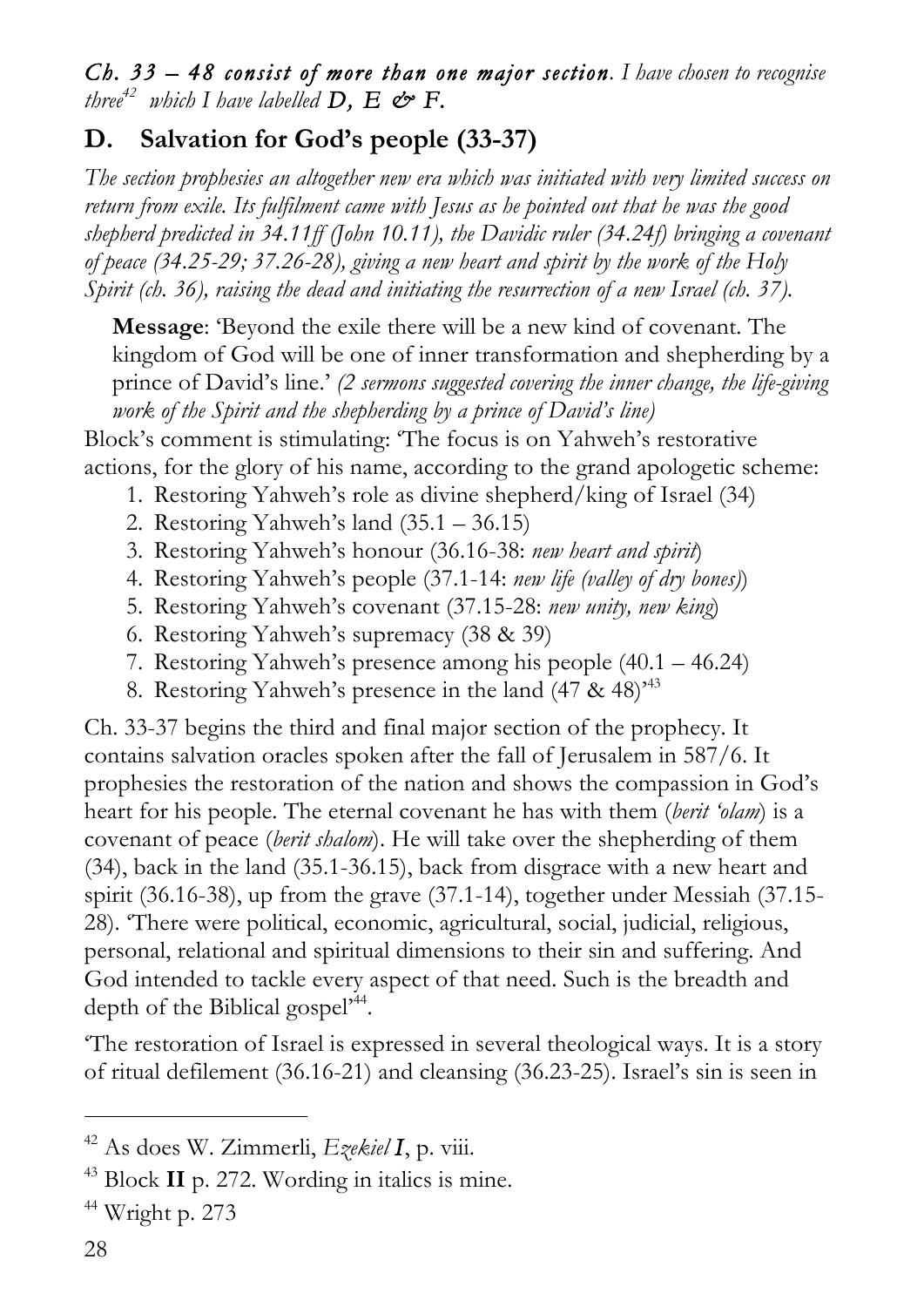'holiness' terms as we might expect from Ezekiel the priest. Sin defiled people and land, which vomited them out (Lev.18.24-30). Restoration involves cleansing 36.23-25). But the renewed salvation is also a new creation like the garden of Eden (36.35), and like the new covenant (36.26-28; cf 11.19,20; Jer. 31.31-34). The story of salvation is told as a contrast to the former judgement, to emphasize the grace of God<sup>145</sup>.

**The influence of Ezekiel ch. 37 on the NT<sup>46</sup>. The original sense of Ezk.** 37 is usually seen as concerning the regeneration of a new Israel after the exile. The midrashim however (ancient Jewish commentary) interpret it as being about the final Resurrection, as do Justin, Irenaeus, Tertullian.

Grassi suggests ch. 37 informed Matthew's and John's teaching that Jesus' resurrection opened up the Messianic eschatological era; and that Paul based 1 Thes.4.8 (God gives his Holy Spirit to you) on Ezk. 37 on this basis.

- Matthew 27.51-54 reflect the fulfilment of 37.7 the *seismos* (rattling / earthquake) and 37.12 (open graves). Matt.27.51 tells of an earthquake and tombs opening, followed by 27.53 the Lord lead the dead from their tombs.
- John 5.28 records Jesus foretelling 'all who are in the tombs will hear his voice and come out to the resurrection' of either the just or the unjust: a fulfilment of Ezk 37.12 'I will raise you from your graves.' Ezk.37.9 tells how Ezekiel prophesied 'come from the four winds, O *ruach*, and breathe on those corpses that they may live'; John 20.22 records how in fulfilment Jesus breathed on the disciples and said 'receive the Holy Spirit.'
- Golgotha (cranion): like the dry bones of Ezk 37.

In other words, early Christian tradition described Christ's death and resurrection in the language of Ezk 37.1-14 used as doctrine. His resurrection opened up the Messianic era, whose great sign was to be the resurrection of a new Israel. Jesus' resurrection was the first fruits of that.

#### *Ministry opportunities in this section of Ezekiel (Section D, ch. 33-37).*

- *1. The eternal covenant stands. God's promises to Abraham and David stand. Israel will live securely, be ruled by great David's greater Son, choose and acknowledge him as their Saviour and Lord, and enjoy the Shalom of God's presence and grace.* Romans ch. 9-11 deal with the same theme.
- *2. Messiah will come from David's line and function as Servant of the Lord.*

<sup>45</sup> McConville p. 95 slightly reworded

<sup>46</sup> Summary of J. Grassi 'Ezekiel 37 and the NT' NTS **11** 1964 p.162-164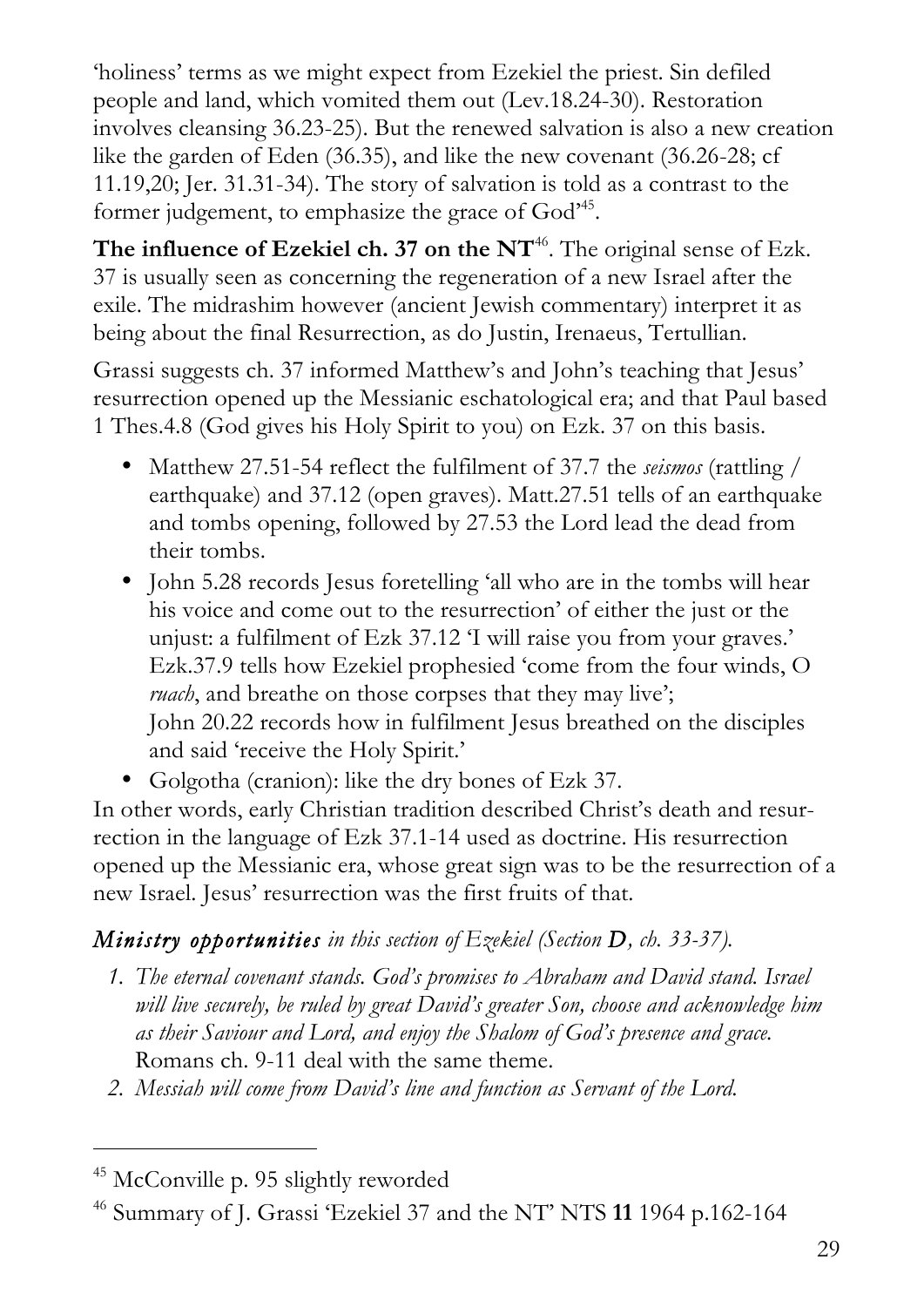- *3. Ch. 34 stands as a model for pastors; let us read it regularly, perhaps diarise an annual time in it. The flock we serve is God's, not ours. We are not employees of a congregation but servants of God. Even Messiah comes not to be served but to seek, save and serve that which was lost; let us never exploit them for personal advantage.*
- *4. The world, it is true, will always hate God's people (35) and we are not called to like that; but 35.1-36.15 tells us that God is indignant at it and watches over his own.*
- *5. God's great vision for his saving work is concern for his holy name among the nations. From 36.22-38 alone, the core salvation oracle, he says it five times: v. 22, 23 (twice), 36, 38. Are we clear what we are for?*
- *6. The only way to the welfare of humankind is the radical change of heart and spirit provided in the Gospel and nowhere else: a point I make in the notes on sermon 5.*
- *7. You cannot manufacture revival. The real thing occurs when God breathes his spirit and makes us new.*
- 8. *God is a resurrecting God, with power both to give life to the dead (ch.37 -> Eph. 2.1-10) and empty the grave (37.12* –> *1 Cor. 15; 1 Thes.4.13-5.10)*
- *9. The eternal covenant (berit 'olam) or covenant of peace (berit shalom, 37.26) is designed to save and bring the worldwide healing, wholeness and harmony adumbrated in Is.2.1-5. Its mediator is Messiah; Ezekiel certainly means this even though the word is not used. We may insert his name, Jesus:*
	- *As David (37.24) Jesus is heir to the promises made to David*
	- *As 'My Servant' (37.25) Jesus has a special relationship with YHWH, exercises His ministries, radiates His glory (John 1) and achieves His purposes. Surely implying the Servant of the Lord passages in Isaiah.*
	- *As prince (nasi', 37.25) Jesus heads his people not as tyrannical ruler but as one of them*
	- *As king (melek, 37.24) Jesus is royalty, a symbol of his people's unity*
	- *As shepherd (37.24) Jesus nurtures, protects and ensures the true welfare of his people.47*

#### **E. Final victory over the enemies of God and his people (38, 39)**

**Message:** 'And the final defeat of evil, hurrah' (*one sermon suggested)*

Ezekiel describes a time after Israel has been peacefully resettled in the promised land. He pictures an invasion by a vast army. Gog, prince of Magog, will lead a huge alliance of armies against unsuspecting Israel living peacefully in their own land. But God will act massively against them: earthquake, sword, plague, blood, rainstorm, hail and burning sulphur, so he's not holding back. He brings the enemy to utter defeat. That's ch. 38. Ch. 39

<sup>47</sup> My summary of these 5 points from Block **II** p. 423. 'Jesus' is my addition.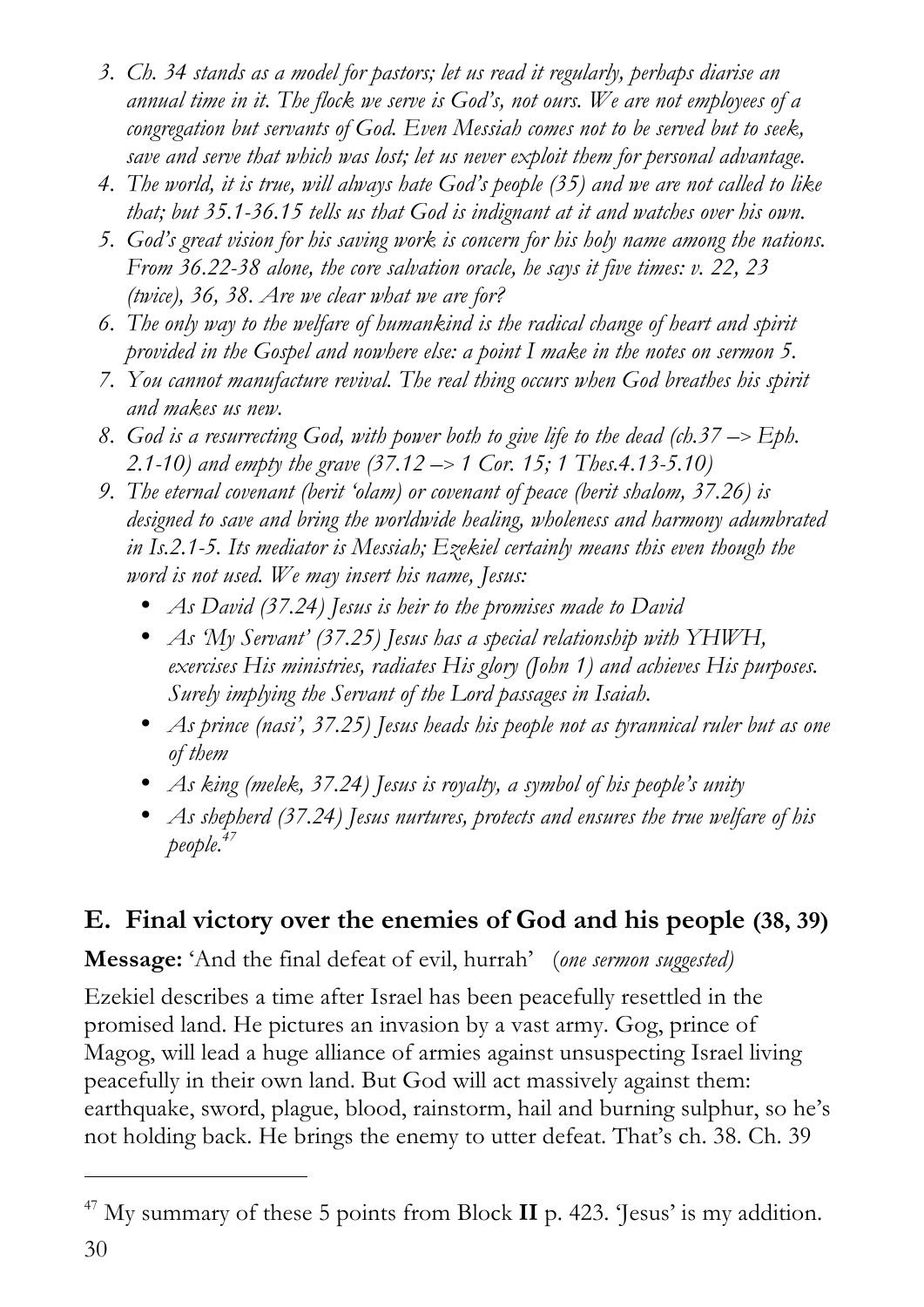goes on, they will all die and become food for birds and animals. Their weapons will be used for seven years as fuel. Their bodies will take seven months for the animals and birds to eat them. God's people will come to a new acceptance of their responsibility for the exile.

Sevens abound. There are 7 "Thus says the Lord", God has 7 impressive weapons, there are 7 words for the enemy's weapons. Those will take 7 years to burn for fuel. It will take 7 months to bury the corpses and we are told 7 times "Then they will know" – 6 of the times, that he is Lord; once, the nations will know that the exile happened because his people were unfaithful to him.

How to understand this? To what event(s) does it refer?

- Dispensationalists understand it as the final war after the second coming of Christ and the rapture (snatching) of the Church to glory.
- The reformed position has tended to understand it as symbolising the repeated assaults of evil against the Church

The number of sevens, the 'dreamlike' feel of the narrative (Wright) and the horrific imagery give a hint that the Gog oracle represents more than one event: that it is foretelling repeated times of assault – against:

- (1)God's people Israel such as the times of Antiochus Epiphanes and the Roman slaughter of 70-73AD from Rome to Masada;
- (2)God's new Israel the church (Jew and Gentile) in the last days in which we live;
- (3)Climactically the final showdown between the forces of evil and the Israel of God, and their final defeat: the fulfilment which Rev. 19 and 20 refer to, and whose language is self-evidently drawn from these chapters.

There has been much discussion why the passage is placed at this point in the book. Most commentators say it interrupts the flow of thought between the salvation promised in ch. 34-37 and its further exposition in ch. 40-48. But it seems to me to be in exactly the right place, i.e. when the events were due to occur in human history. Putting ch. 38 & 39 here correctly places these assaults historically between the restoration of Jews to Israel followed by the Messianic salvation (thus ch. 34-37), and the perfect temple, new Eden and unopposed reign of great David's greater son which ch. 40-48 promise. Ch. 38 & 39 are placed where they belong.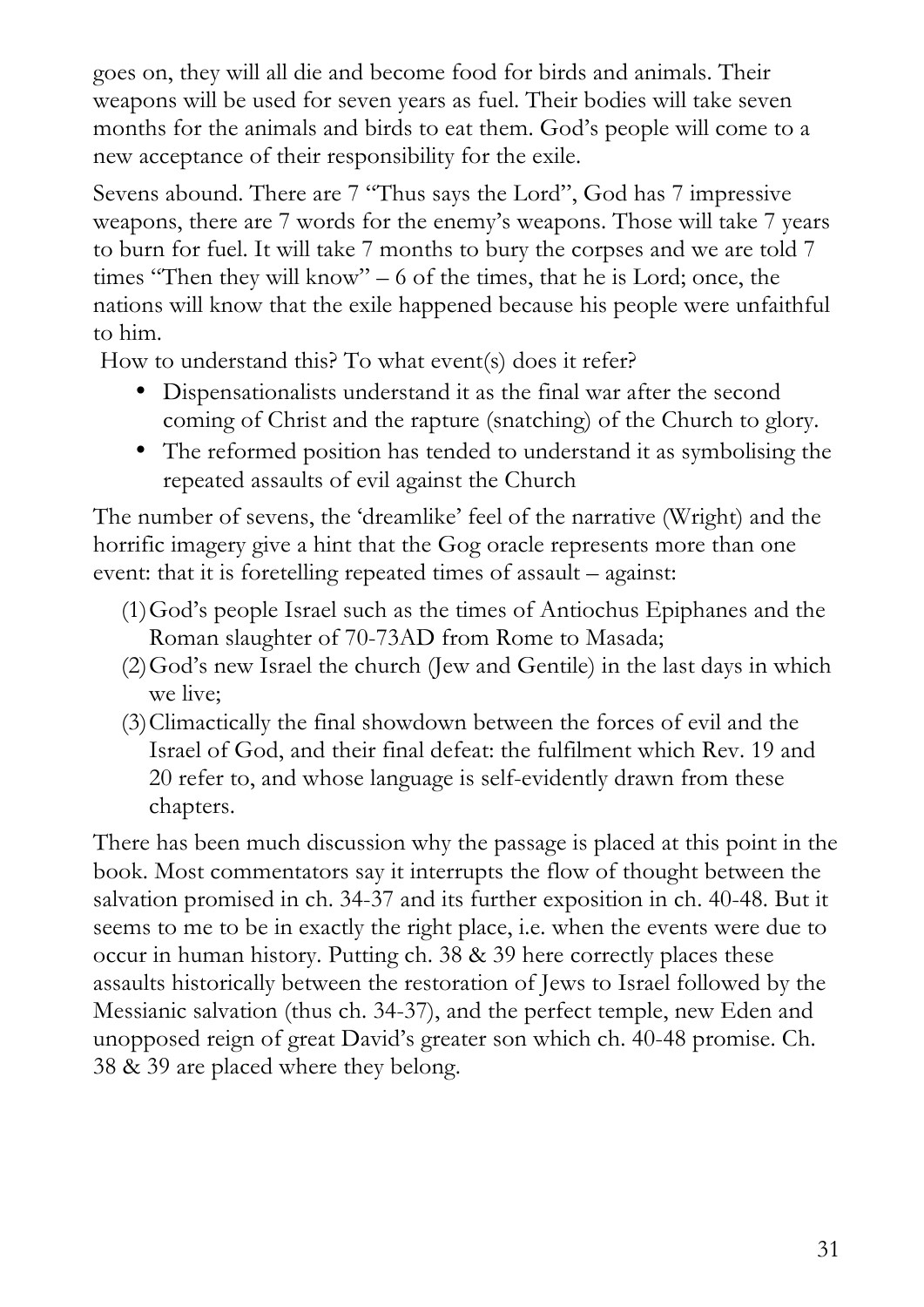*Ministry opportunities in this section of Ezekiel (Section E, ch. 38-39).*

- *1. Ch. 38 & 39 are 'word pictures of spiritual truth regarding the security of the people of God, to whom these chapters extend the guarantee of (God's) protection*<sup>48</sup>. *Rev. 19.17-21 show that their consummation will come as God wins his final victory over all opposition, a prelude to the last judgement. God is Lord of history and will keep his covenant.*
- *2. In the contrast between the victory against God's enemies of 38.1-39.24 and the relief and security of his people in 39.25-29 lies for us a double encouragement.*
	- *a. Jesus really will make a separation at the end. Tyrants will meet their due*  doom, all wrongs will be righted and nothing evil will be allowed to enter the *city (Matt.25.31-46; Rev.21.27).*
	- *b. But will the blessing really include you and me? How, when we know our hearts? 'I will bring them home' says our Lord (Ezek.39.27). By some unimaginable miracle 'we will be like him, for we shall see him as he is (1 John 3.2).*
- *3. It is a star to steer by: 'All who believe this will keep themselves pure (1 John 3.3). For all that we are a million miles from deserving it, we would like a welcome; and if he can do that we really will know that he is the LORD (Ezek. 39.28).*

#### **F. Visions of a new temple, Torah and Eden (40-48)**

**Message:** 'All God's purposes will come true: a river of the water of life, God at the centre of his people's lives, perfect worship and service with its distinguishing feature YHWH-shammah: The-Lord-is-there.' *(2 sermons suggested: orderly life in the new world, and the water of life bringing healing and equality)*

Mackay nicely humanises the tension the section addresses. 'Will there ever be liberation from Babylon? Into this gloom the Lord shines light to drooping spirits by giving Ezekiel a vision of the totally new dispensation he had for his people<sup>49</sup>.

#### **NOTE ON STRUCTURE OF CH. 40 – 48.**

The apparent untidiness of Ezekiel's arrangement explains why every commentary gives a different analysis to ch. 40-48. The structure below is my simplification of McKeatings's analysis (p.99-104), with my suggested section titles

• A new temple and the return of God's glory, 40.1 – 43.11 o Circumstances of the vision (40.1-4)

<sup>48</sup> Mackay **II** p. 300

 $^{49}$  Mackay **II** p. 351-358; the quotation is from p. 351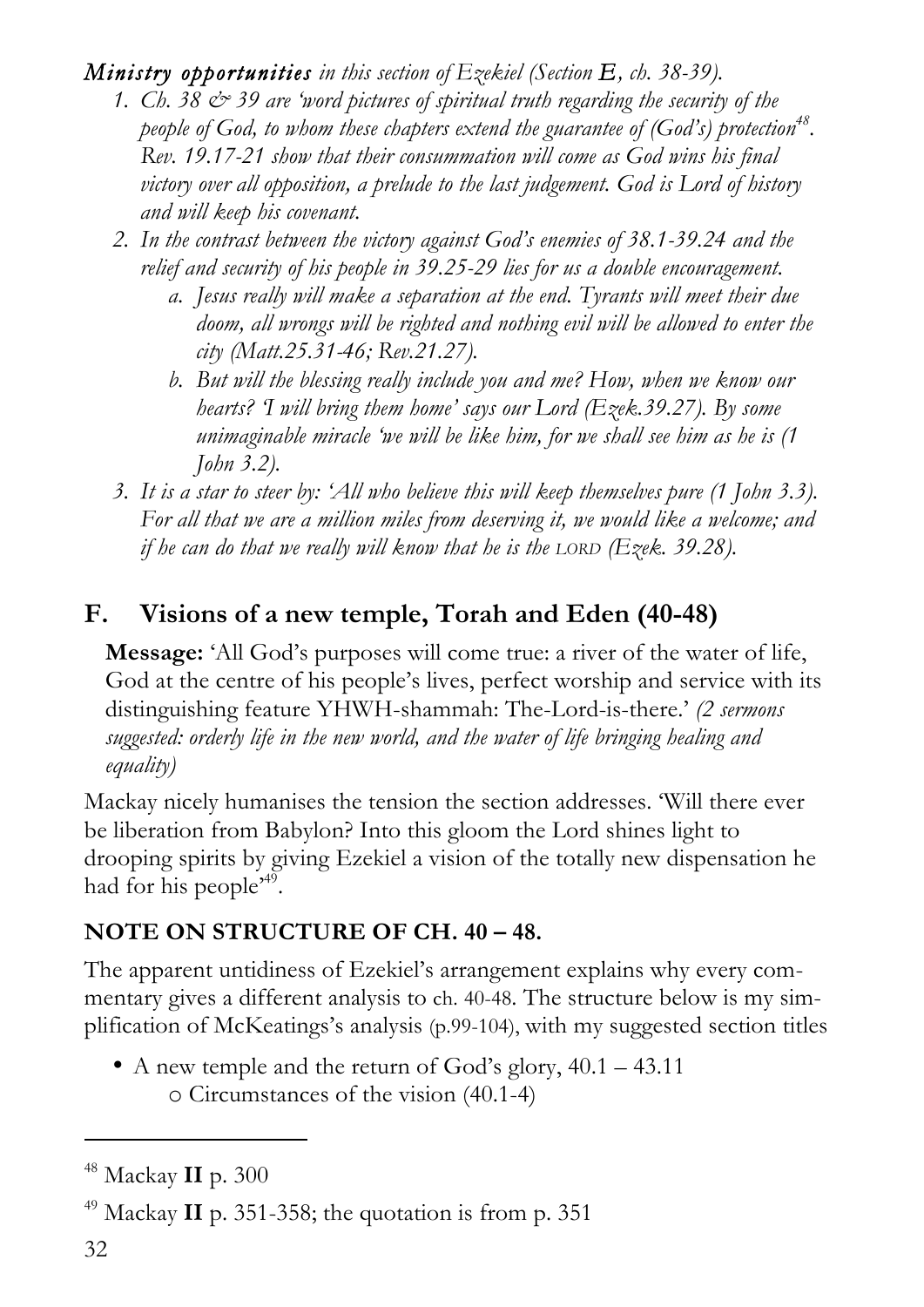- o Measurements of temple area (40.6 42.20)
- o God's glory returns to his temple (43.1-12)
- A new Torah, 43.12 46.24 (Torah: instruction about the life and worship of the new community)
	- o Details of the altar (43.13-27)
	- o Close the golden gate: Glory entered there (44.1-3)
	- o Who may enter the sanctuary. Their functions & stipends (44.4-37)
	- o Land to set aside for support of priests and Prince (45.1-9)
	- o Sacrifices (45.10-25)
	- o Organisation of worship (46.1-15)
	- o Property of the Prince (46.16-18)
	- o Kitchen area of the temple (46.19-24)
- A new Eden, 47 & 48.
	- o The river flowing, ever wider, from the temple (47.1-12)
	- o Boundaries of the land and how divided between the twelve tribes (47.13-48.29)
	- o The size and gates of the city now called 'THE LORD IS THERE' (48.30-35)

On first reading ch. 40-48 seems a surprising addendum. Ezekiel has finished his book up to this point with two visions. The first is the vision of great David's greater Son shepherding and reigning over his people: a people with new hearts, minds and Spirit, to the honour of YHWH (ch. 34-37). The second is a vision of God's final victory over all evil (ch. 38, 39). What can follow those?

What we need to remember is that Ezekiel as a priest sees sin as disgusting God and needing to be wiped out in expiation (see note on *to'ebah* in theology section). That makes ch.40-48, the vision of Eden restored, the exactly appropriate climax to his book.

- It balances the account in ch. 8-11 of the gross sin in the temple and the consequent departure of God's glory. Now all is resolved the Glory returns (43.1-4)
- It predicts the fulfilment of the promise in ch. 20 of a new Exodus and a people again offering sacrifices on Mount Zion.
- It restores the Temple and worship that were lost in 586.

There is much detail in the measurements of the temple and the apportioning of the land, yet it is not sufficient: an architect could not construct the new temple on the information Ezekiel provides. It makes ch. 40-46 difficult reading for the modern reader. Why did he do that? It is what Ezekiel, priest and Torah lawyer, is like. McKeating likens it to a government White Paper, a plan in outline offered for scrutiny and development. Or perhaps its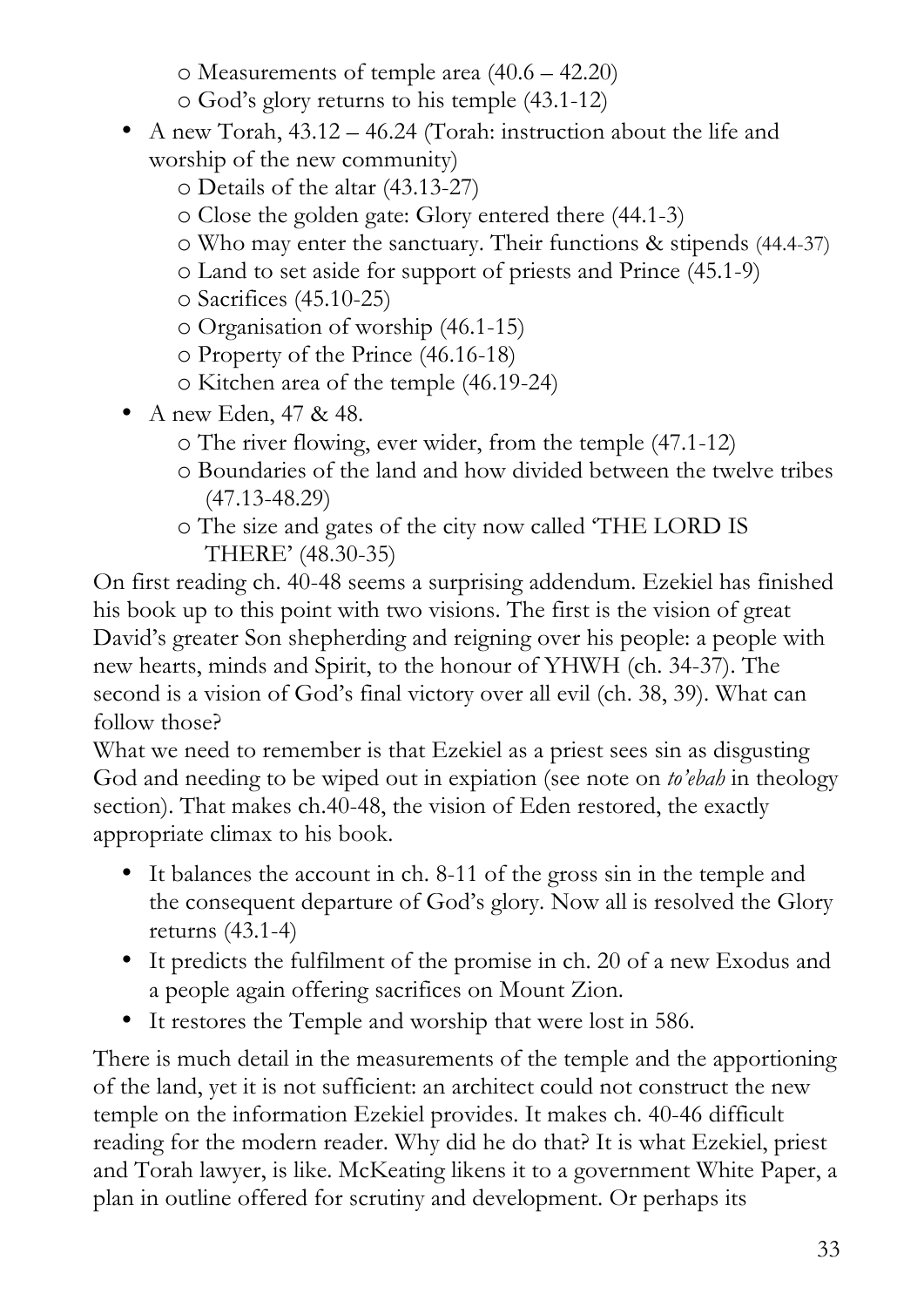incomplete nature is an indication that this is not a literal prediction of what will be built but a symbolic promise. The Day will come when 'The dwelling place of God is with man … The throne of God and of the Lamb will be in it, and his servants will worship him' (Rev. 21.3, 22.3).

#### **INTERPRETATION OF CH. 40-48**

How are we to understand ch. 40-48? The returning exiles seem not to have used it as a blueprint: the second temple bore no similarity to its design. The dispensationalists understand it as literal future for the Millennium (even G.R. Beasley-Murray in NBCR) but apart from the problems with that approach indicated in section **E** above, 40-48 speak of renewing the Levitical sacrifices, something the cross of Christ rules out (Mark 15.38; Heb. 10.18). The passage is:

- 1. Symbolic, 'providing a meaningful reference structure for the prophet and his audience through which (they can be taught) how the covenant community should function. This is an ideal portrait of what true holiness involves<sup>550</sup>, in terms familiar to him and his audience. It provides a star for us to steer by: having God at the centre of our lives, the Prince graciously reigning over us, each person with an equitable distribution of territory to enjoy and steward, drinking from the stream of his grace brought to us by the Holy Spirit.
- 2. Prophetic. The sequence leading to ch. 40-48 is adopted in Revelation to set out the development of the end times:
	- a. The resurrection of God's people (37.1-14 // Rev. 20.4a)
	- b. The Messianic kingdom (37.15-28 // Rev. 20.4b-6)
	- c. The battle against Gog (ch.  $38 \& 39 \frac{\textit{}}{\textit{}}$  Rev. 20.7-10)
	- d. The new temple and Jerusalem with resemblances to Eden and located on a high mountain (ch. 40-48 // Rev.  $21.1 - 22.5$ )<sup>51</sup>.

Ch. 40-48, therefore, tells of life after redemption. 'Nature has been healed, giving forth its best at every moment. The economic conditions which call forth human abuses have been eliminated. The serenity of Zion has, through the ever-growing stream, spread throughout the Land. Zion has become the source of redemption; the Temple is the mechanism for the disbursal of abundant grace for the whole population. When the presence of God has returned to the navel of the world, the Land is transformed through the life-

<sup>50</sup> ibid p. 356

<sup>&</sup>lt;sup>51</sup> modified from ibid p. 354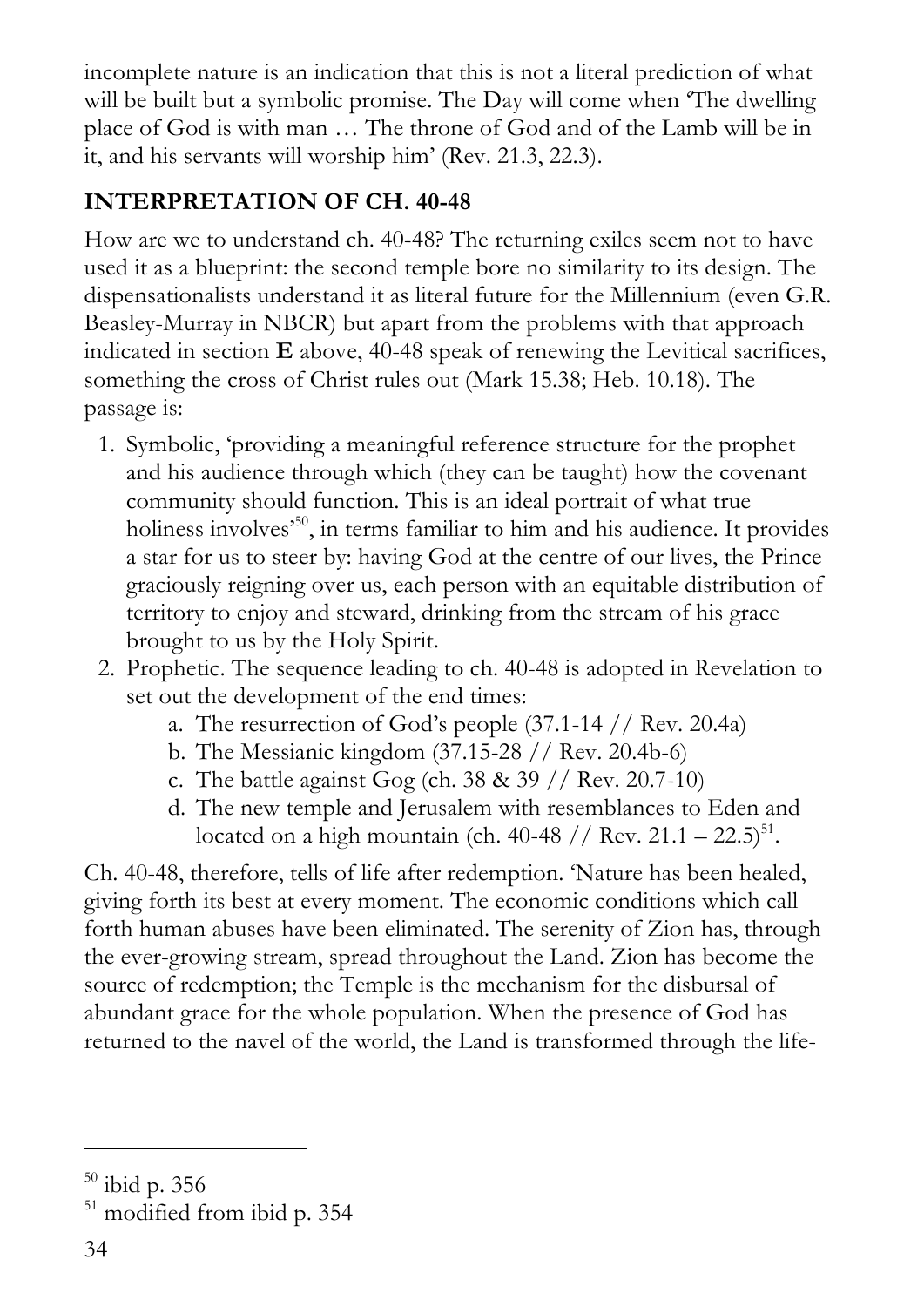giving stream thus renewed'52. Even the architecture of Zion is a public testimony to the nature of  $God<sup>53</sup>$ . Use of the word *nasi'* (prince over the tribes under God's kingship) rather than *melek* (king over his kingdom) for the ruler at this time indicates that the rule of Jesus Messiah will be not imperialistic or abusive but shepherd-like (ch. 34 and 37.21-28, cp John ch. 10): his kingship is not rejected but reinterpreted. It is interesting that in the modern State of Israel, *nasi'* is used not of the Prime Minister but of the ceremonial President. Messiah's rule will be just and compassionate; he will be God's viceroy, fixing the flaws of history, renewing the Covenant. The historical monarchy will be fulfilled in the eschatological theocracy.

That theocracy will fulfil the promises in the history of redemption. The Prince provides the sacrifice! (44.1-3, 46.1-3, 8-10, 12) and the land is allocated to the tribes in perfect fairness fulfilling the original intention, but with a welcome for all from whatever nation who join them  $(47.21-23)$  – and all west of the Jordan this time, i.e. with wilfulness and second-best excluded via the change of heart (36.26) characteristic of the new age. For the same reason the Prince's rule is non-political and the judicial apparatus not developed in detail: that will not be needed when we all have hearts of flesh. It is a constitution for a 'kingdom of priests, a holy people', fulfilling Ex.19.6.

Ezekiel 40-48 thus stands as a judgement on all history and a beacon to all who hope for what it promises and work for what it mandates. Thanks to the grace of God we expect to stand on that very high mountain (40.2 and Isaiah 2.1-5), see the city whose name is 'The Lord is there'  $(48.35)$ <sup>54</sup>, and for the Lamb to lead us (Rev.7.17).

#### *Ministry opportunities in this section of Ezekiel (Section F, ch. 40-48)*

*1. The enormous care preparing God's house leads to the return of his glory. The designed impact of that return upon his people is shame at their sins (43.10f). How holy is God; how merciful to choose our friendship; how important it is that we have a godly attitude to sin. For we are called to hasten the eschatological era by our deeds: 'it is not up to you*  to complete the work, but neither are you to desist from it<sup>55</sup>. Compare Acts 3.19f; 2 *Peter 3.11-14.*

<sup>52</sup> J.D.Levenson 'Theology of the program of restoration of Ezekiel ch. 40- 48,' Missoula, Scholars Press, 1976 p. 13.

<sup>53</sup> Ibid p. 16.

<sup>&</sup>lt;sup>54</sup> Paragraph dependent on Levenson p. 163.

<sup>55</sup> Rabbi Tarfon, early second century AD, Mishnaic Pirkei Avoth ('Ethics [literally chapters] of the Fathers') ii.17, quoted by Levenson p. 48.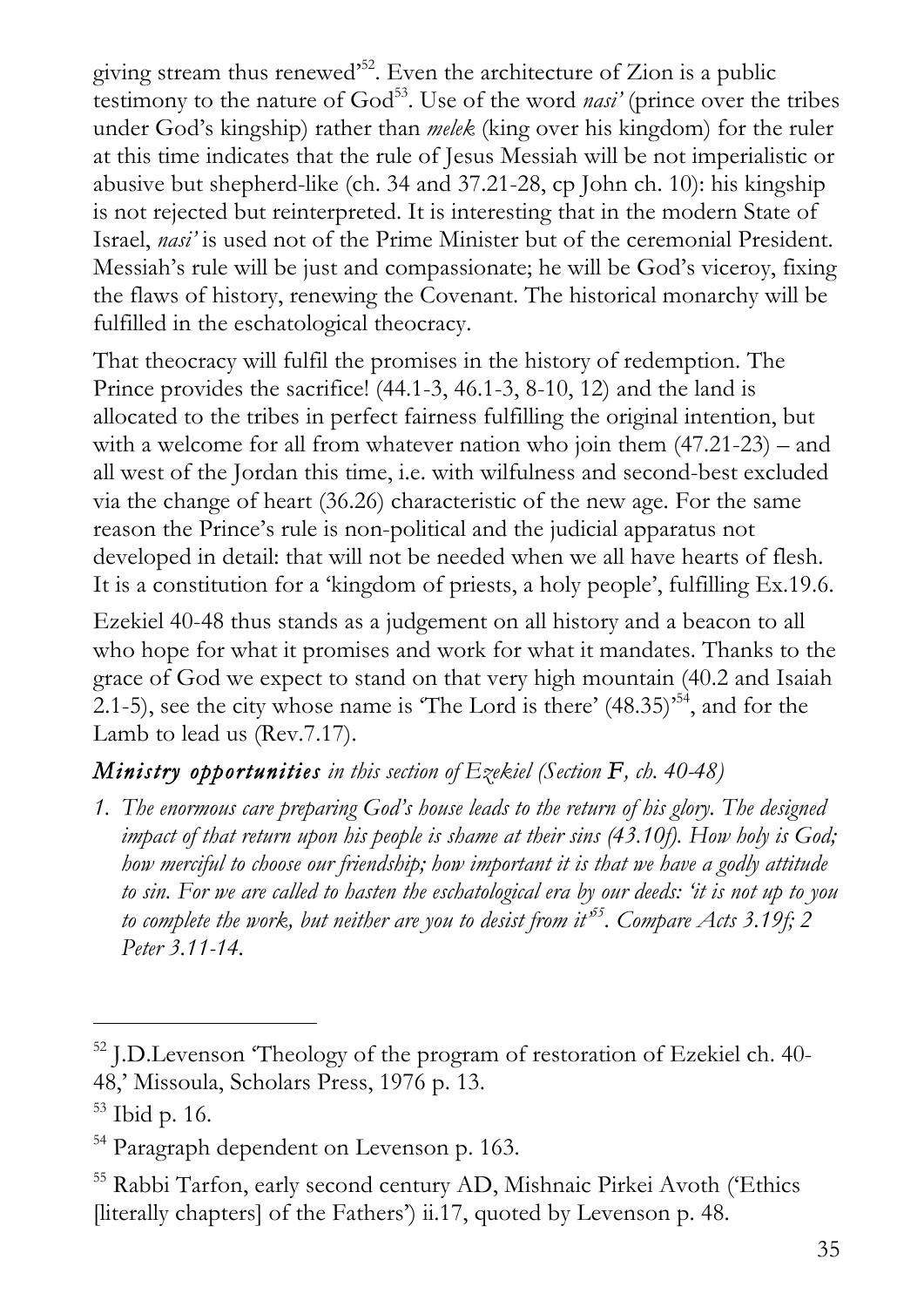- *2. The new Torah we suggest exploring in sermon 8 says, let us be sure to run every part of life under our Lord's reign. Inclusion of even the design of the kitchens says, God invites us to eat at his table.*
- *3. The miracle of the river of life bespeaks God's desire to bless his people. Up to this point God's reputation and holiness have dominated. Now Ezekiel shows us the abundant life and fullness of blessing which flow from God's grace. Our wellbeing is God's passion.*
- *4. Full salvation embraces the earth, the environment as well as ourselves (47.1-12). We are back in Eden, but with gratitude at salvation added to its perfections.*
- *5. 47.13-48.29, the delineation and apportioning of the land with the centre reserved for God, shows that all belongs to him and he is central (// the tabernacle at the centre of the camp during the exodus). All we have comes by his gift.*
- *6. The equal distribution between the tribes, with space explicitly made for foreigners who join God's people (47.47.21-23), prevents the injustices that now plague human society. In the next life it will be 'each like his brother' (47.14 literally; cp Lev.7.10).*
- 7. *The city will no longer be called Jerusalem but YHWH-Shammah (the Lord is there. Is the similar sound significant? Yerushalaim/Yahwehshammah). 'In Jesus the Messiah, the glory of YHWH, has descended and dwells among us, God with us'56*

## **Theology**

**God**, to Ezekiel, is absolutely not a doctrine. He is terrifying, personal, charismatic, prostratingly overwhelming, fixated on Israel, jealous when she turns to idols, emotional, enthroned, radiant, a flaming fire i.e. radically disciplinary. In his faithfulness he is committed to Israel's future even when he removes her from her land, her city, her king and his own reputation. In one word God is OTHER. He is so holy he leaves his own special home the Jerusalem temple, disgusted with the idolatry there (ch. 10). Some particular features:

- *The bright radiance of his glory*, ch. 1. Too bright to look at, cp Hebrews 12.18-29: 'a blazing fire and a tempest … our God is a consuming fire.'
- *His omniscience*. Between them the creatures bearing his throne have 32 eyes but still the wheels-within-wheels of his chariot are full of eyes. God sees all.
- *Lord of history*. Israel will fall by famine, sword and plague (ch. 5&6), the nations be judged for hating his people and him (ch. 25-32).
- *His justice*. The people complain they are being punished for previous generations' sins. No, says Ezekiel in the finest passage of theodicy in

<sup>56</sup> Block **II** p.746: almost his closing words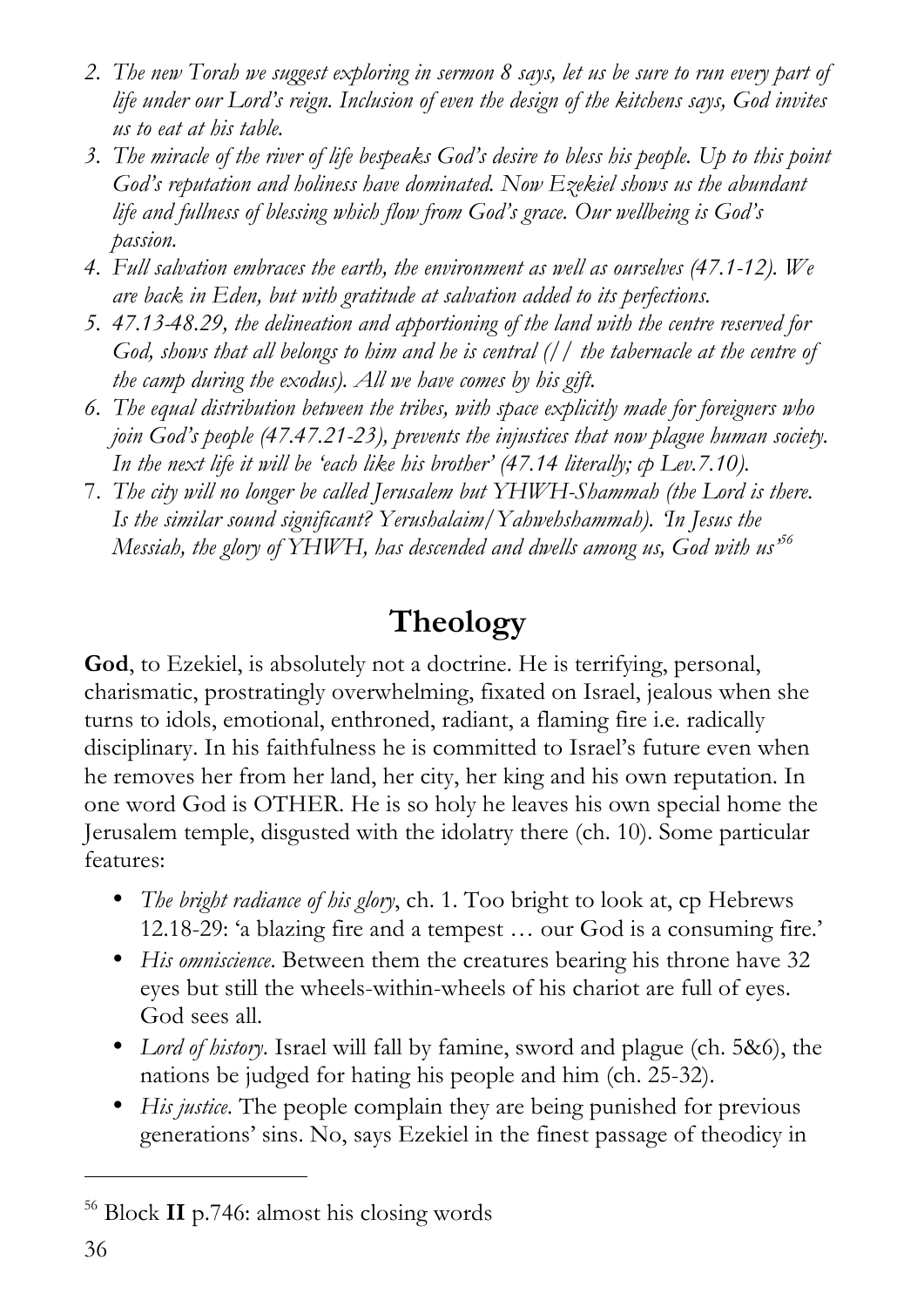the Bible, your punishment is for your sins. Nobody, no generation gets punished because of their father's sins (ch. 18). *Cf* ch. 9: God marks those who *lament* the rampant idolatry; they will be treated differently.

- *His grace*. Even amidst 21 chapters of unremitting denunciation (ch. 4- 24) his commitment to subsequent restoration bubbles up. See italics passages in 'Ezekiel at a glance' above.
- *He is the reason why there is history at all*. No other prophet is so utterly God-centred. All history is about his honour: 'in order that Israel, and the nations, may know that I am  $YHWH' - 70$  times.

**Sin**. Ezekiel describes the same wrong actions as other prophets but being a priest he uses two characteristic words in categorising them.

a. He repeatedly calls them *to'eboth* (42 times): abominations, acts which fill you with disgust. It is peculiarly typical of Ezekiel. Here is an insight which can get forgotten in the more familiar diagnosis of sin as a falling short or transgression flowing from a twistedness in character, bringing judgement that requires a just solution. Those are legal categories; Ezekiel's perspective reminds us that when we sin it disgusts God.

b. Ezekiel's second word is to profane: the Sabbath, God, his Name. These categories – abomination and profaning – are not in the law court justice category. They require cleansing, expiation: this is Ezekiel the priest talking, and explains the vision of a new temple and a renewed cultus.

Does this not have pastoral value for us? We are used, I guess, to using different categories when speaking of sin and salvation: law-court guilt before God, and justification; slavery to sin and redemption; enmity against God and reconciliation; the wrath of God and propitiation; perhaps also the language of *Christus Victor57.* But if our people see that our sin disgusts God, that is something else again: a fresh revulsion against sin and motive not to, a fresh cause for gratitude that God gave the sacrifices – Christ's Sacrifice – to reconcile himself to us.

**Severe Grace.** Here, it seems to me, lies Ezekiel's chief theological contribution: the way he gave of understanding the cataclysmic events over the 25 years or so from 593. Was YHWH weaker than Bel?<sup>58</sup> If not, why

-

<sup>&</sup>lt;sup>57</sup> Gustaf Aulen *Christus Victor* London SPCK 1970 (1<sup>st</sup> edition 1931). Aulen calls his category 'dramatic'. Christ fought against and triumphed over the evil powers of the world and so brought a new relation of reconciliation between himself and the world.

<sup>&</sup>lt;sup>58</sup> The chief god of Babylon was Marduk. As the national god he was simply called Bel, or Lord.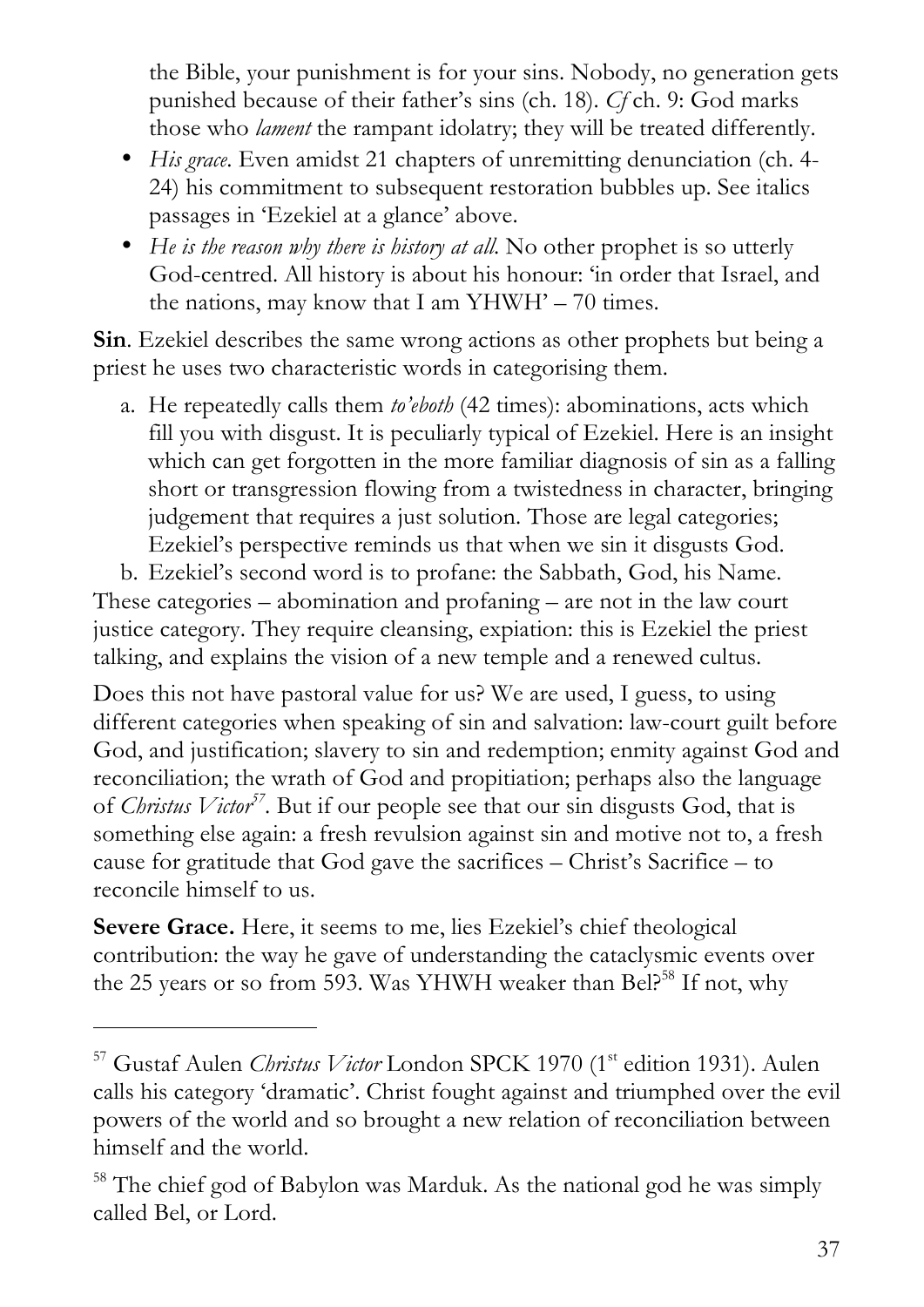would he allow his people to experience defeat and catastrophe? How were they to come to terms with such a drastic collapse? From within the community of Judean exiles in Babylon Ezekiel answers, it is YHWH's good punishment. At the start of his ministry in 593 Jerusalem was still safe and most of Judah still in the land; Ezekiel warns 'worse is to come.' It did. In 58659 most of the population lost everything but what they could carry. The nation lost their king, their capital, their land, their temple and their independence. Yet all this, says Ezekiel, is but the culmination of what they had always been like. We were idolaters and Sabbath-breakers even in Egypt (20.6-13). The exodus story is actually one of disobedience (20.18-21). Once in the holy land, we turned to Baal and child sacrifice (20.27-31). The only reason we are not destroyed is for the sake of God's Name. In fact why did the Lord choose us at all? Ezekiel does not answer. And yet we have a future and a hope, via a second exodus (20.33-44). Our existence, our continuation and our future flow solely from the grace of God. This is what defines us: grace that will not let us go.

**The****Prince** *(nasi').* The word occurs 36 times. It is especially used of the future ruler of the restored Israel. Why this word in preference to *melek* (king)? 'King' by now carried overtones of abuse by domination, excessive taxation, theft of a citizen's vineyard, conscription into the army or labour force; even, God's second best as a political process (1 Sam. 8). *Nasi'* by contrast was used of the leaders of the twelve tribes, the leader from a less corrupt period in their history. It is a non-political term expressing a more personal rule or leadership. In the OT as a whole it means leader or ruler, whether or not royal. Ezekiel uses it of leaders or the king and gives it overtones of selfless shepherding such as you would want from God's viceroy. Important occurrences are 34.24 and 37.25: 'I YHWH will be their God, and my servant David will be prince among them … They will dwell in the land, and David my servant shall be their prince for ever.' A host of scriptures will have sprung to mind. The servant passages of Isaiah. Isaiah 9.6f on the light due to dawn after a dark time: 'the government will be on his shoulder, and he will be called prince of peace; of the increase of his government and peace there will be no end.'

**The work of salvation.** It is characteristic of Ezekiel to take up and develop themes he has started earlier. In 11.19 right in the middle of denunciation he says, 'I will give them one heart, and a new spirit I will put within them. I will remove the heart of stone from their flesh and give them a heart of flesh.' In

<sup>&</sup>lt;sup>59</sup> The discussion whether Jerusalem fell in 587 or 586 is not resolved. Most dates in this era are uncertain to within a year or two.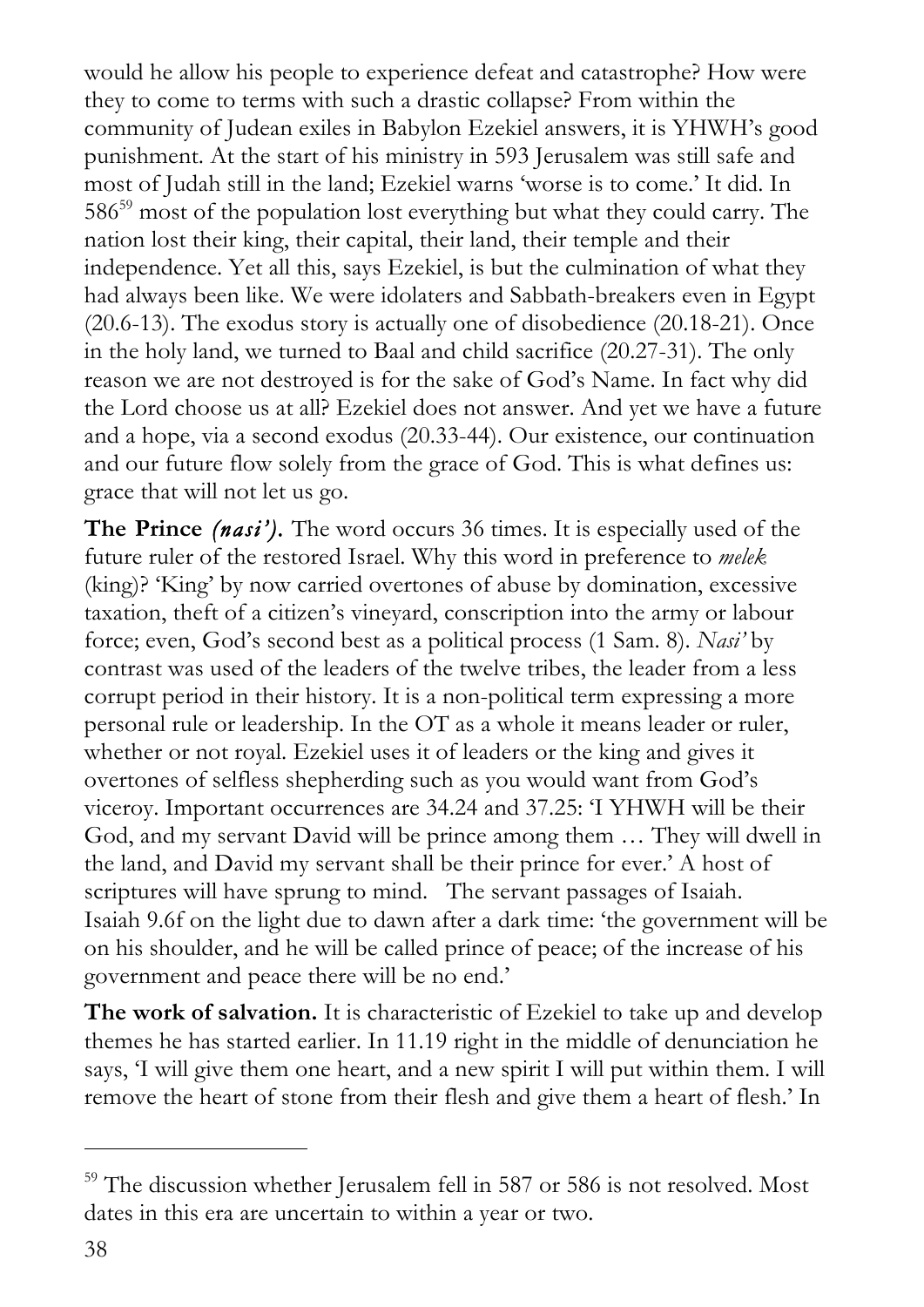36.26f he repeats the promise, adding 'I will put my Spirit within you' as the means by which he will bring this about. If we are to *know* He is YHWH (final point re God, above) we need help.

- The heart is our thinking and moral centre. In Ezekiel's time, the hearts of the people were stony (2.4,3.7). God promises to replace them with hearts of flesh: sensitive, responsive.
- The spirit is the term for our understanding, our emotional and moral mind-set. God promises a new capacity to respond to him: newness of conscience and the will-power to act accordingly.

Each text (11.19, 36.26f) says 'and I will be *their* God': a promise of awakening for the whole nation. This is the Gospel according to Ezekiel. If there is to be a perfect state, there will have to be a change in human nature. God commands us to get a new heart and spirit (18.31). But that is beyond us. He comes to us in the Gospel and replaces our hearts of stone with hearts of flesh, doing for us what we cannot do for ourselves. God and his people will belong to each other, all by sheer undeserved gift. 'Ezekiel's major contribution is the fact that everything rests on the mysterious nature of God, who acts in order that it be known that He is YHWH<sup>560</sup>.

**Apocalyptic.** Some of Ezekiel's visions are bizarre and have what one commentator calls a dream-like quality. According to Hitzig the features of apocalyptic are a heightened use of symbol and imagery along with visionary experiences<sup>61</sup>. Ch. 38 and 39 for example, the Gog from Magog prophecy, has these features along with a fair amount of unreality and imaginative description, the number seven in abundance, an enigmatic approach to the names of people and places: there is something apocalyptic here. However the standard definition offered by J.J.Collins is

'A genre of revelatory literature with narrative framework in which the revelation is mediated by an otherworldly being to a human recipient, disclosing a transcendent reality which is both temporal (envisaging eschatological salvation) and spatial (another supernatural world).'

Ezekiel 38 and 39, by contrast,

- Do not have a revelation from an otherworldly being;
- Share with non-apocalyptic prophecies features like the conflict between YHWH and his enemies.

 $60$  McKeating p. 129.

<sup>61</sup> F. Hitzig *Der Prophet Ezechiel* Leipzig 1847 xiv-xiv quoted Block **II** p.427; my summary.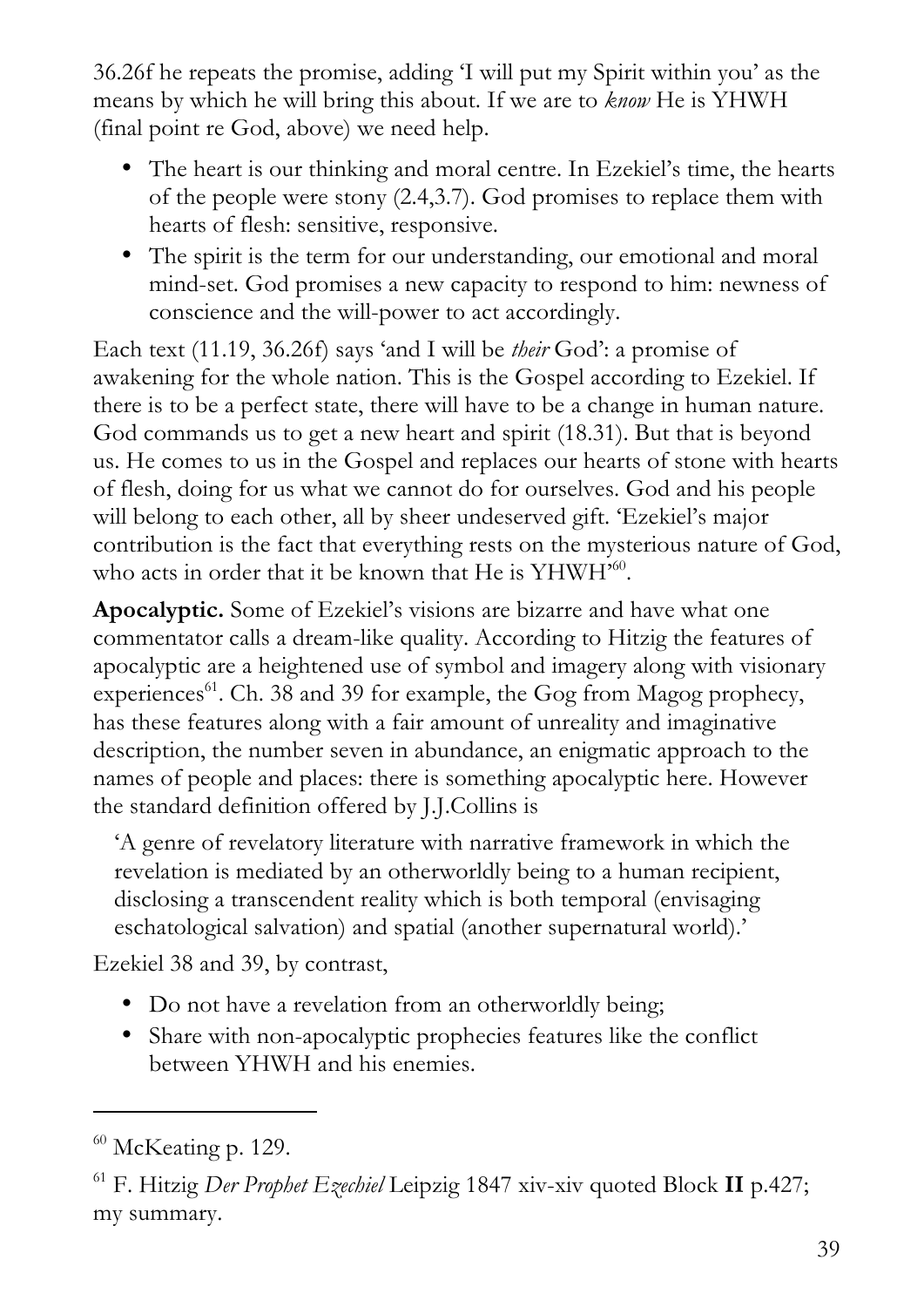• 'Are a far cry from the elaborate symbolism of Daniel or the NT book Revelation<sup>'62</sup>.

Because the Gog oracle does not include the disintegration of all things and their consummation in an eschatological salvation, it is not quite apocalyptic. But there is wild and impossible imagery there, which is why I have called it pre-apocalyptic (p. 8).

## **Was Ezekiel successful? His impact on Judaism**

As soon as the exiles returned home they started building, first the altar and then the second temple (Ezra ch. 3). They persevered despite repeated opposition (Ezra ch. 4 -6: 536 and 486 BC respectively). As a popular movement they gathered in the square before the Water Gate in Jerusalem and it was the people who told Ezra to bring out the Scriptures (Neh. 8.1). They listened attentively for four hours, mourning the difference between God's standards and their lives (Neh. 8.3-9), making confession and entering into a fresh agreement with God (Neh. 9 & 10).

They became examples of 2 Cor.7.11: *'See what this godly sorrow has produced in you: what earnestness, what eagerness to clear yourselves, what indignation, what alarm, what longing, what concern, what readiness to see justice done.'*

'One can only describe Israel's future (after captivity) as an awakening from death.' God used Ezekiel's preaching ch. 37: 'it took His creative authority to create new life from those graves (37.14). All honour must go to God for that<sup>63</sup>.' But it also required Ezekiel to preach it from inside an obedient life.

They were not perfect. Nehemiah and the post-exilic prophets had to keep the reform going (Neh. Ch. 5 & 13; Haggai; Malachi). But under God Ezekiel's ministry had broken the hold of idolatry, the abuses of the monarchy and the unrepentant oppression of the poor. He had paved the way to synagogue worship, to a democratisation of the political process and to reverence for scripture as the word of God. It was an immense achievement; he might well be called the father of Judaism.

What was his method? For seven years from his call in 593 till the fall of Jerusalem in 586, as recorded in ch. 1-24, he taught and taught '*whatsoever a* 

 $62$  Block p.428

<sup>63</sup> W. Zimmerli *The message of the prophet Ezekiel.* Interpretation **23** 1969 p. 131- 157; quotation from p. 153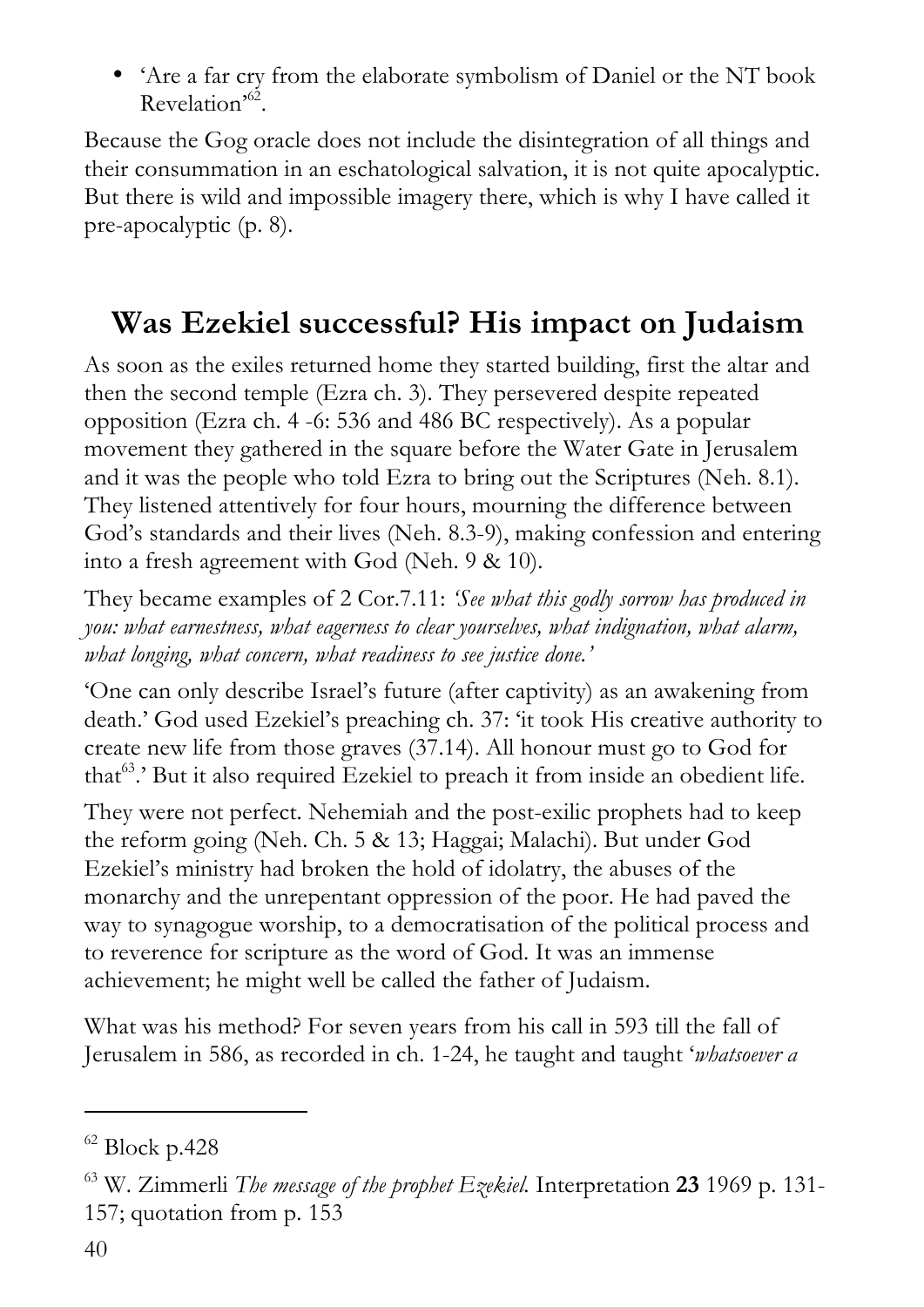*man soweth, that shall he also reap'*: that their sins and idolatry disgusted God, his judgement was now inevitable and it would result in the fall of Jerusalem and the Babylonian captivity. By sheer persistence, confirmed by God's providence, he broke the grip of impenitence.

How the people would take that punishment would be crucial, said Ezekiel.

- It was no good consoling themselves that all would be well (33.24).
- Resentment, complaining that God was being unjust punishing them for their parents' sins, would not wash (18.2,25,29).
- Pious despair would be of no benefit to them (33.10; compare 2 Cor. 7.10b).

No, each generation is responsible for its own behaviour and receives life or death accordingly (18.4-20).

What Ezekiel taught them was that Providence was centred on the welfare of God's people and the furtherance of God's purposes (ch. 25-32 centres exactly on 28.24-26). God was acting to give them a hope and a future. Then in ch. 33-37 he spelt out that future: a new covenant with God, a new heart and spirit, the gift of the Holy Spirit and God among them, shepherding them through a promised Prince in the line of David.

We are not bound by our yesterdays. Ezekiel is against resignation. God is on the side of life (18.23, 32). 'Today the freedom to turn round stands open,' he was saying<sup>64</sup>.

This was more than a vague call to individual conversion. It involved turning from idolatry, oppressing no-one, feeding the hungry. 'Ezekiel is the OT prophet who proclaims more radically than any other that no righteousness of the people called by God can stand up before God. And yet there **is** a new future after the captivity. It is not yet the message of the Son of God who went to death in order that people, by turning to faith, turn to life. But he is a messenger on the way to the Son<sup>165</sup>.

## **C. Peter White**

revcpw@gmail.com 18<sup>th</sup> October 2018

 $<sup>65</sup>$  Ibid p. 157</sup>

<sup>&</sup>lt;sup>64</sup> Ibid. p. 155-157 have guided these three paragraphs.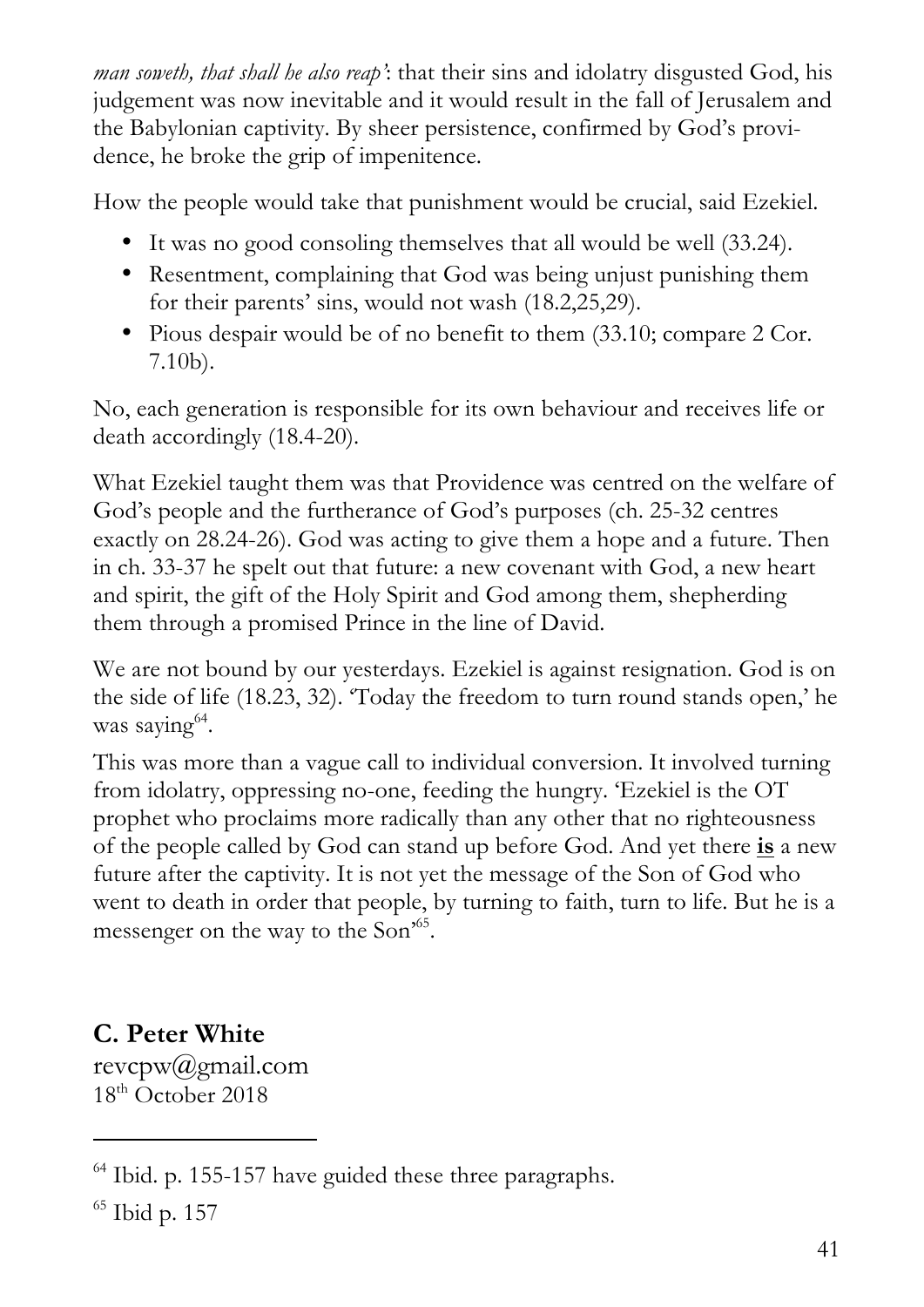## **Chart: Dates and Contexts of the Writing Prophets**

| Date BC | Dominant world power             | <b>Kings of Israel</b>         |       |
|---------|----------------------------------|--------------------------------|-------|
|         | 800-626 ASSYRIA                  | Capital: Samaria               |       |
|         | Capital: Nineveh. Fell in 612    |                                |       |
| 750     | (750-732 Damascus was            | 793-753 Jeroboam II            | evil  |
|         | a minor power in area)           | 753-2 Zechariah; Shallum       | evil? |
|         | 744-727 Tiglath-Pileser III      | 752-742 Menahem                | evil  |
|         |                                  | 742-740 Pekahiah               | evil  |
|         |                                  | 740-732 Pekah                  | evil  |
|         |                                  | 732-722 Hoshea                 | evil  |
|         | 726-722 Shalmanezer              | 722 Samaria fell to Assyria    |       |
| 700     |                                  | People of Israel (ten northern |       |
|         | 704-681 Sennacherib              | tribes) deported to Assyria    |       |
|         |                                  |                                |       |
|         |                                  |                                |       |
|         | 626-538 BABYLONIA                |                                |       |
|         | Capital: Babylon. Fell in 538    |                                |       |
| 600     | (read how, in Daniel ch. 5)      |                                |       |
|         |                                  |                                |       |
|         | 605-562 Nebuchadnezzar           |                                |       |
|         |                                  | <b>Exile &amp; Captivity</b>   |       |
|         |                                  |                                |       |
|         | Belshazzar (Daniel 5)            |                                |       |
|         | 538-331 MEDO-PERSIA              |                                |       |
|         | Main capital: Susa               |                                |       |
|         |                                  |                                |       |
|         | 559-530 Cyrus (prob. = 'Darius   |                                |       |
|         | the Mede' Dan.5:31, 6:28)        |                                |       |
| 500     | 522-486 Darius the Great         |                                |       |
|         | 486-465 Xerxes = Ahasuerus       |                                |       |
|         | 465-424 Artaxerxes               |                                |       |
|         |                                  |                                |       |
|         |                                  |                                |       |
|         |                                  |                                |       |
| 331     | <b>331 GREECE: Alexander the</b> |                                |       |
|         | <b>Great of Macedon</b>          |                                |       |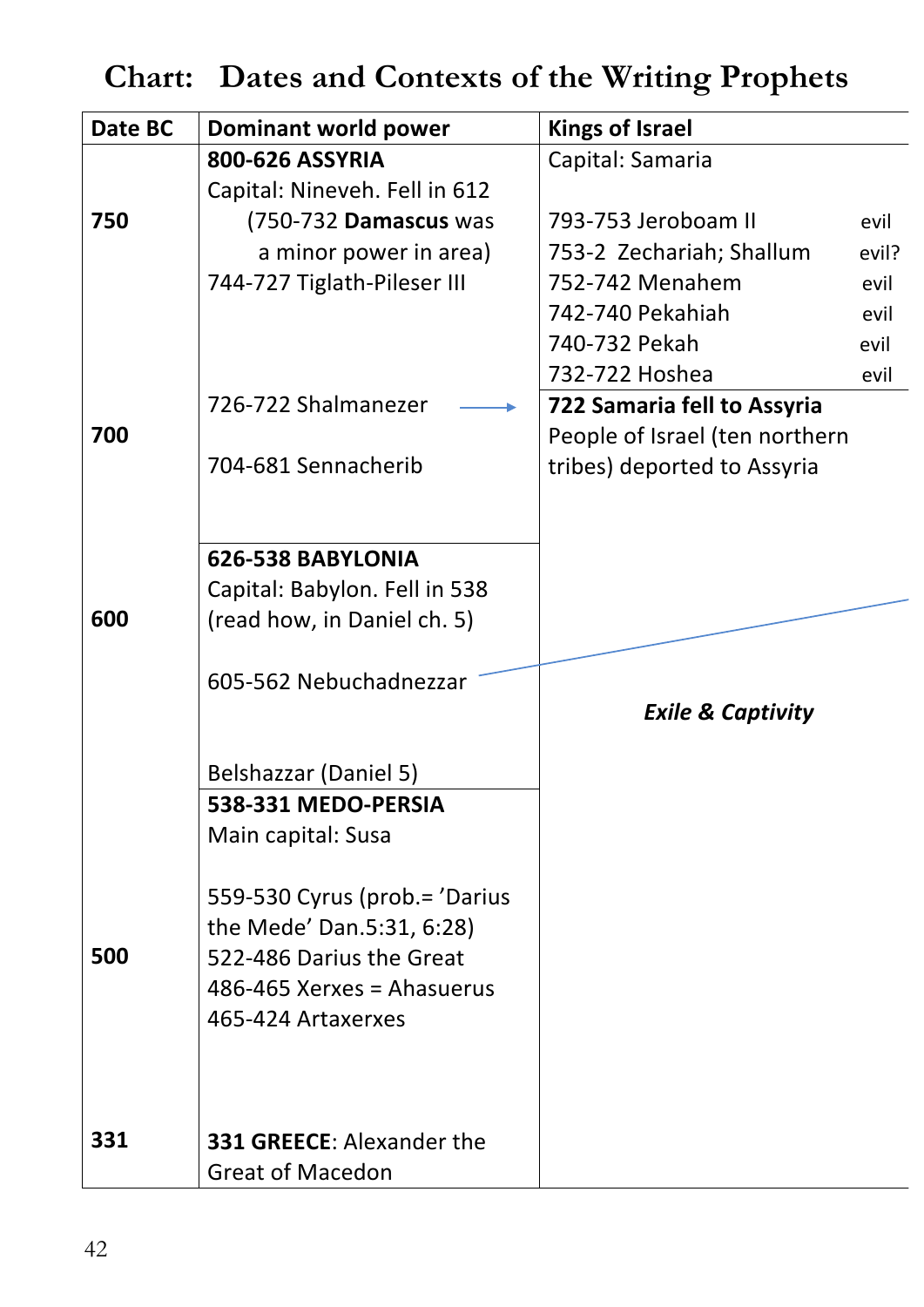| Date BC | <b>Kings of Judah</b>             | <b>Prophets</b>                       |
|---------|-----------------------------------|---------------------------------------|
|         | Capital: Jerusalem                | Jonah: to Nineveh*<br>??date          |
|         |                                   | ??date<br><b>Obadiah: vs Edom</b>     |
| 750     | 792-740 Uzziah (Azariah)<br>good  | ??date<br>Joel: Jerusalem / Last Days |
|         | 740-735 Jotham<br>good            |                                       |
|         | 735-716 Ahaz<br>evil              | 775-755 <b>Amos</b> (esp N; from S)   |
|         | 716-687 Hezekiah<br>good          | Hosea (esp N)<br>755-725              |
|         | 687-642 Manasseh evil, repented   | <b>Isaiah</b> (esp S)<br>740-690      |
|         | 642-640 Amon<br>evil              | Micah (esp S)<br>740-690              |
|         | 640-609 Josiah<br>good            | *(?730ish Jonah warns Nineveh)        |
| 700     | 609<br>Jehoahaz<br>evil           | ?635<br><b>Zephaniah (S)</b>          |
|         | 609-598 Jehoiakim<br>evil         | <b>Jeremiah (S)</b><br>627-585        |
|         | Jehoiachin<br>597<br>evil         | <b>Nahum</b> (vs Nineveh)<br>620ish   |
|         | 597-586 Zedekiah<br>evil          | ?610-600 Habakkuk (personal/S)        |
|         | 586 Jerusalem fell to Babylonia.  | (586ish Lamentations)                 |
|         | People of Judah (two southern     | 605-530 Daniel in Babylon's court     |
| 600     | tribes) deported to Babylonia     | then in Persia's (exiled in 605 with  |
|         | 586-538.                          | King Jehoiakim)                       |
|         |                                   |                                       |
|         | <b>Babylonian captivity/exile</b> | 593-570 Ezekiel in Babylon (exiled    |
|         |                                   | in 597 with King Jehoiachin)          |
|         |                                   |                                       |
|         | 538 Cyrus encouraged the exiles   | Isaiah had predicted this: 44:28 -    |
|         | to return to Jerusalem (Ezra 1.1) | 45:6                                  |
|         |                                   |                                       |
|         |                                   |                                       |
|         |                                   | 520<br>Haggai                         |
| 500     |                                   | 520-470 <b>Zechariah</b>              |
|         |                                   |                                       |
|         |                                   |                                       |
|         |                                   | Malachi<br>?430s                      |
|         |                                   |                                       |
|         |                                   |                                       |
| 331     |                                   |                                       |
|         |                                   |                                       |